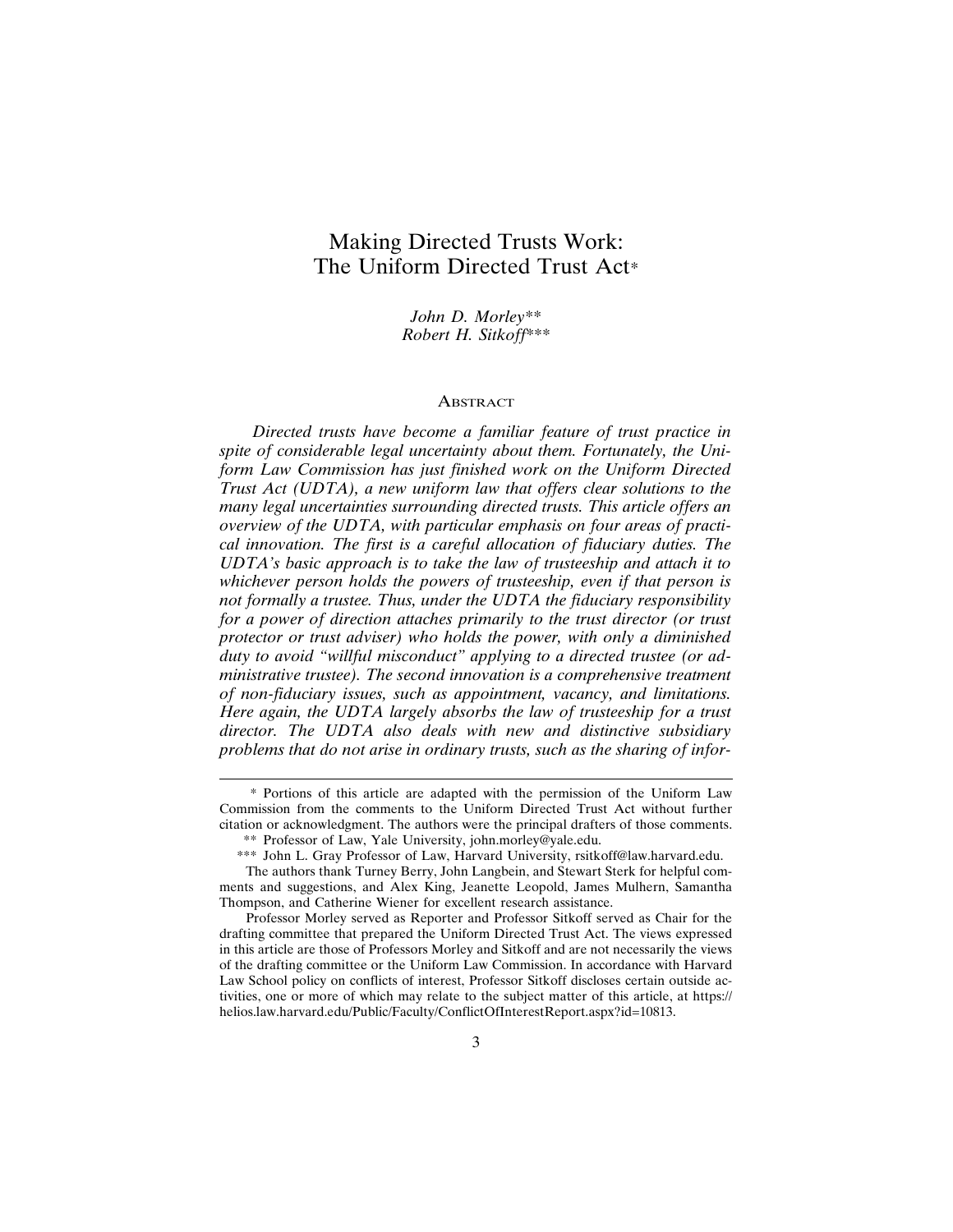$m$  mation between a trustee and a trust director. The third innovation is a  $reconciliation of directed trusts with the traditional law of cortusteeship.$ The UDTA permits a settlor to allocate fiduciary duties between cotrustees in a manner similar to the allocation between a trust director and di- $R$  rected trustee in a directed trust. A final innovation is a careful system of  $exclusions that preserves existing law and setlor automy with respect to$  $\alpha$  tax planning, revocable trusts, powers of appointment, and other issues. All told, if appropriately modified to fit local policy preferences, the  $UDTA$  could improve on the directed trust law of every state. The  $UDTA$ can also be used by practitioners in any state to identify the key issues in a directed trust and to find sensible, well-drafted solutions that can be absorbed into the terms of a directed trust.

#### TABLE OF CONTENTS

|    |                |                                                              | 5  |
|----|----------------|--------------------------------------------------------------|----|
|    |                | I. SCOPE AND EXCLUSIONS                                      | 10 |
|    |                |                                                              | 10 |
|    | 1.             | Defining a "Power of Direction"                              | 10 |
|    | 2.             | Excluding a Serving Trustee                                  | 12 |
|    | 3.             | Defining a "Directed Trust," "Directed Trustee,"             |    |
|    |                | and "Trust Director"                                         | 13 |
|    |                |                                                              | 14 |
|    | 1.             |                                                              | 14 |
|    | 2.             | The UDTA is an Enabling Statute                              | 17 |
|    |                |                                                              | 19 |
|    |                |                                                              | 21 |
|    | 1.             | Nonfiduciary Powers of Appointment                           | 21 |
|    | 2.             | Power to Appoint or Remove a Trustee or Trust                |    |
|    |                |                                                              | 25 |
|    | 3              | Power of Settlor Over a Revocable Trust                      | 25 |
|    | 4.             |                                                              | 27 |
|    | 5.             | The Settlor's Tax Objectives                                 | 29 |
| E. |                | Choice of Law and Prospective Application                    | 30 |
|    | $\mathbf{1}$ . |                                                              | 30 |
|    | 2.             |                                                              | 31 |
|    |                | <b>II. ALLOCATING FIDUCIARY RESPONSIBILITY IN A DIRECTED</b> |    |
|    |                |                                                              | 31 |
|    |                |                                                              | 32 |
|    | 1.             | Absorption of Trustee Duties                                 | 34 |
|    | 2.             |                                                              | 35 |
|    | 3.             |                                                              | 36 |
|    | 4.             | Rules for Charitable and Supplemental Needs                  |    |
|    |                |                                                              | 37 |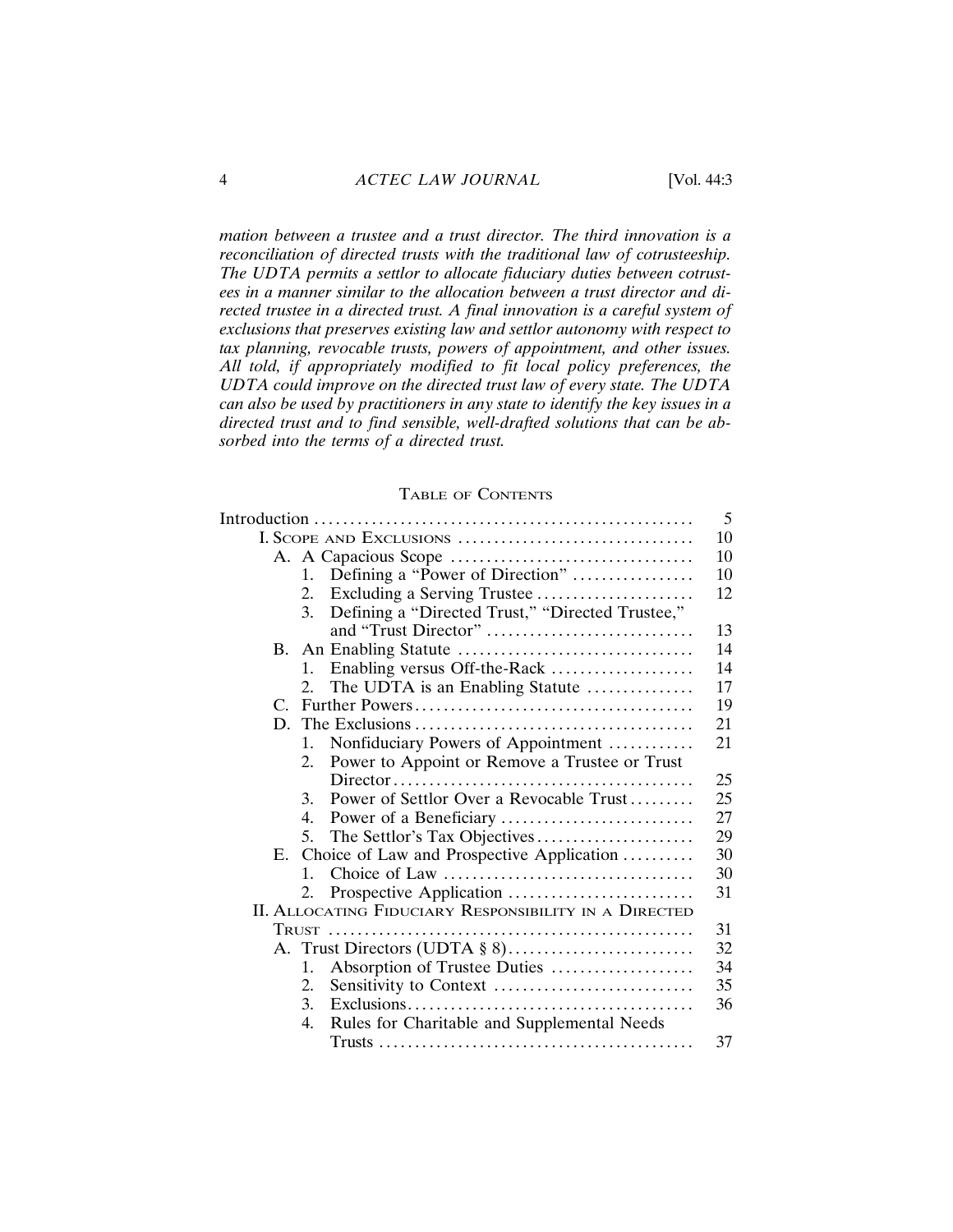|             |                |                                                                          | 38 |  |
|-------------|----------------|--------------------------------------------------------------------------|----|--|
| В.          |                |                                                                          |    |  |
|             |                | 1.                                                                       | 39 |  |
|             |                | The UDTA's Willful Misconduct Standard<br>2.                             | 42 |  |
|             |                | 3.<br>Potential for Adaptation                                           | 44 |  |
|             |                | 4.                                                                       | 44 |  |
|             |                | Limits on a Power to Release a Trustee From<br>5.                        |    |  |
|             |                |                                                                          | 46 |  |
| $C_{\cdot}$ |                | Information Sharing Among Trustees and Trust                             |    |  |
|             |                |                                                                          | 47 |  |
|             |                | The UDTA Solution $\ldots, \ldots, \ldots, \ldots, \ldots, \ldots$<br>1. | 48 |  |
|             |                | Affirmative and Responsive Duties to Inform<br>2.                        | 49 |  |
|             |                | Safe Harbor for Reliance on Information<br>3.                            | 49 |  |
|             |                | Duty to Inform Beneficiaries<br>4.                                       | 50 |  |
|             |                |                                                                          |    |  |
|             |                | No Duties to Monitor, Inform, or Advise<br>1.                            | 50 |  |
|             |                | Survival of General Duty of Disclosure<br>$2_{-}$                        | 51 |  |
|             |                | 3.                                                                       | 52 |  |
|             |                | III. ADAPTING THE SUBSIDIARY RULES OF TRUSTEESHIP                        | 52 |  |
|             | A.             | Rule of Decision for Jointly Held Powers of                              |    |  |
|             |                |                                                                          | 53 |  |
|             | $\mathbf{B}$ . |                                                                          | 53 |  |
|             | C.             |                                                                          | 55 |  |
|             |                | IV. RECONCILING COTRUSTEESHIP                                            | 57 |  |
|             | $A_{-}$        |                                                                          | 57 |  |
| В.          |                | Cotrusteeship Under the UDTA                                             |    |  |
|             |                | Law of Cotrusteeship by Default<br>1.                                    | 58 |  |
|             |                | Authorizing Opt Out from Traditional<br>2.                               |    |  |
|             |                |                                                                          | 59 |  |
|             |                | A Question of Construction<br>3.                                         | 60 |  |
|             |                | Title Holding and Third Party Rights<br>4.                               | 60 |  |
|             |                |                                                                          | 61 |  |
|             |                |                                                                          |    |  |

#### **INTRODUCTION**

Across the centuries, the law of trusts evolved on the assumption that the power to administer a trust would belong to a trustee. The investment, distribution, and management of a trust's property were all the responsibility of a trustee, rather than of a beneficiary, settlor, or anyone else who was not formally a trustee. This tradition is being challenged, however, by the growing trend toward drafting the terms of a trust to grant a power over the trust to a person who is not a trustee. In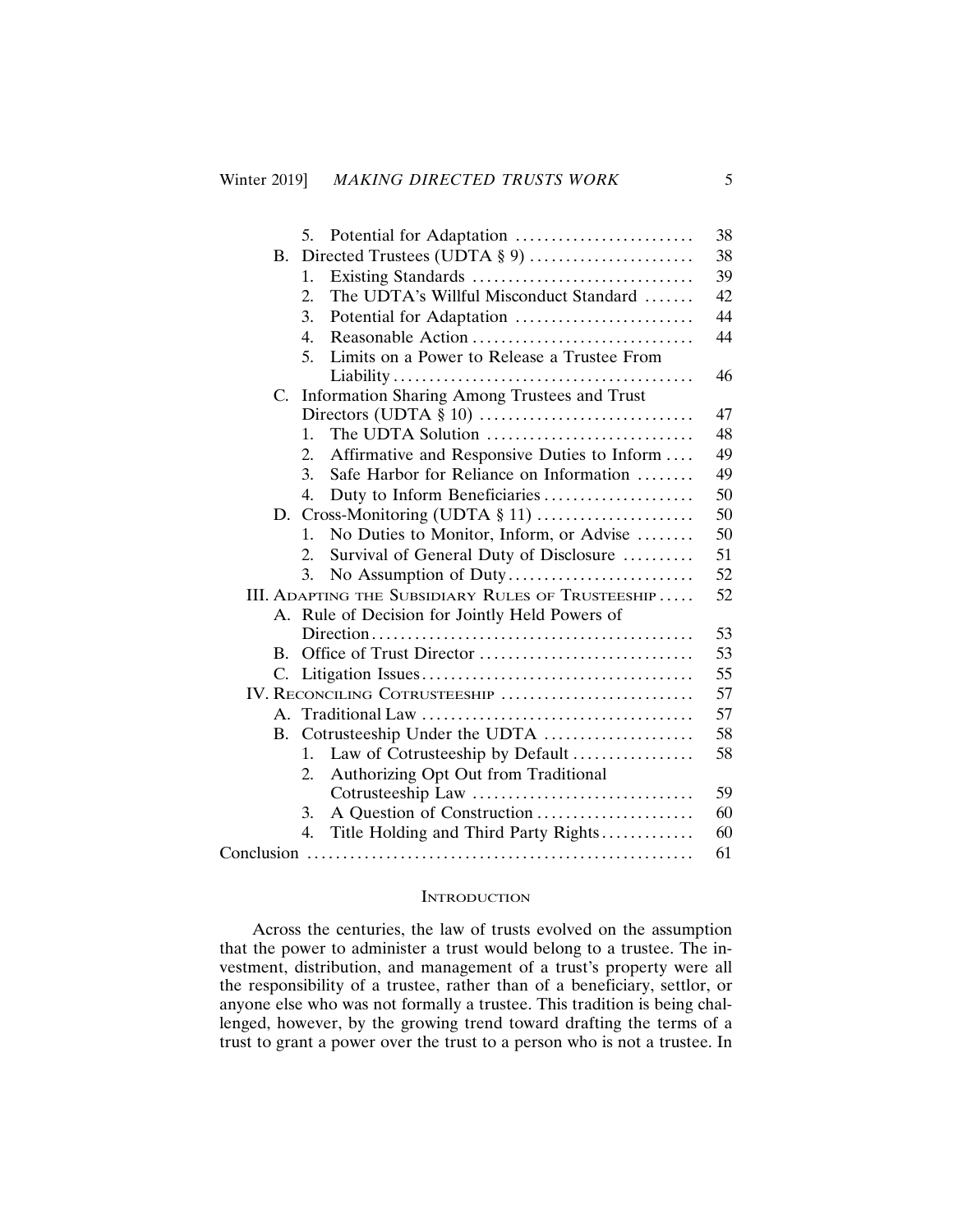such a trust, commonly known as a *directed trust*,<sup>1</sup> a person known as a trust director<sup>2</sup> (or, alternately, as a trust protector or trust adviser) does not hold legal title to the trust property and is not a trustee, but neverthe less may hold a power over the trust that might otherwise belong to a trustee. The powers and duties of a trustee in a directed trust, who may be known as a *directed trustee* or an *administrative trustee*,<sup>3</sup> are to varying degrees subject to the supervening power of the non-trustee trust director.

The fundamental policy question posed by directed trusts is how to divide the law of trusteeship between a trust director and a trustee.<sup>4</sup> When the power to administer a trust belongs exclusively to a trustee, there seems little question that the fiduciary duties and subsidiary rules of trusteeship should apply exclusively to the trustee. But when the terms of a trust divide power between a trustee and a trust director, applying the law of trusteeship becomes much harder. There is disagreement, for example, whether a trust director should be subject to the fiduciary duties of trusteeship, and whether a directed trustee should be subject to reduced fiduciary duties—or no fiduciary duties at all.<sup>5</sup> The case law is sparse, and notwithstanding the success of the Uniform Trust Code, existing statutes are in disarray.

Fortunately, the Uniform Law Commission (ULC) has just finished work on the Uniform Directed Trust Act (UDTA), a new uniform law that offers clear solutions to the many legal uncertainties surrounding

<sup>&</sup>lt;sup>1</sup> The Uniform Directed Trust Act [UNIF. DIRECTED TRUST ACT (UNIF. LAW Сомм' х 2017)], hereinafter "UDTA," defines a "directed trust" in § 2(2).

<sup>&</sup>lt;sup>2</sup> The UDTA defines a "trust director" in  $\S$  2(9).

<sup>&</sup>lt;sup>3</sup> The UDTA defines a "directed trustee" in  $\S$  2(3).

<sup>&</sup>lt;sup>4</sup> We will examine this point more deeply in a scholarly project tentatively entitled The Rise of Directed Trusts: Unbundling Title, Power, and Fiduciary Duty.

<sup>&</sup>lt;sup>5</sup> See, e.g., Alexander A. Bove, Jr., A Protector by Any Other Name . . ., 8 Est. PLAN. & CMTY. PROP. L.J. 1 (2015); Alexander A. Bove, Jr., Trust Protectors in the United States. A Step Behind the Rest of the World, 22 Tr. & Tr. 737 (2016); Matthew Conaglen & Elizabeth Weaver, Protectors as Fiduciaries: Theory and Practice, 18 Tr. & TR. 17 (2012); William S. Echols, Action in the Chasm: Defining Duties of the Trustee's Delegates, 6 Est. PLAN. & CMTY. PROP. L.J. 397 (2014); David A. Diamond & Todd A. Flubacher, The Trustee's Role in Directed Trusts, 149 TR. & Est., Dec. 2010, at 24; Lawrence A. Frolik, Trust Protectors: Why They Have Become "The Next Big Thing," 50 REAL PROP. TR. & EST. L.J. 267 (2015); Andrew T. Huber, Trust Protectors: The Role Continues to Evolve, 31 PROB. & PROP. 1 (2017); R. Hugh Magill, Allocating Fiduciary Responsibility, 154 Tr. & Est., May 2015, at 36; Alan Newman, Trust Law in the Twenty-First Century: Challenges to Fiduciary Accountability, 29 QUINNIPIAC PROB. L.J. 261 (2016); Charles A. Redd, *Directed Trusts - Who's Responsible?*, 154 Tr. & Est., Sept. 2015, at 11; Philip J. Ruce, The Trustee and the Trust Protector: A Question of Fiduciary Power. Should a Trust Protector Be Held to a Fiduciary Standard?, 59 DRAKE L. REV. 67 (2010); Stewart E. Sterk, Trust Protectors, Agency Costs, and Fiduciary Duty, 27 CAR-DOZO L. REV. 2761 (2005).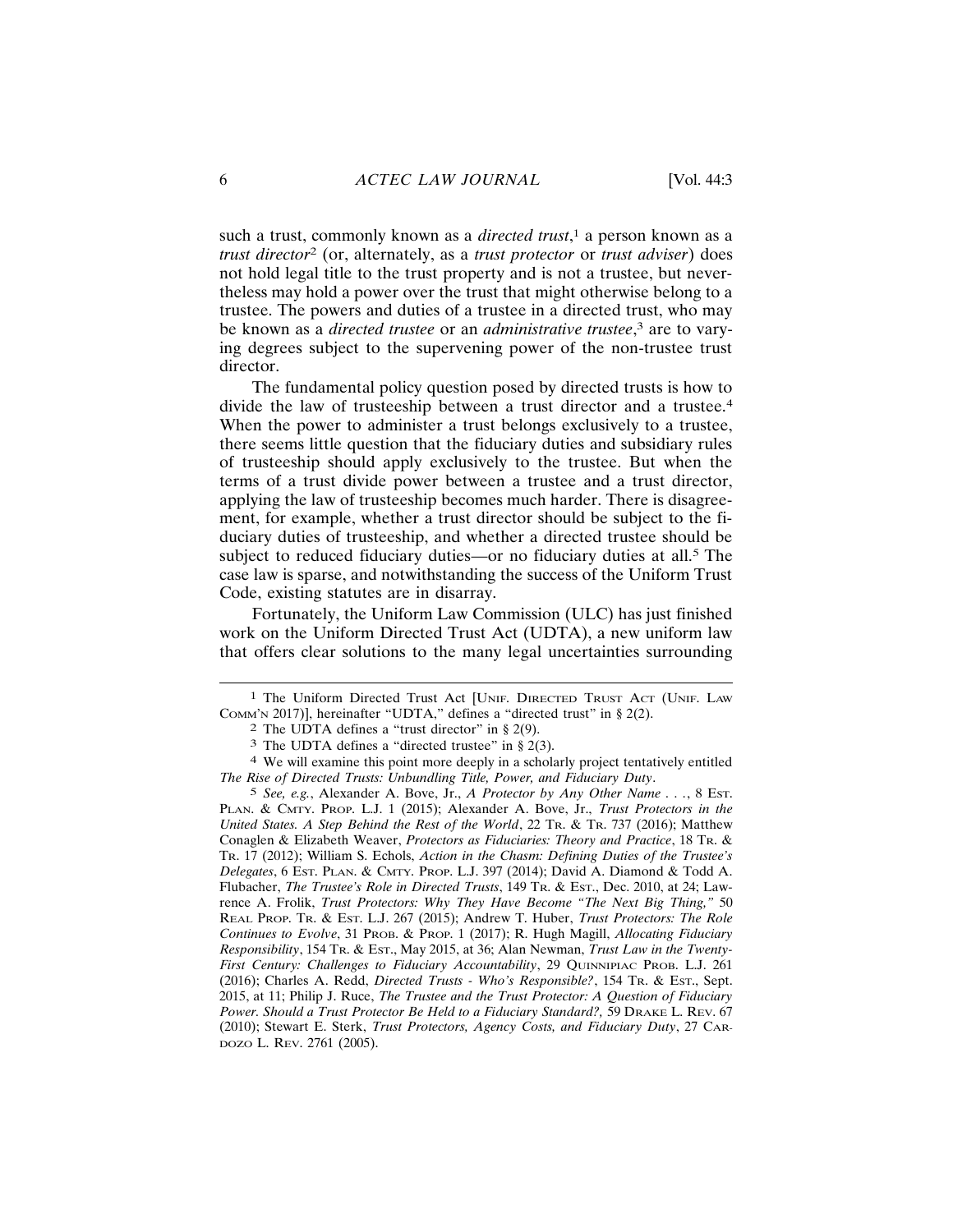directed trusts.<sup>6</sup> The UDTA was approved by the ULC in 2017 after several years of drafting in consultation with a committee of nationally recognized experts in trust law from law practice, banks and trust companies, and academia.<sup>7</sup> The UDTA provides clear, practical, and comprehensive solutions to the major legal difficulties in a directed trust. At the same time, the UDTA offers a host of practical innovations that improve on the statutes that many states have already enacted to deal with directed trusts.

Specifically, the UDTA offers four areas of innovation. The first concerns the fiduciary duties of a trust director and a directed trustee. The basic approach of the UDTA is to take the law of trusteeship and attach it to whichever person holds the powers of trusteeship, even if that person is not a trustee. Thus, under the UDTA the fiduciary responsibility for a power of direction attaches primarily to the trust director who holds the power, rather than to the directed trustee who facilitates the director's exercise of the power. A directed trustee is thus relieved from the full panoply of fiduciary duties of a unitary trusteeship, and has only a diminished duty to avoid "willful misconduct" in deciding whether to comply with a director's directions.<sup>8</sup>

This simple and intuitive approach to dividing duties has already proven successful and workable in Delaware.<sup>9</sup> The UDTA improves on the Delaware model, however, by providing greater clarity in specifying the duties of a trust director. In prescribing the duties of a trust director, the UDTA provides that a director bears the same fiduciary duties as a trustee "in a like position and under similar circumstances."<sup>10</sup> The comparison to a trustee in a like position and under similar circumstances adds specificity while also preserving flexibility and sensitivity to context

<sup>&</sup>lt;sup>6</sup> For enactment and other information, see ULC, ACTS, DIRECTED TRUST ACT, http://www.uniformlaws.org/Act.aspx?title=directed%20Trust%20Act (last visited, Oct. 9, 2018).

<sup>7</sup> For the committee roster and iterative development, see UNIF. LAW COMM'N, Committees, Directed Trust Act, http://www.uniformlaws.org/Committee.aspx?title=direct ed%20Trust%20Act (last visited, Oct. 9, 2018).

<sup>8</sup> UDTA §§ 8–9. The UDTA also requires a trustee to "take reasonable action" to comply with a director's exercise or nonexercise of its powers. UDTA  $\S$  9(a). However, as the comments to  $\S 9$  make clear, the duty to take reasonable action is a duty to act reasonably in carrying out the acts necessary to comply with a director's action, not a duty to ensure that the substance of the direction is reasonable. See infra Part II.B.4.

<sup>&</sup>lt;sup>9</sup> See DEL. CODE ANN. tit. 12, § 3313 (2018); see also Diamond & Flubacher, supra note 5; Mary Clarke & Diana S.C. Zeydel, Directed Trusts: The Statutory Approaches to Authority and Liability, 35 Est. PLAN. 9 (2008); Magill, supra note 5; Richard W. Nenno, Can Directed Trustees Limit Their Liability?, 21 PROB. & PROP. 45 (2007); Redd, supra note 5.

<sup>10</sup> UDTA § 8(a). The phrasing derives from MODEL BUS. CORP. ACT § 8.30(b) (AM. BAR Ass'N 2017).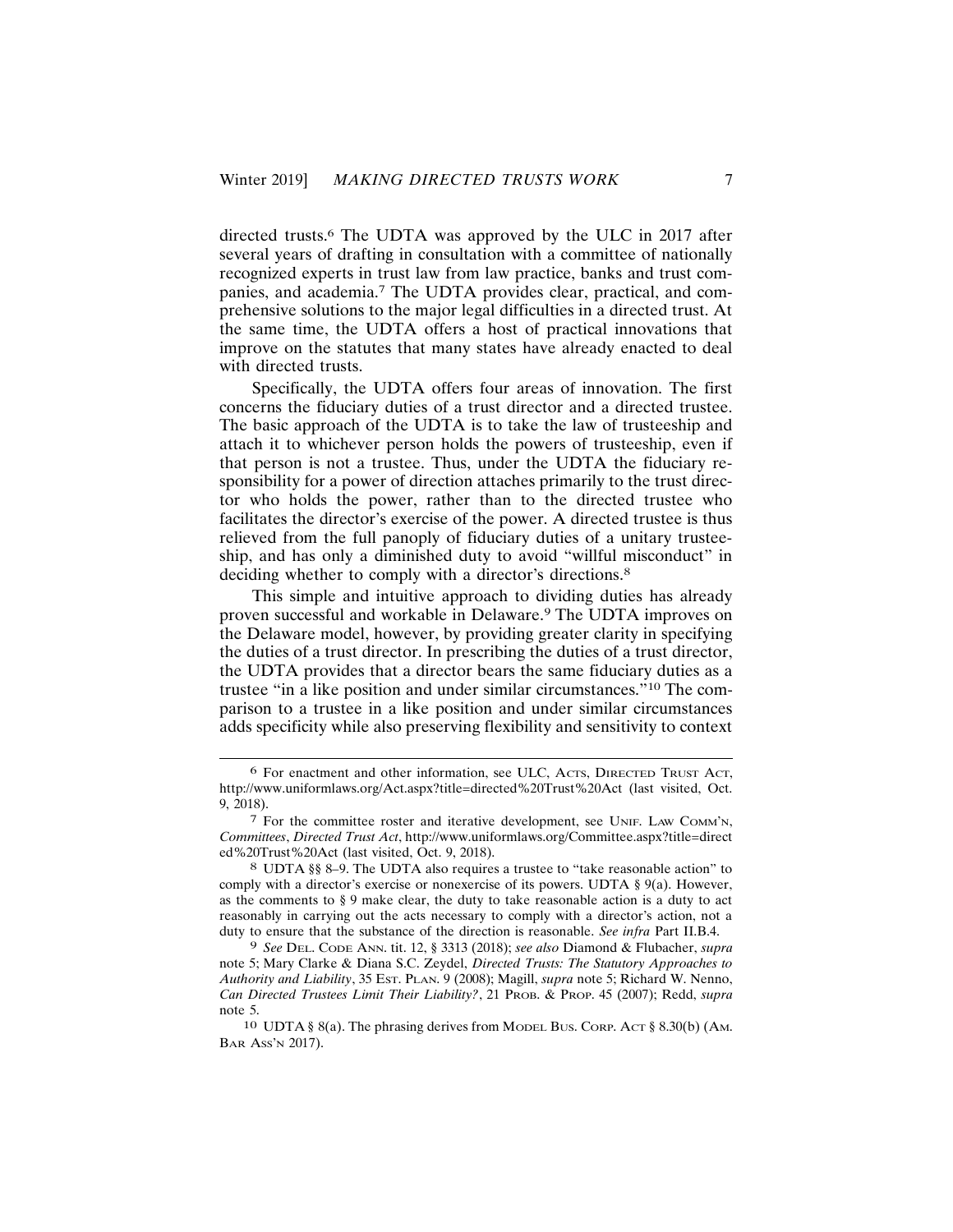in addressing the immense variation among the powers that may be given to a trust director.<sup>11</sup>

A second innovation is to address non-fiduciary matters in the subsidiary law of trust administration. Although many directed trust statutes address fiduciary duties, no existing statute comprehensively addresses subsidiary matters such as acceptance, compensation, vacancy, and limitations periods. Unlike existing statutes, the UDTA anticipates these subsidiary issues and adopts the same basic solution that it applies to fiduciary duties—it takes the law of trusteeship and applies it to trust directors.<sup>12</sup> Thus, for example, the law of succession is the same for a trust director as it is for a trustee in a like position and under similar circumstances.<sup>13</sup> In addition to absorbing the law of trusteeship for trust directors in this way, the UDTA also deals with new and distinctive subsidiary problems that do not arise in ordinary trusts, such as the sharing of information between a trustee and a trust director.<sup>14</sup>

A third innovation is to reconcile the traditional law of cotrusteeship with the broader settlor autonomy recognized in a directed trust.<sup>15</sup> The UDTA expands the settlor's autonomy in designing a cotrusteeship by authorizing the terms of a trust to allocate fiduciary responsibility among cotrustees in a way that mirrors the allocation among a trust director and a directed trustee.<sup>16</sup> Thus, under the UDTA, a cotrustee who is subject to direction by another cotrustee can be relieved of fiduciary responsibility in the same way that the UDTA relieves a directed trustee who is directed by a trust director. The UDTA does not apply this treatment by default, but rather it gives a settlor the freedom to do so by choice.

A fourth and final innovation is a carefully thought-out system of exclusions that preserves existing law and settlor autonomy with respect to a host of issues that are collateral to the emergence of directed trusts.<sup>17</sup> Among other things, the UDTA preserves tax planning in existing trusts by excluding from the act any power that must be held in a nonfiduciary capacity to achieve a settlor's federal tax objectives.<sup>18</sup> The UDTA also preserves existing plans by preventing the settlor of a revocable trust or the donee of a power of appointment from being unintentionally characterized as a trust director by virtue of having a power

<sup>&</sup>lt;sup>11</sup> See infra Part II.A.

<sup>12</sup> UDTA §§ 13, 14, 16; infra Part III.

<sup>13</sup> See UDTA § 16(4)-(6).

<sup>14</sup> UDTA § 10; see infra Part II.C.

<sup>15</sup> UDTA § 12; see infra Part IV.

<sup>16</sup> UDTA § 12.

 $17$  *Id.* § 5; see infra Part I.D.

<sup>18</sup> See UDTA § 5(b)(5).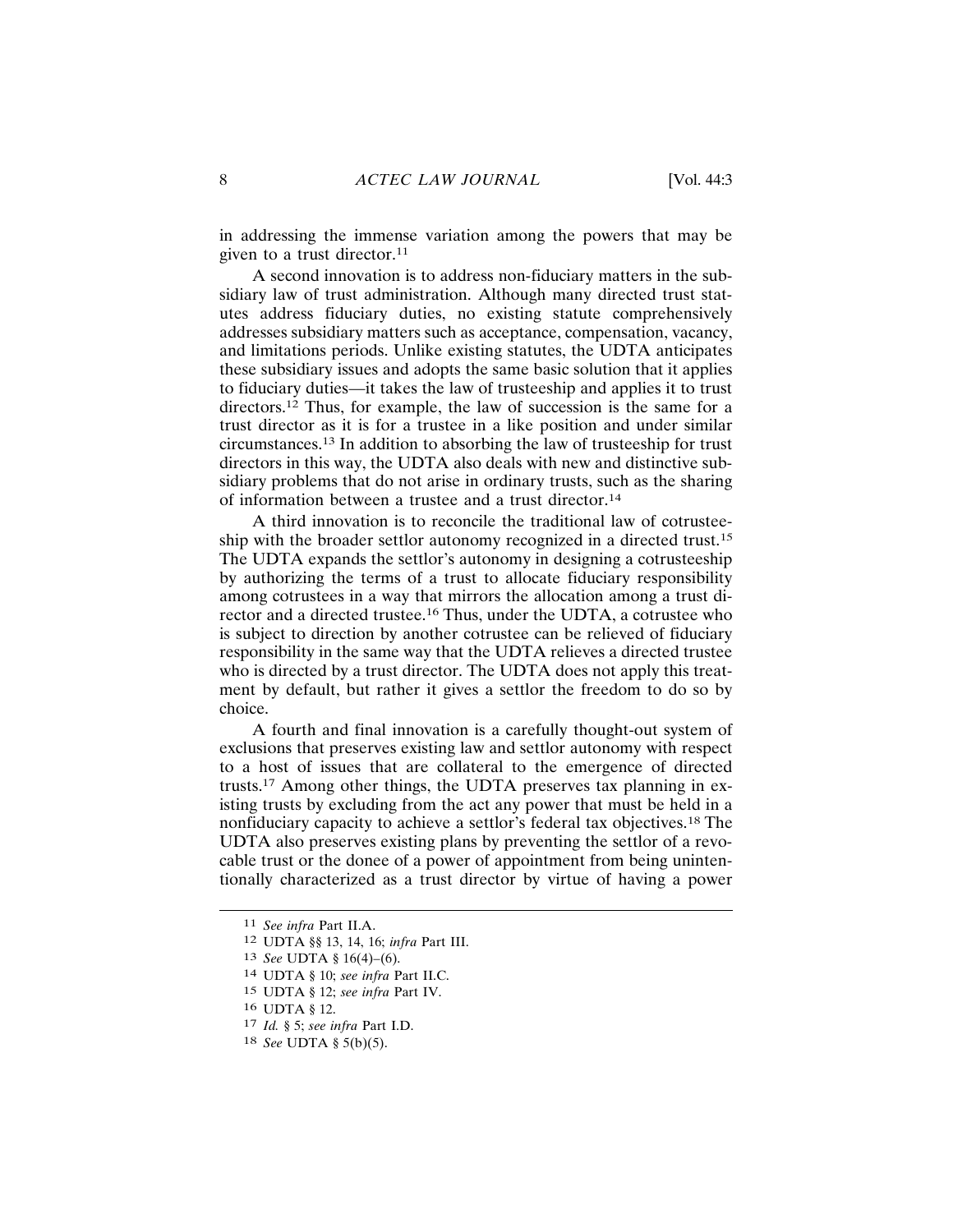over the trust.<sup>19</sup> This exclusion is important, because it corrects an unacknowledged drafting error in many existing directed trust statutes, including the Delaware statute, which, if read literally, would make the settlor of a revocable trust and the donee of a power of appointment into trustee-like fiduciaries by virtue of their powers over the trust.<sup>20</sup> The UDTA anticipates and corrects this error.

These and other practical improvements in the UDTA are so significant that the UDTA is appropriate for adoption by every state. Although some states may wish to change the standard for the fiduciary responsibility of a directed trustee or trust director,<sup>21</sup> no other provisions of the UDTA should provoke serious controversy. A state that wishes to modify the fiduciary duty of a directed trustee or trust director could easily do so while leaving the rest of the UDTA intact and gaining its benefits. The UDTA is so much simpler, more comprehensive, and more practically adept than the existing statutes that, with a few small adjustments, every state could use the UDTA to improve its law while still remaining consistent with its distinctive policy preferences.

The UDTA can also serve as a resource for drafters of directed trusts even in states that have not adopted in at least two ways. First, the extensive provisions of the UDTA, which address numerous issues not touched on by the existing state statutes, can serve as a guide or a checklist for issues a drafter should address expressly in the terms of a directed trust. Second, the solutions to those issues provided by the UDTA offer a model—and indeed, even model language—for how to address them in the terms of a directed trust.

Let us now turn to the details. Part I examines the scope of the UDTA and its careful system of exclusions that preserve existing law and settlor autonomy with respect to collateral matters—that is, the fourth of the four innovations noted above. We will then consider the other three innovations in the order given above. Thus, Part II examines the UDTA's answer to the core question of allocating fiduciary responsibility among a trust director and a directed trustee and the deeply intertwined questions of information sharing and cross-monitoring among trust directors and directed trustees. Part III examines the UDTA's coverage of the various non-fiduciary matters in the subsidiary law of trust administration that might be overlooked in drafting a directed trust and that for the most part are not addressed by the existing statutes. Part IV examines the UDTA's reconciliation of the law of cotrusteeship with the

<sup>19</sup> See id. § 5(b)(1), (3).

<sup>20</sup> Id. § 5(b)(3); infra Part I.D.1, I.D.3.

<sup>21</sup> We discuss below the different standards of fiduciary duty prevailing among existing state statutes. See infra Part II.A (trust directors); Part II.B.1 (directed trustees).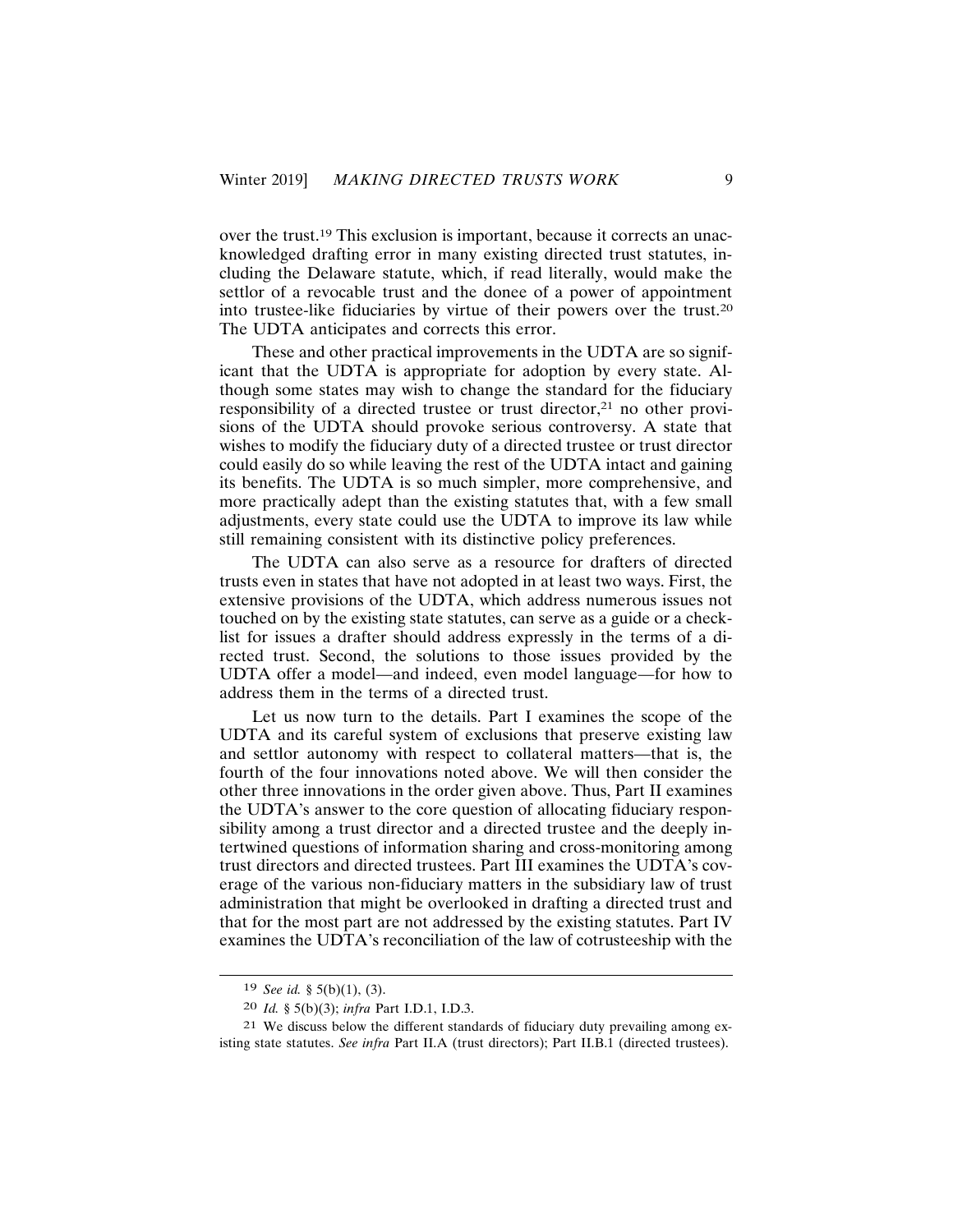broad settlor autonomy permitted with respect to a directed trust. A short conclusion follows.

#### **I.** SCOPE AND EXCLUSIONS

## A. A Capacious Scope

We begin our tour through the UDTA by considering the statute's scope. In accordance with the principle of freedom of disposition,<sup>22</sup> the UDTA promotes settlor autonomy by validating a grant of a power of direction.<sup>23</sup> Accordingly, the scope of the statute depends largely on which powers qualify as a "power of direction." If the terms of a trust are found to include a power of direction, then the statute applies.<sup>24</sup>

## 1. Defining a "Power of Direction"

Section 2(5) of the UDTA defines a "power of direction" as "a power over a trust granted to a person by the terms of the trust to the extent the power is exercisable while the person is not serving as a trustee."25 The heart of this definition is the broadly worded phrase "power over a trust." Though it consists of a mere four words, this phrase was the subject of intense care and discussion in the drafting process, and it counts as one of the UDTA's many practical innovations.

The phrase is innovative because of its great breadth. It is capacious enough to cover all of the conventional powers of trusteeship, such as a power to invest or distribute the trust property, as well as other powers that may not conventionally belong to a trustee, such as a power to amend or terminate the trust. The phrase is also broad enough to cover every form that such a power might take. The term "power of direction" includes both a power to direct a trustee to act (such as when a director tells a trustee to invest in particular assets) and a power in a director to act on his or her own (such when the terms of a trust permit a director to sign an investment subscription agreement without the trustee's par-

<sup>&</sup>lt;sup>22</sup> See Robert H. Sitkoff, Trusts and Estates: Implementing Freedom of Disposition, 58 ST. LOUIS L.J. 643 (2014).

<sup>&</sup>lt;sup>23</sup> See UDTA, Prefatory Note ("By validating terms of a trust that grant a trust director a power of direction, the Uniform Directed Trust Act promotes settlor autonomy in accordance with the principle of freedom of disposition."). The UDTA defines a "power of direction" in  $\S$  2(9).

<sup>&</sup>lt;sup>24</sup> The definition of "terms of a trust" in UDTA § 2(8) accounts for the possibility of changes to those terms owing to court order or nonjudicial settlement agreement. See Todd A. Flubacher & Kenneth F. Hunt, The Non-Judicial Settlement Agreement Wrapper, 152 Tr. & Est., Dec. 2013, at 1. In 2018, the ULC amended the definition of "terms of a trust" in the Uniform Trust Code accordingly. See UNIF. TRUST CODE § 103(18) (UNIF. LAW COMM'N, amended 2018).

<sup>25</sup> UDTA § 2(5).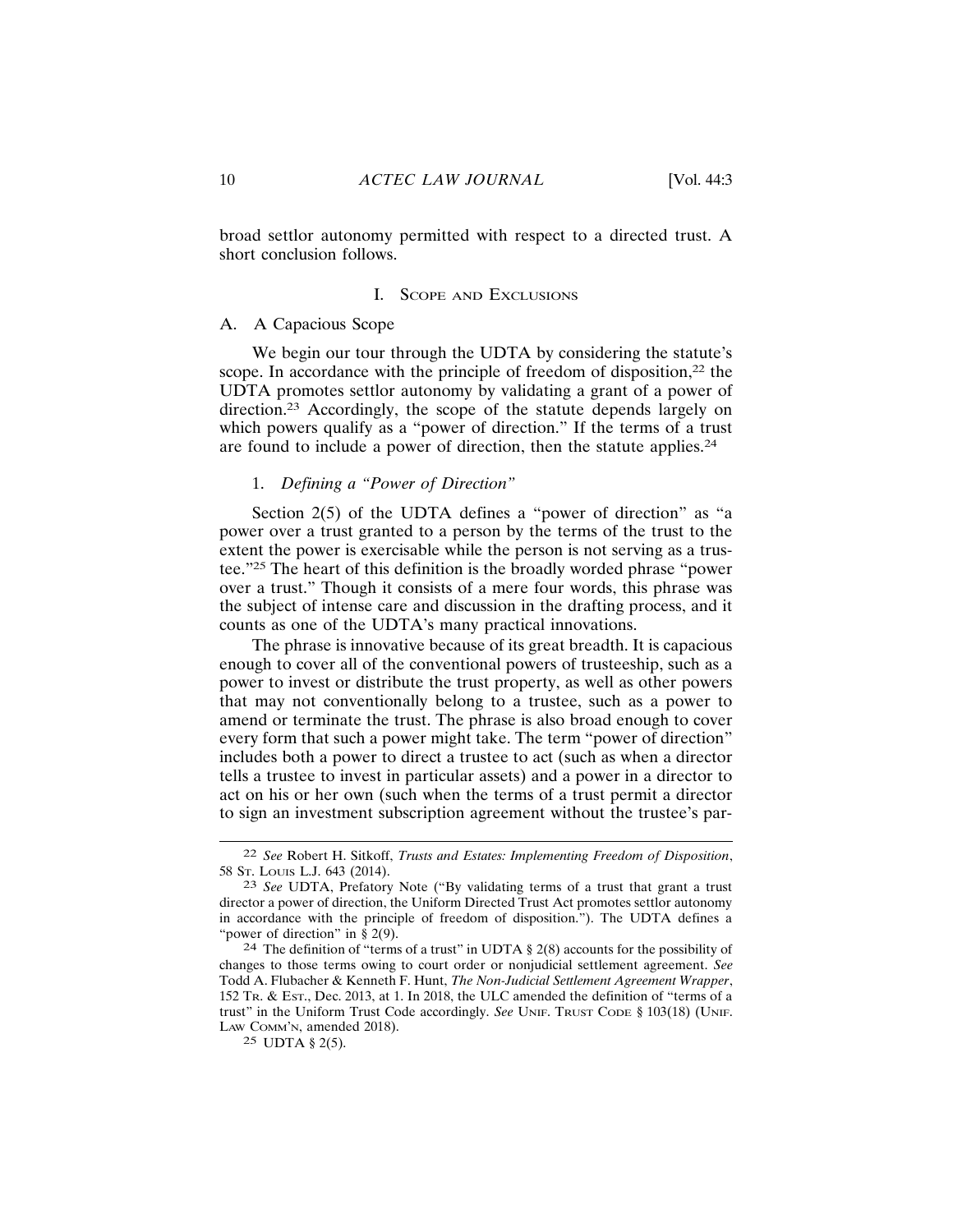ticipation). The term also covers powers to veto or consent to a trustee's actions in advance or a power to release a trustee from liability for prior conduct. The only types or kinds of powers over a trust that do not qualif as powers of direction are those covered by the categorical exclusions from the statute prescribed by  $\S$  5, to which we turn below.<sup>26</sup>

To avoid any doubt about the capaciousness of the definition of a power of direction, the drafting committee took two further steps to clarify. First, within the blackletter statutory language of the definition of "power of direction," the drafting committee included the further statement that "[t]he term includes a power over the investment, management, or distribution of trust property or other matters of trust administration." The accompanying comment explains that

a power of direction may include a power over "matters of trust administration" as well as a power over "investment, management, or distribution of trust property." These examples are meant to illustrate the potential scope of a power of direction rather than to limit it. In using the term "administration," the drafting committee intended a meaning at least as broad as that found in the context of determining a trust's "principal place of administration," such as under Section 3(b). The drafting committee also intended the terms "investment, management, or distribution" to have a meaning at least as broad as that found in Uniform Trust Code  $\S 815(a)(2)(b)$  $(2000)$ , which specifies a trustee's default powers.<sup>27</sup>

As a second measure for the avoidance of doubt about the UDTA's scope, the drafting committee elsewhere in the comments provided a non-exclusive but detailed list of the types or kinds of specific powers that the committee contemplated would fall within the definition of a power of direction. Those further comments explain that term includes a power to:

- $\bullet$ acquire, dispose of, exchange, or retain an investment;
- make or take loans;
- vote proxies for securities held in trust;
- $\bullet$ adopt a particular valuation of trust property or determine the frequency or methodology of valuation;
- adjust between principal and income or convert to a unitrust;
- manage a business held in the trust;
- select a custodian for trust assets;
- modify, reform, terminate, or decant a trust;

<sup>26</sup> See infra Part I.D.

<sup>27</sup> UDTA § 2 cmt.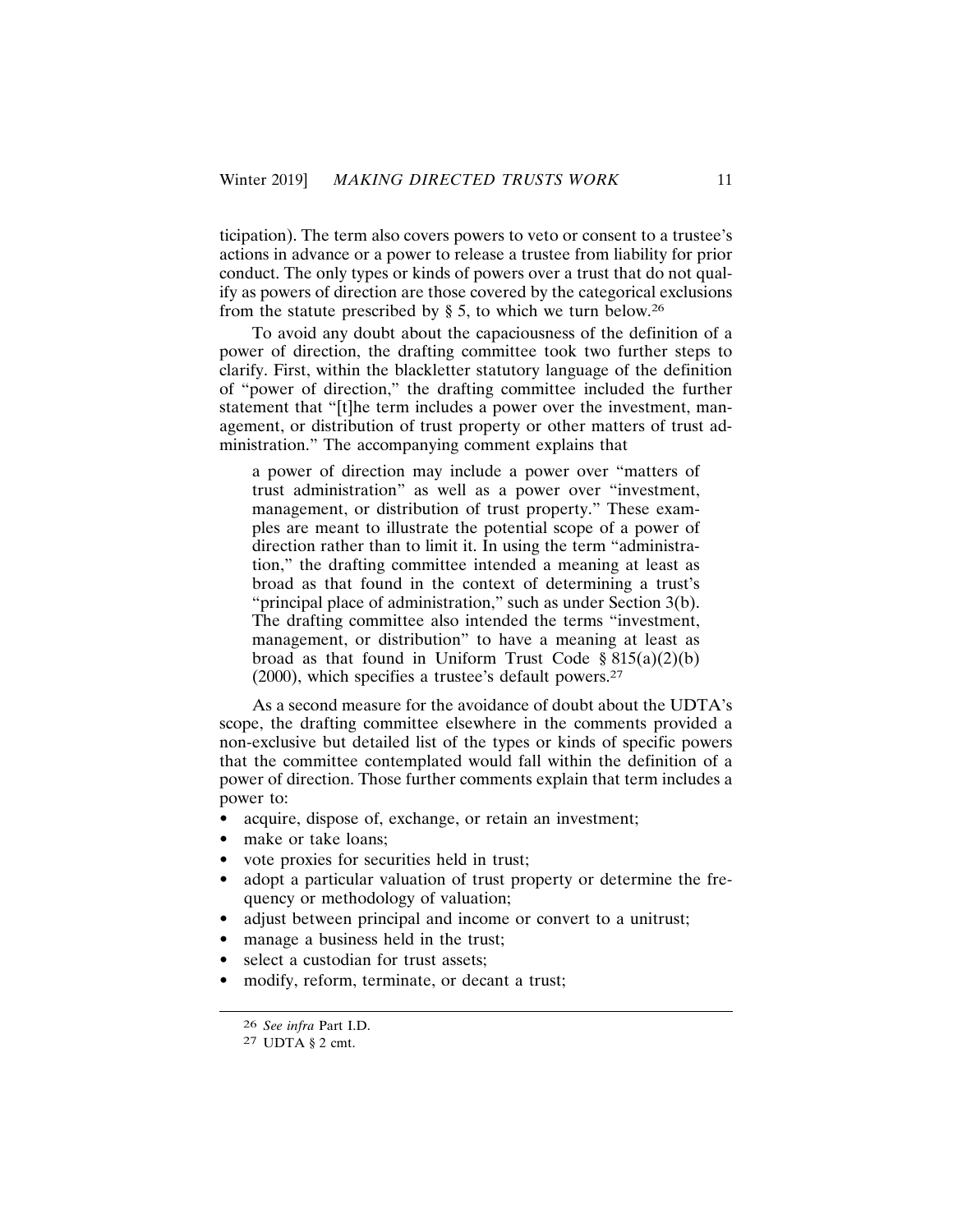- direct a trustee's or another director's delegation of the trustee's or other director's powers;
- change the principal place of administration, situs, or governing law of the trust:
- ascertain the happening of an event that affects the administration of  $\bullet$ the trust:
- determine the capacity of a trustee, settlor, director, or beneficiary of  $\bullet$ the trust:
- determine the compensation to be paid to a trustee or trust director;
- prosecute, defend, or join an action, claim, or judicial proceeding relating to the trust:
- grant permission before a trustee or another director may exercise a power of the trustee or other director; or
- release a trustee or another trust director from liability for an action proposed or previously taken by the trustee or other director.<sup>28</sup>

The drafting committee based this list on a comprehensive review of every existing state directed trust statute and on a sampling of directed trust provisions provided by multiple trust lawyers and bankers who served as observers and advisers to the drafting committee.<sup>29</sup> The list therefore covers every power that is specifically enumerated as a power of direction in an existing directed trust statute as well as every example that the drafting committee and its numerous observers and advisers could conjure up. The capacious wording in the blackletter definition of a power of direction plus the broad inclusiveness of the examples in the comments make the UDTA the most comprehensive directed trust statute yet written.

#### 2. Excluding a Serving Trustee

Having broadly equated a "power of direction" with any "power over a trust," the drafting committee took care to ensure that the definition would not swallow the law of trusteeship by transforming the powers over a trust that belong to a trustee into powers of direction. The definition of a "power of direction" in  $\S 2(5)$  provides that a "power over a trust" is a "power of direction" only "to the extent the power is exercisable while the person" who holds the power "is not serving as a trustee."<sup>30</sup> The comment explains that "[t]he purpose of this limitation is to exclude a person serving as trustee from the definition of a trust di-

 $28$  *Id.* § 6 cmt. The comment indicates that this list was meant to be illustrative rather than limiting.

<sup>&</sup>lt;sup>29</sup> See UNIF. LAW COMM'N, DIRECTED TRUST ACT, MARCH 2015 COMMITTEE MEETING - APPENDIX A, http://www.uniformlaws.org/shared/docs/divided%20trustee ship/Appendix%20A%20-%20UDTA%20Spring%202015.pdf (last visited Oct. 9, 2018). 30 UDTA § 2(5).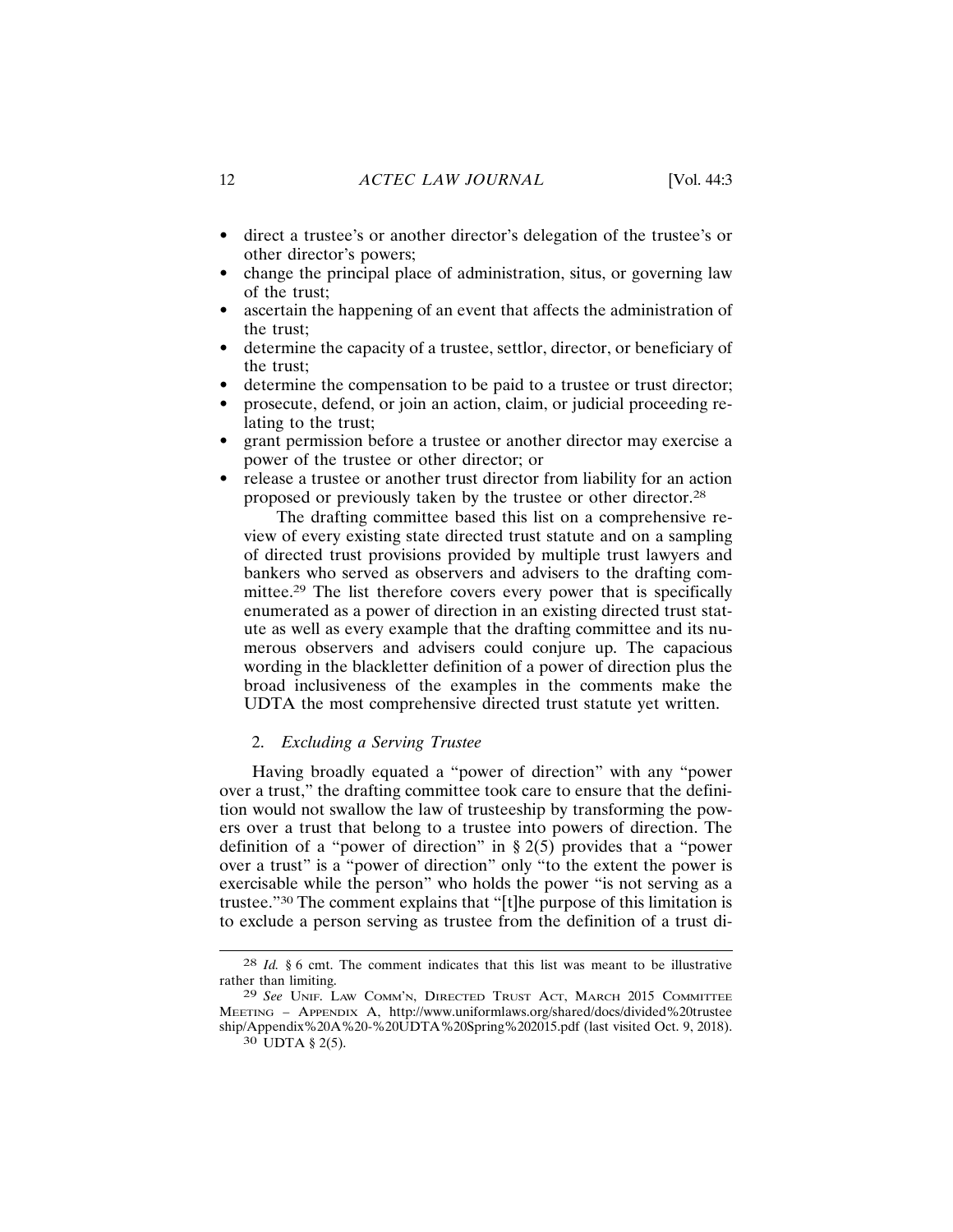rector, even though as trustee the person will inevitably have a 'power over a trust."<sup>31</sup> The purpose of the UDTA is "to address the complications created by giving a person other than a trustee—that is, a trust director—a power over a trust. A power over a trust held by a trustee is governed by existing trust fiduciary law."32

## 3. Defining a "Directed Trust," "Directed Trustee," and "Trust Director"

The UDTA defines its other key terms in relation to the definition of a power of direction. A "directed trust" is "a trust for which the terms of the trust grant a power of direction."33 A "trust director" is "a person that is granted a power of direction by the terms of a trust to the extent the power is exercisable while the person is not serving as a trustee."34 And a "directed trustee" is "a trustee that is subject to a trust director's power of direction."35

Crucially, these definitions are functional, rather than formal, and they apply without regard to the terminology used by the terms of particular a trust. The definition of a "trust director," for example, expressly provides that a person who satisfies the functional definition of a trust director "is a trust director whether or not the terms of the trust refer to the person as a trust director and whether or not the person is a beneficiary or settlor of the trust."36 So long as the functional criteria prescribed by the UDTA's definitions are satisfied, a power will be treated as a power of direction even if it is labeled as a "power of protection," "power of investment," or "power of administration." Thus, a person who holds a power of direction is a trust director even if the terms of the trust label the person as a "trust adviser" or "trust protector." And a trustee is treated as a directed trustee even if the terms of the trust label the trustee as an "administrative trustee." The UDTA applies to a "power of direction," a "trust director," and a "directed trustee" in a "directed trust" in accordance with function not form, and even if the terms of a trust disclaim this vocabulary.<sup>37</sup>

 $31$  *Id.* § 2 cmt.

 $32$  *Id.* 

 $33$  *Id.* § 2(2).

<sup>34</sup> Id. § 2(9).

 $35$  *Id.* § 2(3).

 $36$  *Id.* § 2(9).

<sup>37</sup> The clarity in the UDTA's definitions represents a significant improvement on the confusing and clumsy definitions in many existing state statutes. In South Dakota, for example, the definition of a "trust protector" is circular: a trust protector is "any person whose appointment as a protector is provided for in the instrument." S.D. CODIFIED LAWS  $\S$  55-1B-1(2) (2017). In other words, a trust protector is a trust protector. Elsewhere, the South Dakota statute provides examples of powers that might be granted to a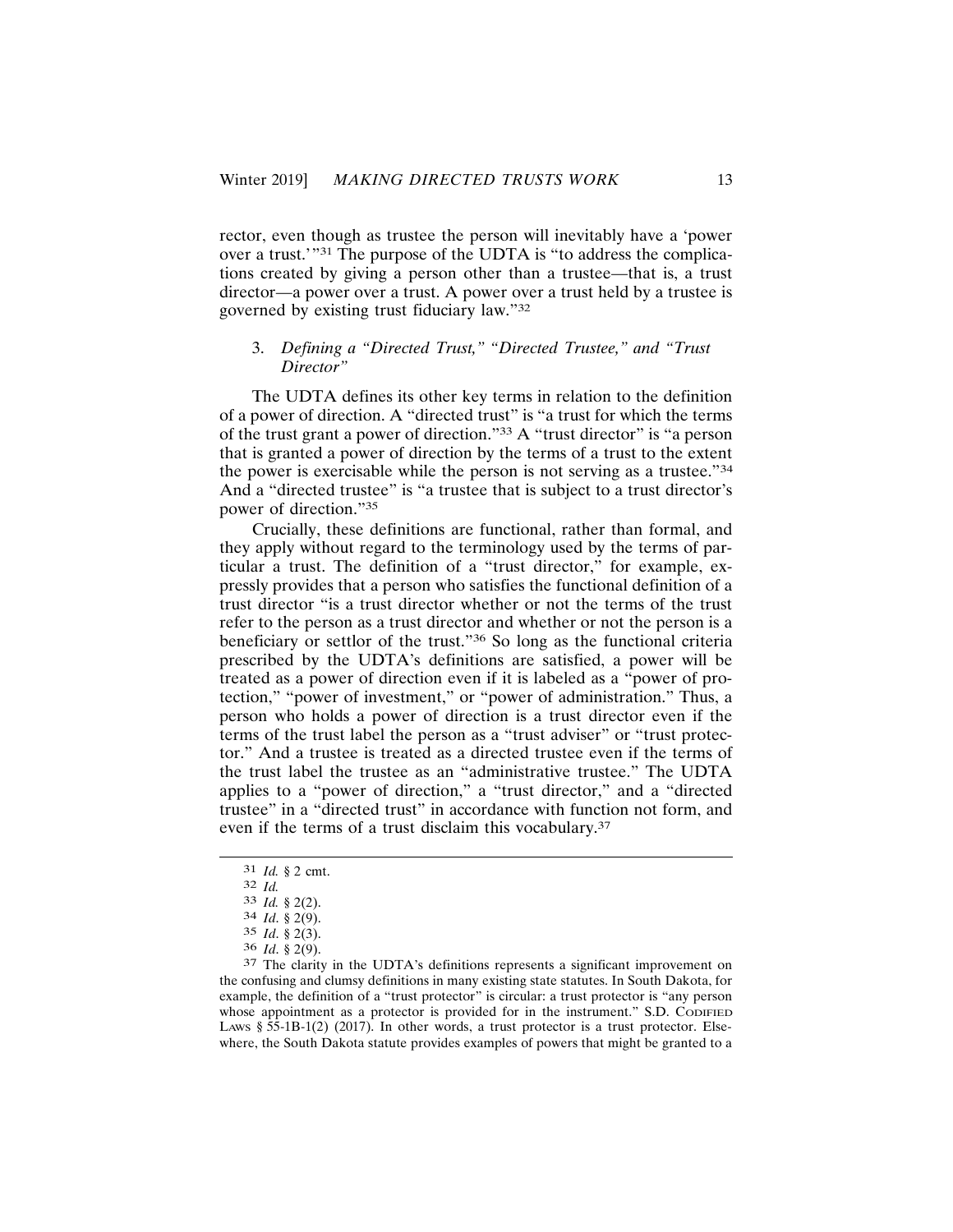#### **B.** An Enabling Statute

The UDTA expressly confirms the validity of a trust with a power of direction, and therefore the validity of a directed trust with a trust director and a directed trustee. Section  $6(a)$  provides that "the terms of a trust may grant a power of direction to a trust director."<sup>38</sup> Thus, although a trust with a power of direction would almost certainly be valid under the common law,<sup>39</sup> the UDTA resolves any doubt with statutory certainty.

#### 1. Enabling versus Off-the-Rack

Validating a power of direction, and therefore a directed trust with a trust director and a directed trustee, raises the further question of what exactly such a power entails. As we have just seen, the term "power of direction" is defined capaciously to include *any* power over a trust.<sup>40</sup> But this definition does not answer the question of *which* powers over a particular trust are granted to a particular trust director. The definition identifies the concept of a power of direction generally but does not supply the content of a particular power of direction specifically.

The approaches to this problem in the existing statutes can be divided roughly into two categories: "enabling" and "off-the-rack." The *enabling* statutes, typified by the Delaware statute,<sup>41</sup> validate terms of a trust that grant a power of direction, but they do not prescribe any specific powers by default. A settlor has the freedom to grant a power of direction, but must specify which powers, if any, she will grant to a particular director.

For example, the Delaware statute provides that a person other than a trustee may be "given authority by the terms of a governing in-

40 See UDTA § 2(5); supra Part I.A.

41 See DEL. CODE ANN. tit. 12, § 3313 (2018); see also ARIZ. REV. STAT. ANN. § 14-10818(A) (2018); COLO. REV. STAT. § 15-16-801 (2016) ("Trust Advisor"); MICH. COMP. LAWS § 700.7809 (2010); MISS. CODE ANN. § 91-8-1201(a) (amended 2016); MO. REV. STAT. § 456.8-808-(2) (2018); MONT. CODE ANN. § 72-38-808 (2017); N.H. REV. STAT. ANN. § 564-B:7-711(a) (2017); N.C. GEN. STAT. § 36C-8A-1 (2017); OHIO REV. CODE ANN. § 5808.08(d) (LexisNexis 2013); TENN. CODE ANN. § 35-15-1201 (2018); VA. CODE ANN. § 64.2-770(E)(1) (2014).

protector. Id. § 55-1b-6. But the statute does not say whether granting one of these powers necessarily makes a person into a protector or specify what else might make a person into a protector either.

<sup>38</sup> UDTA § 6(a).

<sup>&</sup>lt;sup>39</sup> See, e.g., In re Eleanor Pierce (Marshall) Stevens Living Trust, 159 So. 3d 1101, 1106, 1110-11 (La. Ct. App. 2015) (validating terms of a trust creating a trust director even in the absence of specific statutory authorization); see also RESTATEMENT (THIRD) OF TRUSTS  $\S$  75 (AM. LAW INST. 2007) (recognizing a third party power to control a trustee); RESTATEMENT (SECOND) OF TRUSTS § 185 (Ам. LAW INST. 1959) (same).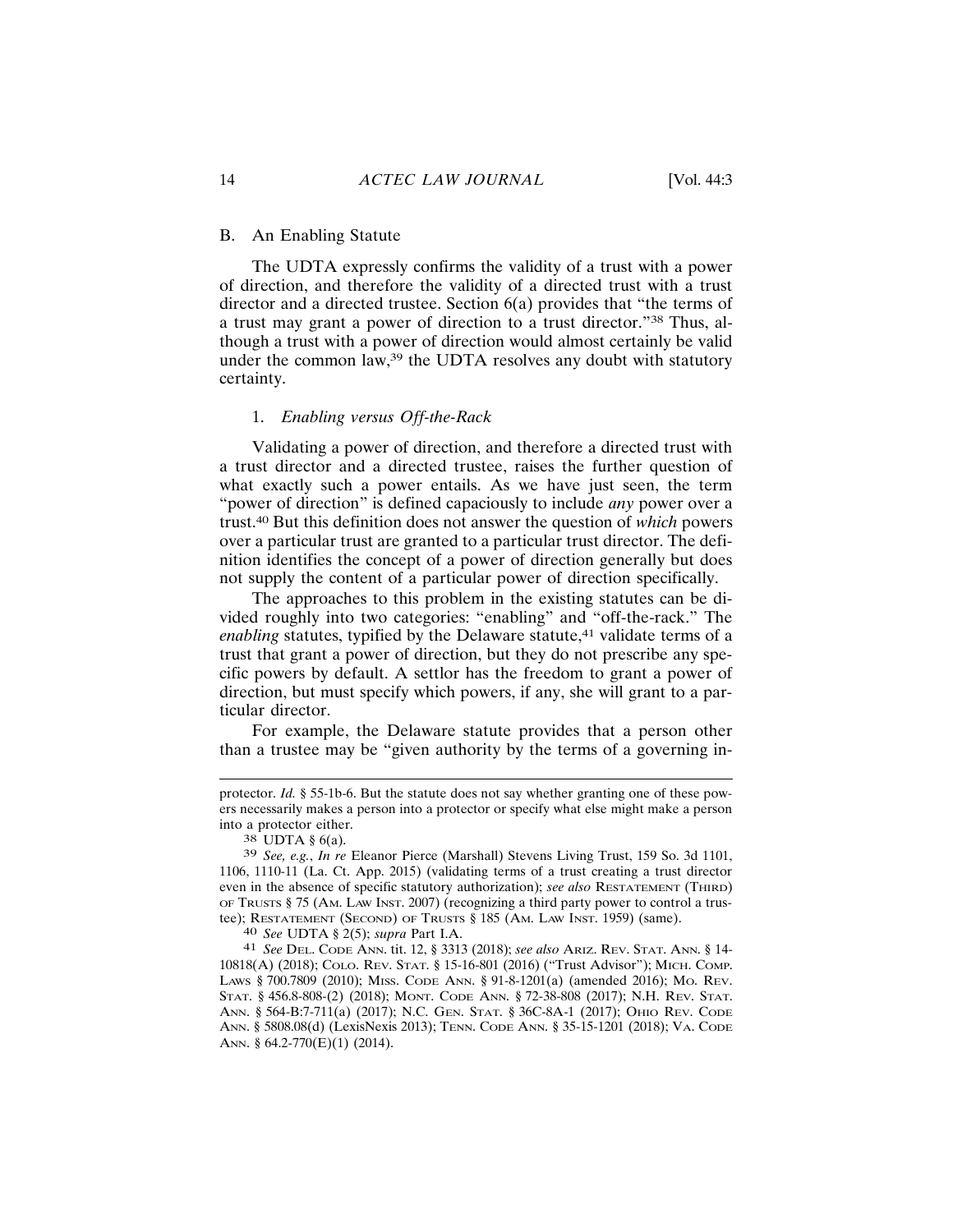strument to direct, consent to or disapprove a fiduciary's actual or proposed investment decisions, distribution decisions or other decision of the fiduciary."<sup>42</sup> Beyond this broad grant of authorization, however, the Delaware statute does not provide further guidance on which powers are included in a particular power of direction in a particular trust.<sup>43</sup> Accordingly, under an enabling statute like Delaware's, the scope of a trust director's power of direction is determined by the terms of the trust. In other words, the content of a power of direction must be supplied by the terms of the trust. The statute provides no standard powers by default.

By contrast, an off-the-rack statute provides for one or more standard categories of trust director, with various sets of powers given to each category by default.<sup>44</sup> The South Dakota statute, for example, provides for the appointment of an "investment trust advisor" and a "distribution trust advisor," each with a different set of default powers.<sup>45</sup> An investment trust advisor has powers by default to direct the trustee with respect to the retention, purchase, or sale of trust property and to vote proxies for securities held in trust.<sup>46</sup> Likewise, a distribution trust adviser has the power to "direct the trustee with regard to all discretionary distributions. $\overline{5}$ <sup>147</sup>

In addition to these standard categories, the South Dakota statute also has a general category of director called a "trust protector." The statute defines a protector in circular fashion as "any person whose ap-

<sup>&</sup>lt;sup>42</sup> DEL. CODE ANN. tit. 12, § 3313(a).

<sup>43</sup> The Delaware statute distinguishes between a trust "adviser" and trust "protector," but merely to say that the term "adviser" includes a "protector." Id. § 3313(f). The statute specifies a set of powers that a protector may possess, but the statute does not provide any of those powers to a protector by default and does not limit a protector to possessing only those powers. *Id.* The statute similarly identifies an "investment adviser" as a person with various powers related to investment, but does not limit such a person's powers or supply the person with any powers by default. *Id.* § 3313(d). The closest the statute comes to providing default terms for a directed trust is a presumptive definition of the term "investment decision" that applies unless the terms of the trust provides otherwise. Id.

<sup>44</sup> See, e.g., S.D. CODIFIED LAWS §§ 55-1B-1, 55-1B-4 (2018) (protectors, advisors, investment advisors, distributions advisors); see also ALASKA STAT. §§ 13.36.370, 13.36.375 (amended 2013) (protectors and advisers); IDAHO CODE § 15-7-501(1) (2018) (investment advisors, distribution advisors, protectors); 760 ILL. COMP. STAT. 5/16.3(a)-(d) (2018) (investment advisors, distribution advisors, protectors); NEV. REV. STAT. §§ 163.55533, 163.5537, 163.5543, 163.5545, 163.5547 (2009) (distribution advisers, investment advisers, trust adviser, protectors, custodial account owner); WIS. STAT. §§ 701.0808, 0818 (2014) (directors and protectors); WYO. STAT. ANN. §§ 4-10-710, 712, 718 (2018) (protectors and advisors).

<sup>45</sup> S.D. CODIFIED LAWS § 55-1B-9, 55-1B-10, 55-1B-11.

<sup>46</sup> See id. § 55-1B-10(1)-(2).

<sup>47</sup> Id. § 55-1B-11.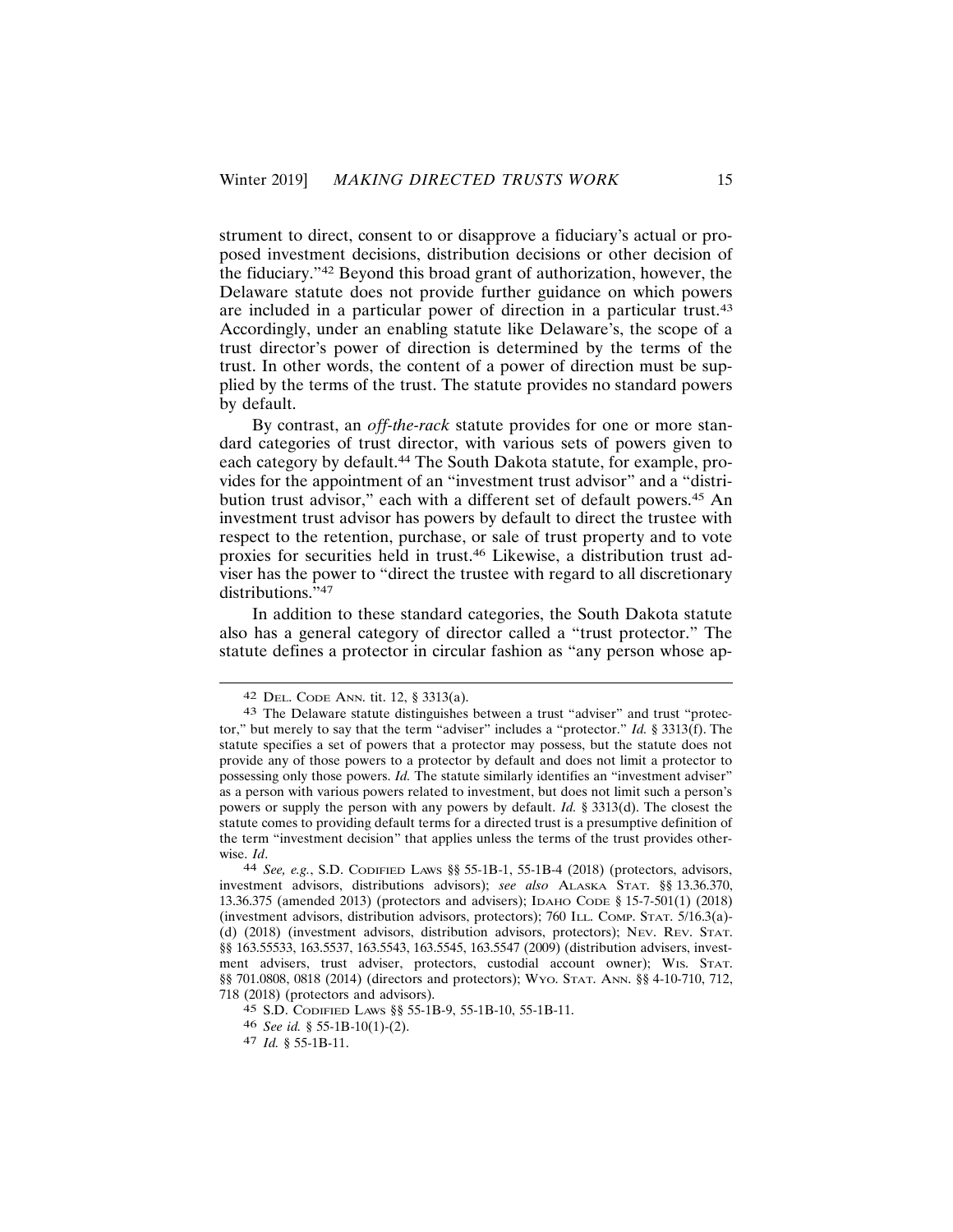pointment as protector is provided for in the instrument,"48 and it provides that "the powers and discretions of a trust protector are as provided in the governing instrument."49 The statute includes a menu of powers that the terms of a trust may grant to a protector, but the statute does not provide any of those powers by default, nor does it limit a trust protector to those powers.<sup>50</sup> The principal substantive difference between a trust protector and the other two categories of directors appears to be that a trust protector is not a fiduciary by default,<sup>51</sup> whereas an investment trust advisor and distribution trust adviser are required to be fiduciaries.<sup>52</sup>

Other states have other systems of categorization for off-the-rack powers. Alaska has separate categories for a "trustee adviser," who may be given the power to direct a trustee's actions, and a "trust protector," who has the power to (among other things) remove a trustee or modify a trust instrument.<sup>53</sup> A trust adviser may be required to be a fiduciary,<sup>54</sup> but a trust protector by default is not.<sup>55</sup> Nevada has four categories: a trust protector, a distribution trust adviser, an investment trust adviser, and a directing trust adviser.<sup>56</sup>

In sum, under an off-the-rack statute, a trust director tends to fall into one or more statutory categories with a predetermined set of default powers and fiduciary duties. A settlor can tailor the powers of a director in the terms of the trust by adding or subtracting powers and adjusting the fiduciary duties as the settlor likes. Under an enabling statute, by contrast, the scope of a trust director's powers and duties is set by the terms of the trust.

55 ALASKA STAT. § 13.36.370(d).

 $48$  *Id.* § 55-1B-1(2). This circular definition leaves open myriad questions, such as what exactly a protector is and whether the category of protector includes a trustee who exercises one of the powers that can be given to a protector.

<sup>49</sup> Id.  $§$  55-1B-6.

<sup>50</sup> *Id.* § 55-1B-6(1)-(18).

 $51$  *Id.* § 55-1B-1(2).

<sup>52</sup> *Id.* § 55-1B-1(6)-(7). The South Dakota statute also includes a definition of the term "family advisor." *Id.*  $\frac{1}{2}$  55-1B-1(10). The definition declares a family advisor to be "any person whose appointment is provided for in the governing instrument or by court order who is authorized to consult with or advise a fiduciary with regard to fiduciary or nonfiduciary matters and actions, and who may also be authorized by the governing instrument or court order to otherwise act in a nonfiduciary capacity." Id. The exact significance of this definition is unclear, because the term "family advisor" never appears again in the statute. One possible interpretation is that a person who holds the powers of a "family advisor"—i.e., a power to "consult with or advise a fiduciary"—is not a fiduciary.

<sup>53</sup> ALASKA STAT. §§ 13.36.370 (amended 2013) (protector), 13.36.375 (advisor).

<sup>54</sup> Nev. Rev. STAT. § 163.5553 (2009) (protector).

<sup>56</sup> Nev. Rev. STAT. §§ 163.5536 ("directing trust adviser"); 163.5537 ("distribution trust adviser"); 163.5543 (investment trust adviser"); 163.5547 ("trust protector").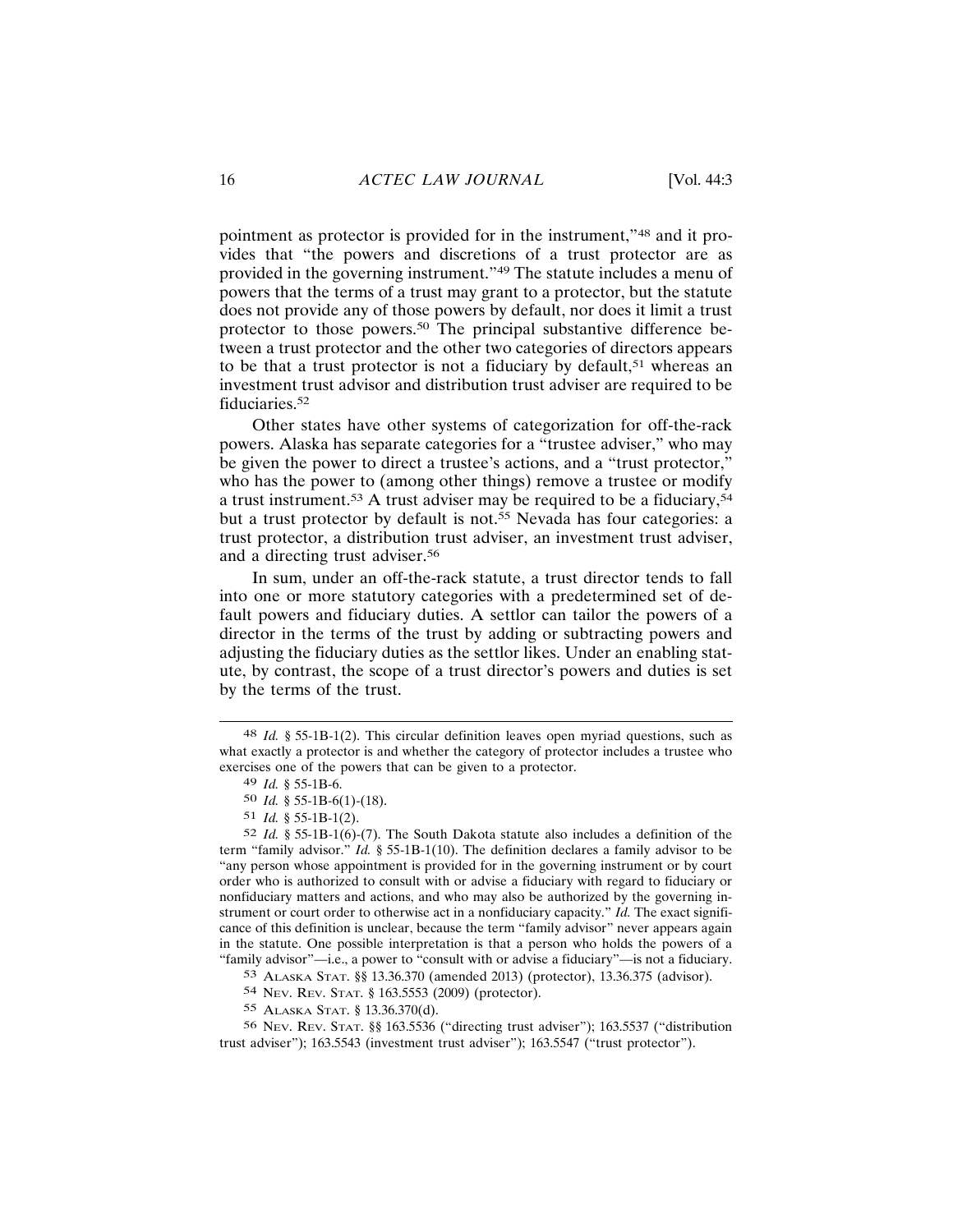## 2. The UDTA is an Enabling Statute

After carefully considering both models, the UDTA drafting committee opted for an enabling structure. Section  $6(a)$  provides that the terms of a trust may grant a power of direction to a trust director. However, with just one exception to which we will turn below,<sup>57</sup> the UDTA does not prescribe any powers for a trust director by default and does not segregate trust directors into distinct categories. The UDTA treats any power over a trust that is granted to a person other than a serving trustee as a power of direction, with the scope of that power prescribed by the terms of the trust, as under the Delaware statute. As the comment to § 6 explains, the UDTA "does not provide any powers to a trust director by default. Nor does it specify the scope of a power of direction. The existence and scope of a power of direction must instead be specified by the terms of a trust."<sup>58</sup>

The drafting committee favored an enabling model for several reasons. To begin with, an enabling model is simpler. Providing for only a single class of trust director with only a single set of governing rules avoids the complexity attendant to the off-the-rack models. Because the categories in the off-the-rack statutes tend to operate by classifying directors rather than by classifying powers, the contents of the categories are people, rather than powers. For example, South Dakota has a category for "trust investment advisers" rather than a category for "trust" investment powers." An awkward consequence of fixating on people rather than powers in this way is that a single person can occupy several categories simultaneously—she can be a "trust investment adviser," a "distribution trust advisor," and a "trust protector" all at once, with correspondingly inconsistent and confusing results. The simpler, enabling approach of the UDTA reduces the risk of litigation about categorization. Under the UDTA, there is only one category of trust director, and the only powers of a director are those granted by the terms of the trust.

Another problematic consequence of supplying powers by default, as under the off-the-rack models, is that the powers might come in awkward bundles that frustrate rather than facilitate a settlor's intent. Under the South Dakota statute, for example, multiple powers come bundled together by default, so that an accountant who is granted a power to direct the trustee "as to the value of nonpublicly traded trust investments" would by reason of that express power be classified as an "investment trust adviser." And as an investment trust adviser, the accountant would have several different powers, including the the power to direct the trustee "with respect to the retention, purchase, sale," or

<sup>57</sup> See infra Part I.C.

<sup>58</sup> UDTA § 6 cmt. (UNIF. LAW COMM'N 2017).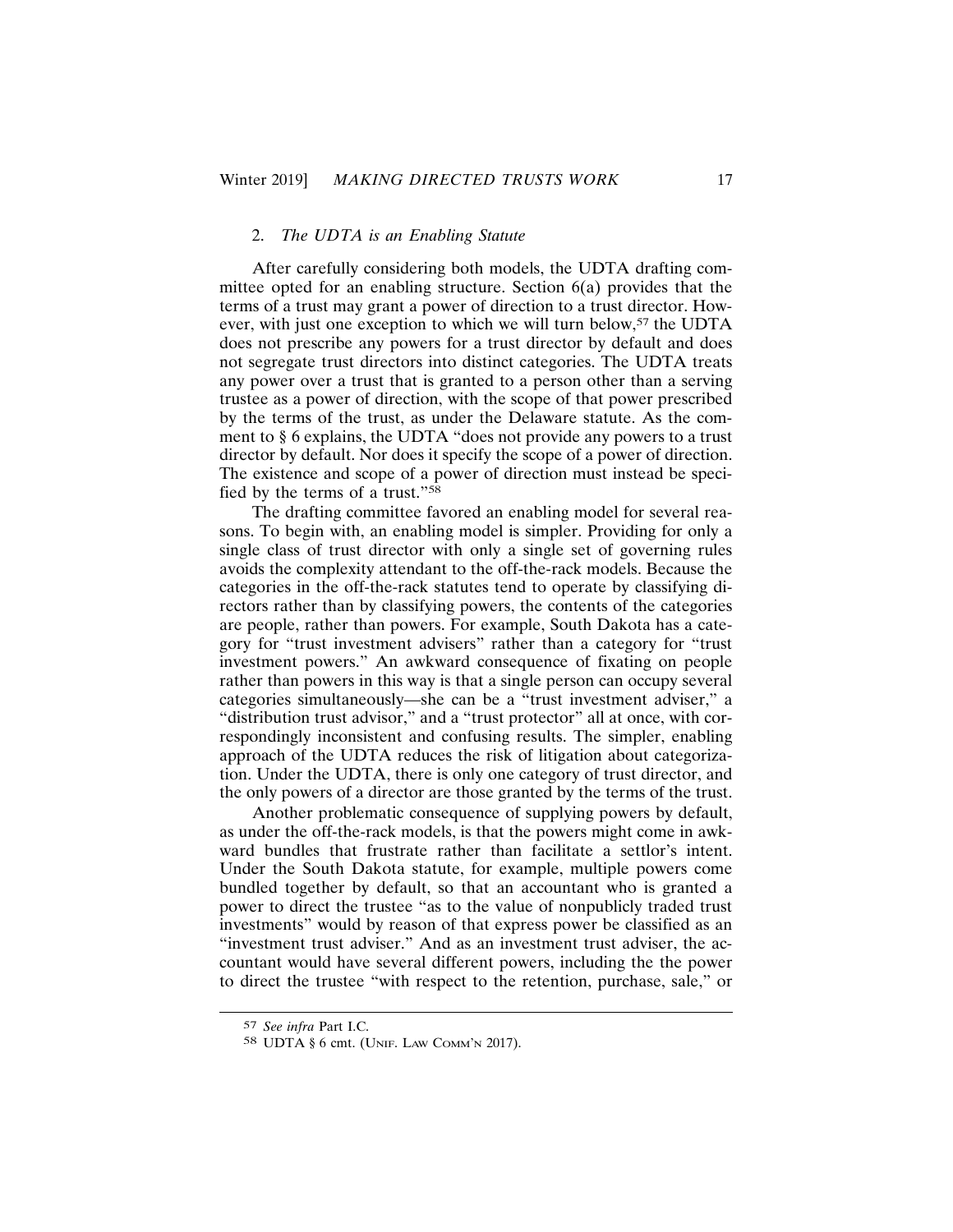"exchange" of the trust assets.<sup>59</sup> Although some settlors might like this outcome, it seems likely that many would not. True, a settlor could avoid the awkward bundling of the South Dakota statute by drafting around it—but only if the settlor or her lawyer is awake to the issue. Under the UDTA, by contrast, the problem is avoided in all cases by providing that a trust director has only those powers granted by the terms of the trust.

Two further points follow. First, the transaction costs savings of an off-the-rack statute are likely to be illusory. Relative to an enabling statute, an off-the-rack statute could minimize the costs of drafting a directed trust by allowing a drafter to invoke a pre-existing statutory form of directed trust. In practice, however, a directed trust under an off-therack statute will almost always require tailoring by the terms of the trust to adapt the statutory form to the particulars of the situation. As the example of the South Dakota accountant shows, a drafter will need to specify both the nondefault powers that a trust director holds and the default powers that the director does not hold. In the meantime, as the directed trust concept becomes more familiar, formbook boilerplate will become readily available, simplifying the process of drafting a directed trust under an enabling statute. In a related vein, an enabling statute will not require periodic amendments to update its categories and default powers within those categories to reflect changes in practice.

Second, an enabling statute is less disruptive for existing trusts, because such a statute would not expand a director's default powers after the fact in a way that a settlor might not have intended or even contemplated. Consider again the South Dakota statute, which like the UDTA applies to all trusts regardless of when they were created.<sup>60</sup> Suppose an existing trust that gives a committee of the settlor's family the power to vote the trust's interest in a family business. Under the South Dakota statute, this power would make the family members into a committee of "investment trust advisors" with all of the default powers of investment trust advisors, even if the terms of the trust did not expressly provide those powers.<sup>61</sup> Thus, in addition to having the power to vote the family shares (as provided by the terms of the trust), the family members would also have the power to sell those shares.<sup>62</sup> The UDTA avoids this

<sup>59</sup> S.D. CODIFIED LAWS  $\S$  55-1B-10(1), (5) (2014).

<sup>60</sup> See Id. § 55-1B-1(1); UDTA § 3(a). We discuss UDTA § 3(a) infra Part I.E.2.

<sup>61</sup> See S.D. CODIFIED LAWS §§ 55-1B-1(6), 55-1B-10.

<sup>62</sup> Id. § 55-1B-10. South Dakota and other off-the-rack statutes do not attempt to address this problem. To do so would be immensely difficult and complex. Consider, for example, the recently adopted Uniform Trust Decanting Act (UNIF. LAW COMM'N 2015). The decanting act is similar to an off-the-rack directed trust statute in that it grants a new power to trustees of existing trusts. By default, the act recognizes in certain trustees a power to decant the trust property even if the terms of the trust do not grant that power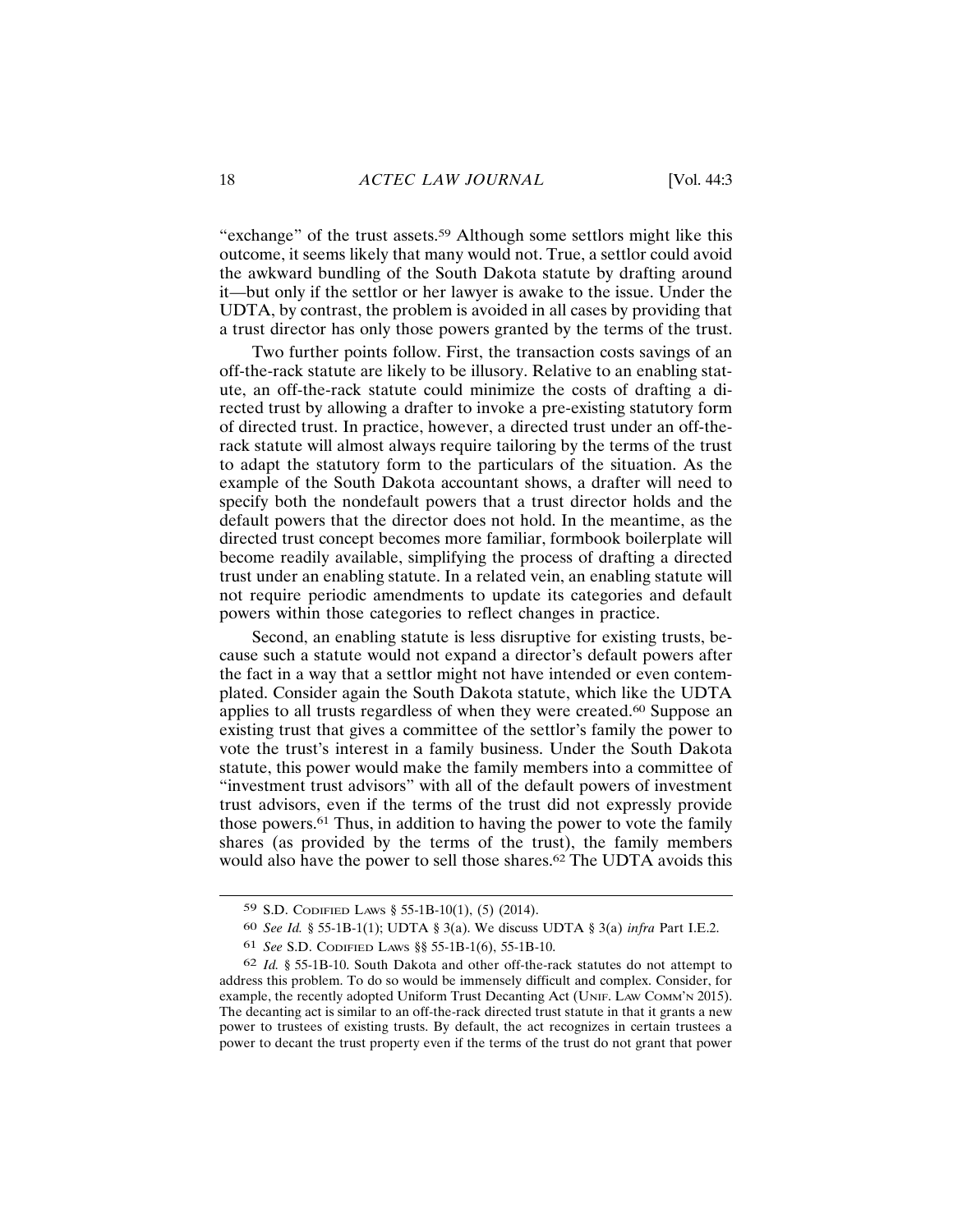kind of disruption to existing trusts by leaving the content of a director's powers to the terms of the trust.

#### C. Further Powers

Although the UDTA does not generally supply powers by default, the act does contain one important exception. Section  $6(b)(1)$  provides that, "[u]nless the terms of a trust provide otherwise, a trust director may exercise any further power appropriate to the exercise or nonexercise of a power of direction granted to the director" by the terms of a trust.<sup>63</sup> In other words, if the terms of a trust supply an express power, then by default the UDTA supplies further powers as "appropriate" to the exercise or nonexericse of that expressly granted power.

Colloquially speaking,  $\S 6(b)(1)$  operates as a kind of "necessary and proper" clause, granting additional powers as appropriate to carry out a settlor's intent. Following the Uniform Trust Code, the UDTA uses the term "appropriate" to avoid the narrowing implication sometimes associated with the term "necessary and proper."<sup>64</sup> The comment explains the meaning of appropriateness thus: "Appropriateness should be judged in relation to the purpose for which the power was granted and the function being carried out by the director."<sup>65</sup> The comment elaborates by way of examples:

[F] urther powers that might be appropriate include a power to: (1) incur reasonable costs and direct indemnification for those  $costs$ ; (2) make a report or accounting to a beneficiary or other interested party; (3) direct a trustee to issue a certification of trust under Uniform Trust Code  $\S$  1013 (2000); (4) prosecute, defend, or join an action, claim, or judicial proceeding relating to a trust; or  $(5)$  employ a professional to assist or advise the

expressly. In so doing, the decanting act runs the risk of upsetting a settlor's planning objectives just as the South Dakota directed trust statute does for a directed trust.

Unlike the drafters of off-the-rack directed trust statutes, the drafters of the decanting act foresaw this problem and tried to address it. However, doing so required a long list of limits on the newly recognized default decanting power. Section 19 of the act imposes a variety of limits on the decanting power. But this provision is long and complicated (it even has its own definitions subsection), and it runs the risk of being incomplete—no one can be certain whether the decanting act has addressed every possible problem that a default power to decant might create. Off-the-rack directed trust statutes that supply powers by default pose a similar risk of upsetting a settlor's plan, and they do so without any similar saving provisions.

<sup>63</sup> UDTA  $\S 6(b)(1)$ .

 $64$  See UDTA §  $6(b)(1)$  cmt. ("The term 'appropriate' is drawn from Uniform Trust Code §  $815(a)(2)(B)$  (2000).").

<sup>65</sup> Id.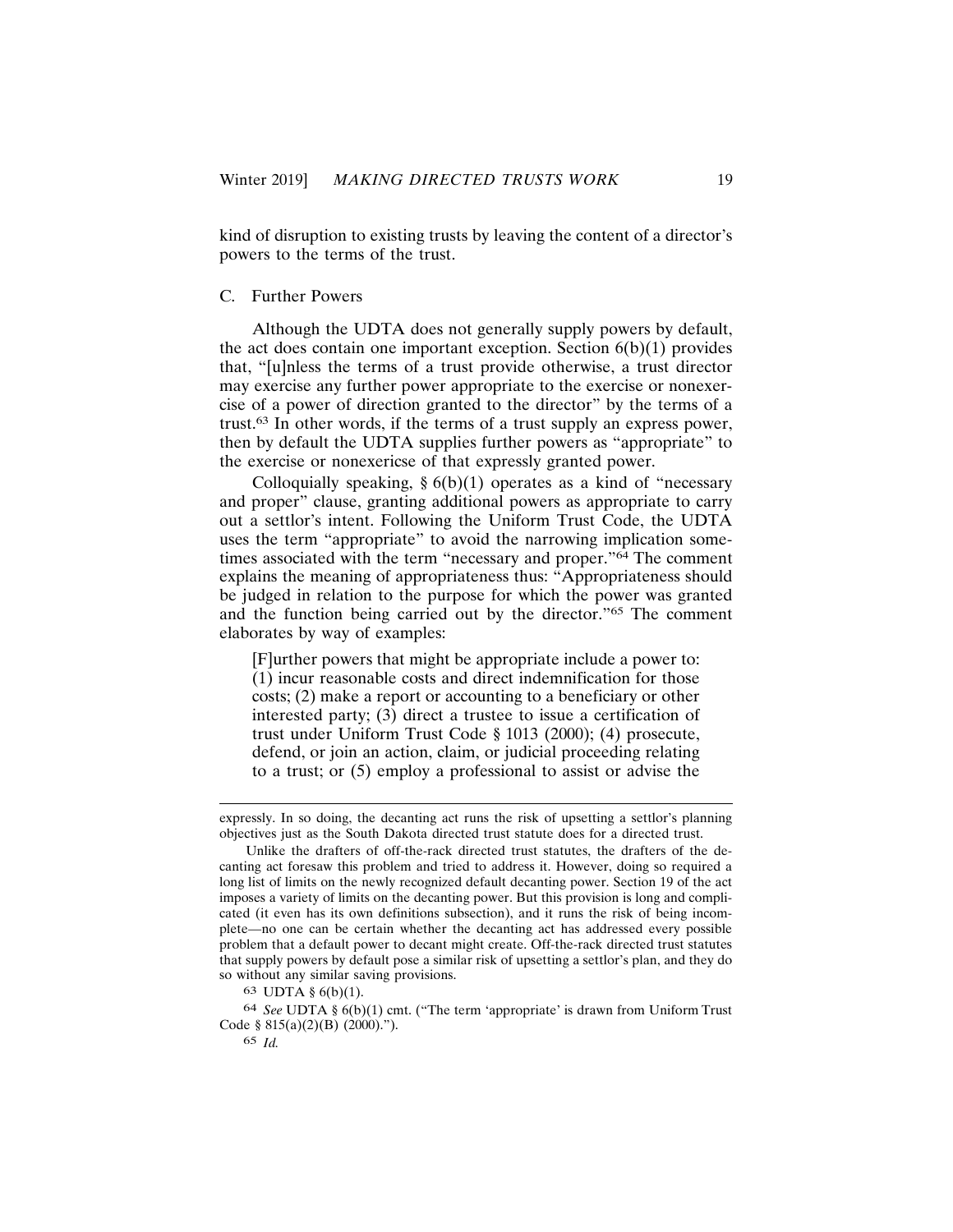director in the exercise or nonexercise of the director's powers.<sup>66</sup>

Suppose, for example, that the terms of a trust grant a trust director a power to direct investments. If the trustee refuses to comply with the director's exercise of this power,  $\S 6(b)(1)$  would supply the director with a further power to bring an action to redress the trustee's noncompliance, even if the terms of the trust do not expressly supply the power.<sup>67</sup> Manifestly, such an action would be "appropriate" to the director's exercise of the expressly granted power to direct investments.<sup>68</sup>

The further powers supplied by  $\S 6(b)(1)$  count as a major practical innovation on existing statutes, including the enabling statutes, which tend not to include such a provision.<sup>69</sup> It also offers yet another motivation for the UDTA's enabling approach, because the further powers in the UDTA accomplish many of the same objectives as the default powers in off-the-rack statutes, but with greater precision. The UDTA's further powers are at once less over-inclusive and less under-inclusive than the default powers in off-the-rack statutes. The UDTA is less over-inclusive, because it includes only those powers "appropriate" to the director's express powers. Thus, unlike the South Dakota statute, the UDTA would not tie a power to sell investments to a power to value investments unless tying the two powers together would be appropriate to a particular settlor's intent.<sup>70</sup>

The UDTA's further powers are also less under-inclusive than the off-the-rack powers under the statutes, because the UDTA's further

<sup>66</sup> Id.

 $67$  Id.

<sup>68</sup> See id. The comment explains: "It would normally be 'appropriate,' for a trust director to bring an action against a directed trustee if the trustee refused to comply with a director's exercise of a power of direction." UDTA  $\S 6(b)(1)$  cmt. The UDTA thus resolves the situation that arose in Schwartz v. Wellin, No. 2:13-CV-3595-DCN, 2014 WL 1572767 (D.S.C. Apr. 17, 2014). The comment describes the case and the UDTA's response:

The court held that a trust director, which the terms of the trust referred to as a "trust protector," lacked standing to bring a lawsuit under Rule  $17(a)(1)$  of the Federal Rules of Civil Procedure, because the director was neither a real party in interest nor a party that could pursue a claim if not a real party in interest.

In some circumstances, subsection  $(b)(1)$  may produce a different outcome. Rule  $17(a)(1)$  allows a party to participate in litigation even if the party is not a real party in interest if the party is "authorized by statute." Subsection  $(b)(1)$ supplies the requisite statutory authorization if participating in a lawsuit would be "appropriate" to a director's exercise or nonexercise of a power granted by the terms of the trust under subsection (a).

UDTA  $\S$  6(b)(1) cmt.

<sup>69</sup> See, e.g., DEL. CODE ANN. tit. 12, § 3313 (2018).

<sup>70</sup> See supra note 59 and text accompanying.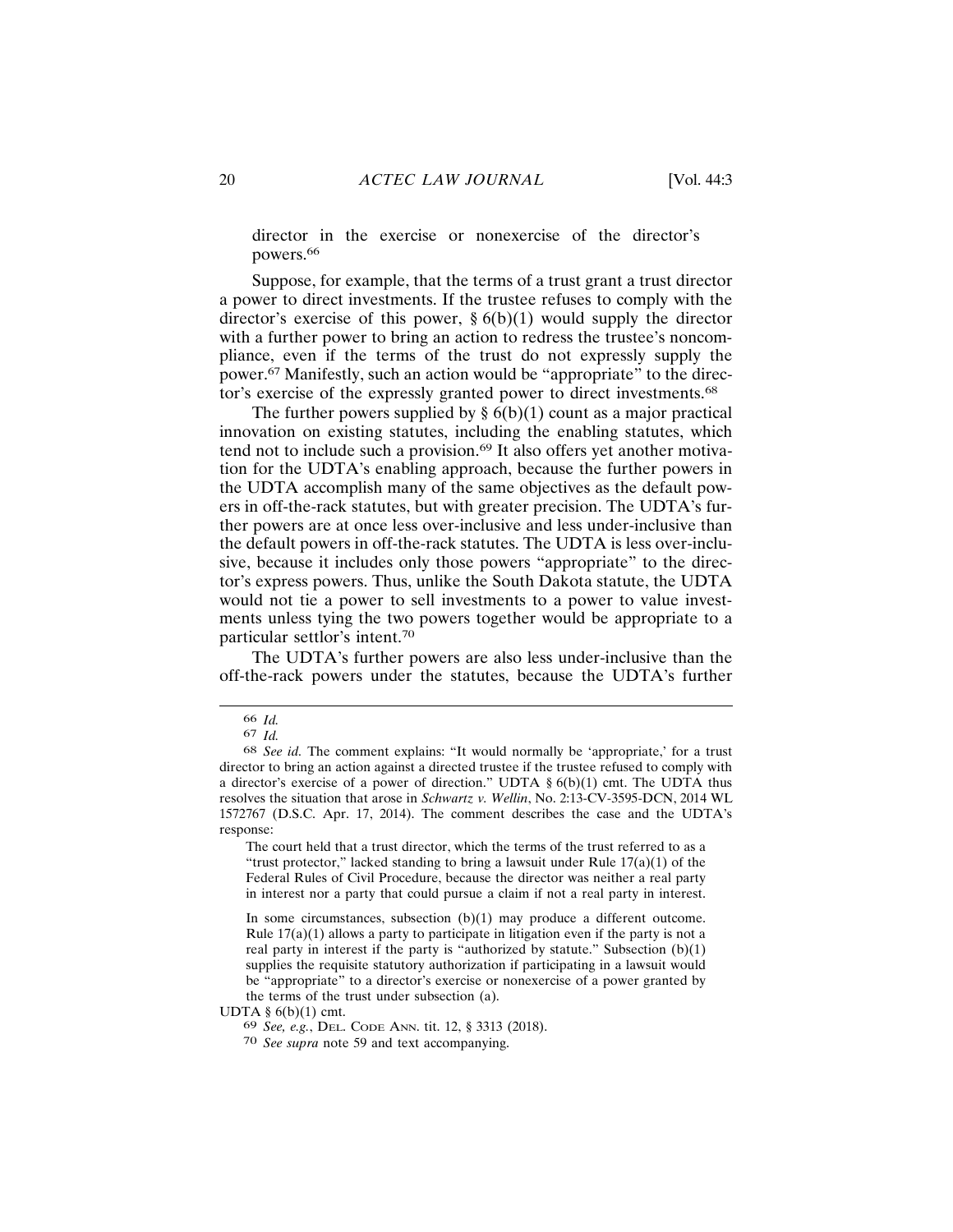powers include every power appropriate to a particular trust, and not just the handful of powers bundled in the off-the-rack provision. The South Dakota statute, for example, grants an "investment trust advisor" the power to sell investments by default, but not the power to sue a trustee who refuses to comply with a direction to sell investments.<sup>71</sup>

#### D. The Exclusions

Because the term "power of direction" is so broad, it might swallow some matters collateral to the emergence of directed trusts, inadvertently disrupting estate planning practices unrelated to directed trusts by subjecting them to the fiduciary and other rules of the UDTA. As we have already seen, every power of trusteeship is literally a "power over a trust,"72 so the UDTA drafting committee took care to exclude powers in a serving trustee from the scope of the act.<sup>73</sup> In addition to this carveout for serving trustees, the UDTA includes a carefully thought-out system of five other carve-outs as well.<sup>74</sup> These exclusions count as a major practical innovation of the UDTA, for as we shall see, they correct unacknowledged drafting errors in many existing directed trust statutes, including the Delaware statute, that could disrupt a variety of typical estate planning practices.

## 1. Nonfiduciary Powers of Appointment

The first exclusion is for nonfiduciary powers of appointment, which are an entrenched feature of the background law of trusts that the UDTA does not attempt to change.<sup>75</sup> Under a *power of appointment*, the person who holds the power, commonly known as a donee, may appoint the property to one or more persons known as the objects of the power, in accordance with the power's terms. Consider a typical example: *H* devises property to  $X$  in trust to distribute the income quarterly to W for life, and on W's death to distribute the principal to one or more of  $H$ 's descendants as W shall appoint by will.  $H$  is the donor of a power of appointment,  $W$  is the donee, and  $H$ 's descendants are the objects. By

<sup>&</sup>lt;sup>71</sup> See S.D. CODIFIED LAWS § 55-1B-10 (2014).

<sup>72</sup> See supra Part I.A.1.

<sup>73</sup> See supra Part I.A.2.

<sup>74</sup> In addition to entirely exempting certain powers from the act's coverage, the UDTA also singles out one particular power for exemption from the fiduciary obligations imposed on trust directors. Section 8(b) provides that if a trust director is a medical professional and acts in that capacity, the director will have no duty or liability under the act. The power otherwise remains subject to the terms of the act, however, including the provisions that diminish the liability of a trustee. See infra Part II.A.3.

<sup>75</sup> See, e.g., UNIF. POWERS OF APPOINTMENT ACT § 102(13) (UNIF. LAW COMM'N 2013); RESTATEMENT (THIRD) OF PROP.: WILLS AND OTHER DONATIVE TRANSFERS §§ 17.1, 17.5 (AM. LAW INST. 2011).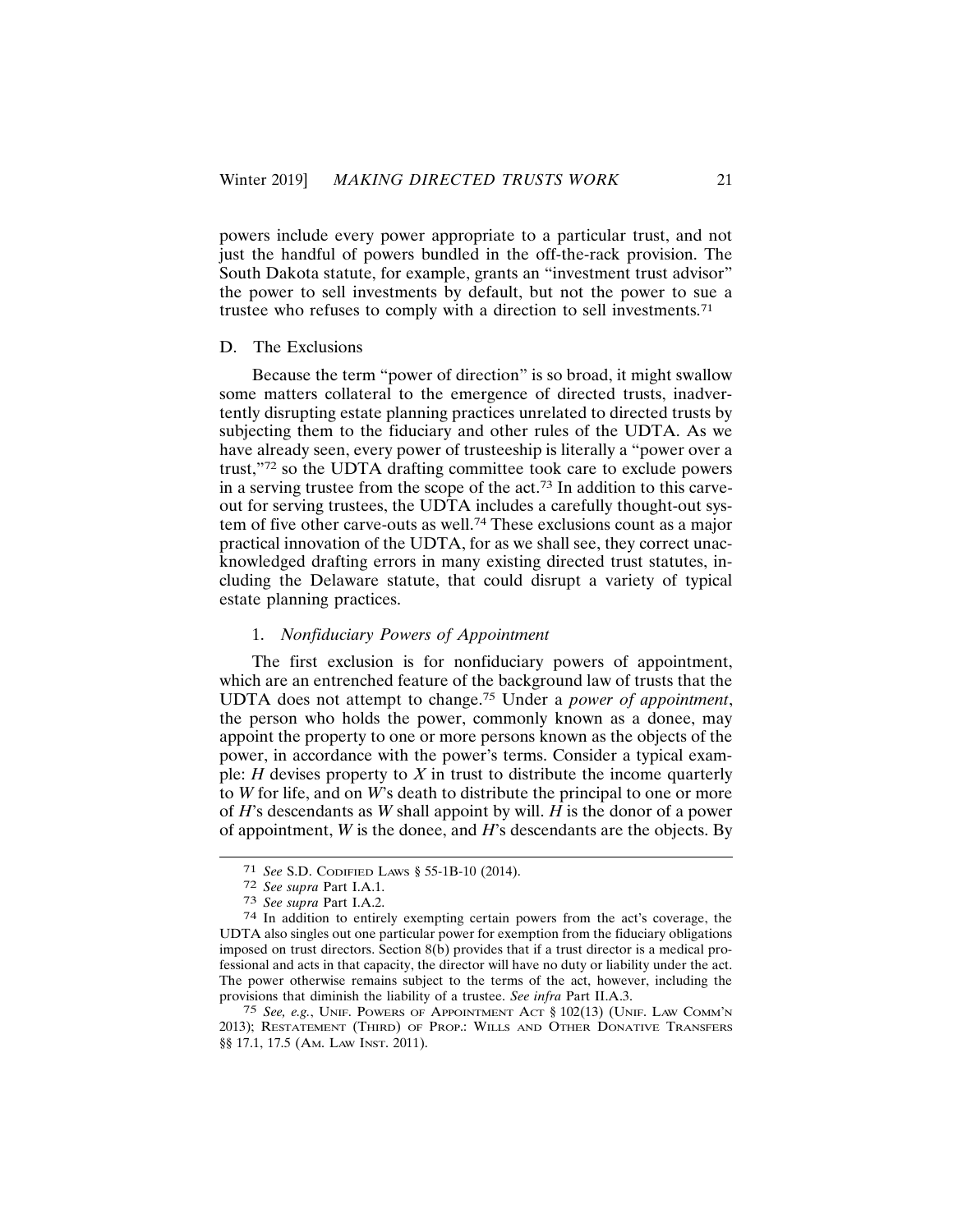this power, which  $H$  intends  $W$  to hold in a nonfiduciary capacity,  $W$ may decide who among H's descendants will take the trust property at her death. In this way,  $H$  empowers  $W$  to deal flexibly with changing circumstances in the interim between their deaths, which may span years or even decades.<sup>76</sup>

Powers of appointment provide benefits beyond building flexibility into an estate plan. They are also commonly used for tax planning and asset protection. In the example just given, because  $W$  cannot appoint the trust property for her own benefit (in the jargon, the power is *nongeneral*), no estate or gift tax will be due upon W's exercise of the power,  $77$  and no creditor of W will have recourse against the property.<sup>78</sup> It would be difficult to overstate the importance of powers of appointment in contemporary estate planning.<sup>79</sup>

Without an exclusion for nonfiduciary powers of appointment, the risk that the UDTA could disrupt countless estate plans is readily apparent. In the example just given, the power granted to  $W$  would arguably satisfy the UDTA's definition of a power of direction, because it is "a power over a trust granted to  $[W]$  by the terms of the trust."<sup>80</sup> Without an exclusion, therefore, a court applying the UDTA might treat  $W$  as a trust director subject to all the fiduciary and other rules applicable to a director, and might treat the trustee as a directed trustee, with a lower standard of fiduciary duty than a non-directed trustee.

This problem is not limited to the UDTA. The same disruptive result would obtain under a literal reading of the Delaware and other enabling directed trust statutes. Under the Delaware statute, arguably W was "given authority by the terms of a governing instrument to direct... a fiduciary's . . . distribution decisions," with the consequence that under the statute  $W$  would be a trust adviser presumptively subject to fiduciary duty "when exercising such authority."<sup>81</sup>

<sup>76</sup> Portions of this and the next paragraph are adapted without further citation or acknowledgment from ROBERT H. SITKOFF & JESSE DUKEMINIER, WILLS, TRUSTS, AND ESTATES 807, 812 (10th ed. 2017).

<sup>77</sup> See id. at 809-10, 813-15.

<sup>78</sup> See id. at 815-16.

<sup>79 &</sup>quot;The power of appointment is the most efficient dispositive device that the ingenuity of Anglo-American lawyers has ever worked out." W. Barton Leach, Powers of Appointment, 24 A.B.A. J. 807, 807 (1938).

<sup>80</sup> UDTA § 2(5).

<sup>81</sup> DEL. CODE ANN. tit. 12, § 3313(a) (2018). Under the Delaware statute, fiduciary status is presumptive rather than mandatory. The statute says that "the governing instrument may provide that any such adviser (including a protector) shall act in a nonfiduciary capacity." Id. Thus, in the case posited, W could argue that the terms of the trust impliedly granted the power in a nonfiduciary capacity. Putting to the side the question of whether the text of the statute allows for implied waiver of fiduciary status, the broader point is that, owing to the overbreadth of the Delaware statute, the default treatment of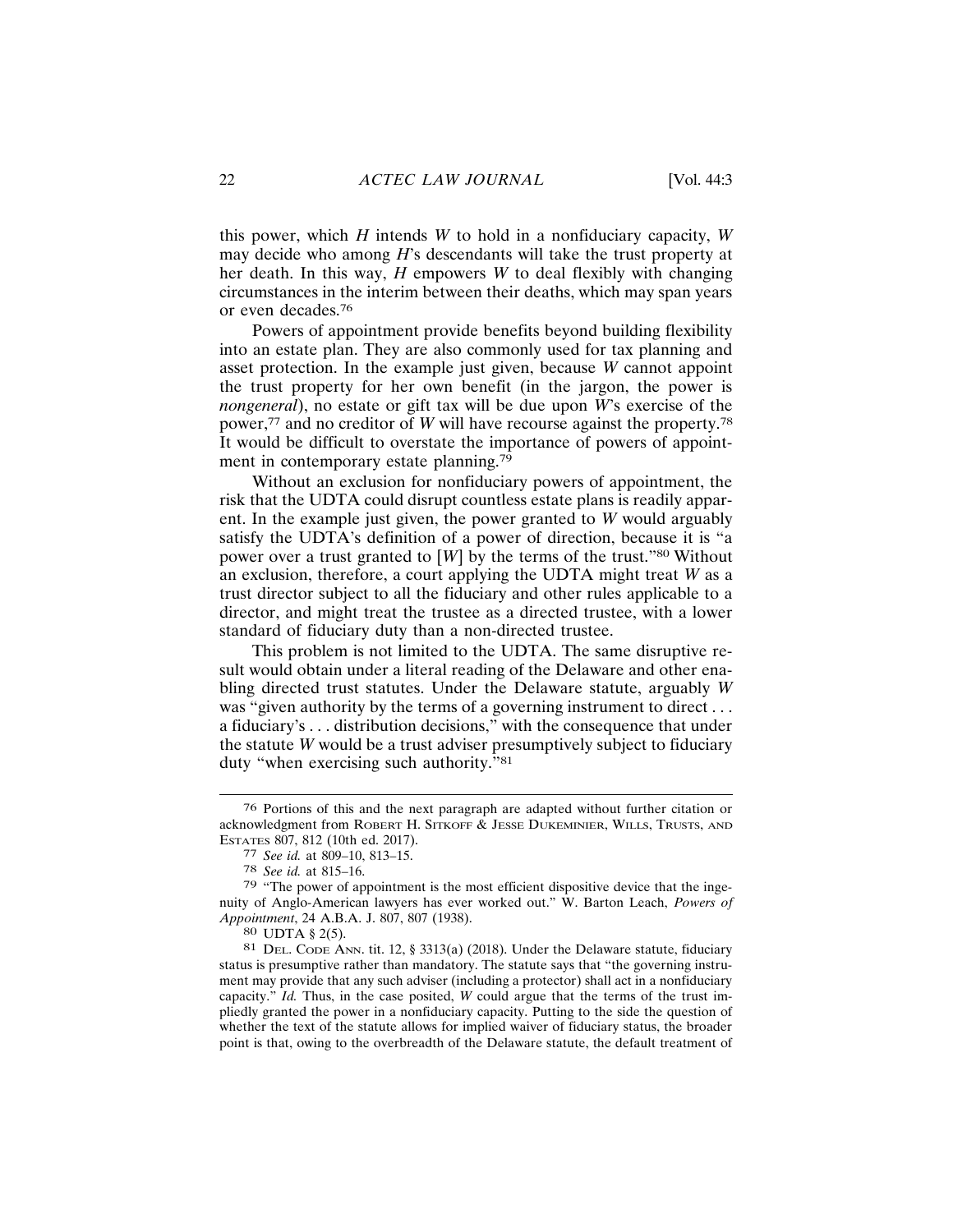The drafting committee for the UDTA anticipated this problem, providing a categorical exclusion for nonfiduciary powers of appointment in § 5(b)(1). The exclusion works as follows. UDTA § 5(b)(1) provides that the act "does not apply to a . . . power of appointment." Section 5(a) defines a "power of appointment" as "a power that enables a person acting in a nonfiduciary capacity to designate a recipient of an ownership interest in or another power of appointment over trust property."<sup>82</sup> Accordingly, if the terms of a trust grant a person not serving as trustee a nonfiduciary power to direct distributions of trust property, under the UDTA that power will be construed as a power of appointment rather than as a power of direction and will not be subject to the act. The holder of the power will not be a trust director, and a trustee subject to the power will not be a directed trustee.

The exclusion prescribed by  $\S 5(b)(1)$  applies only to a power of appointment held in a nonfiduciary capacity. It does not apply to a power of distribution held in a fiduciary capacity. Thus, if the terms of a trust grant a person a power to direct a distribution of trust property while the person is not serving as trustee, and the person holds the power in a fiduciary capacity, then under the UDTA the power is a power of direction and the person is a trust director.

To resolve doubt about whether a power over distribution is a nonfiduciary power of appointment or a fiduciary power of direction, UDTA  $\S$  5(c) prescribes a rule of construction under which a power over distribution in a person not serving as a trustee is presumptively a power of appointment, and so is not held in a fiduciary capacity, unless the terms of the trust indicate otherwise.<sup>83</sup> This rule of construction codifies the typical expectation that would have informed the drafting of existing trusts. For example, if the terms of a trust give the spouse of the settlor a power to distribute trust property to the settlor's descendants without specifying whether the power is held in a fiduciary capacity, under the rule of construction in UDTA  $\S$  5(c) the presumption is that

 $W$  as a fiduciary gives rise to litigation risk and potentially disrupts  $H$ 's plan. Under the UDTA, by contrast, W's nonfiduciary power of appointment is protected by a categorical exclusion.

<sup>82</sup> This definition of "power of appointment" is based on Uniform Powers of Appointment Act § 102(13) (UNIF. LAW COMM'N 2013) ("UPAA") and is consistent with What RESTATEMENT (THIRD) OF PROPERTY: WILLS AND OTHER DONATIVE TRANSFERS § 17.1 cmt. g (AM. LAW INST. 2011) refers to as a "discretionary" power of appointment, that is, one in which "the donee may exercise the power arbitrarily as long as the exercise is within the scope of the power."

<sup>83</sup> See UDTA § 5(c) ("Unless the terms of a trust provide otherwise, a power granted to a person to designate a recipient of an ownership interest in or power of appointment over trust property which is exercisable while the person is not serving as a trustee is a power of appointment and not a power of direction.").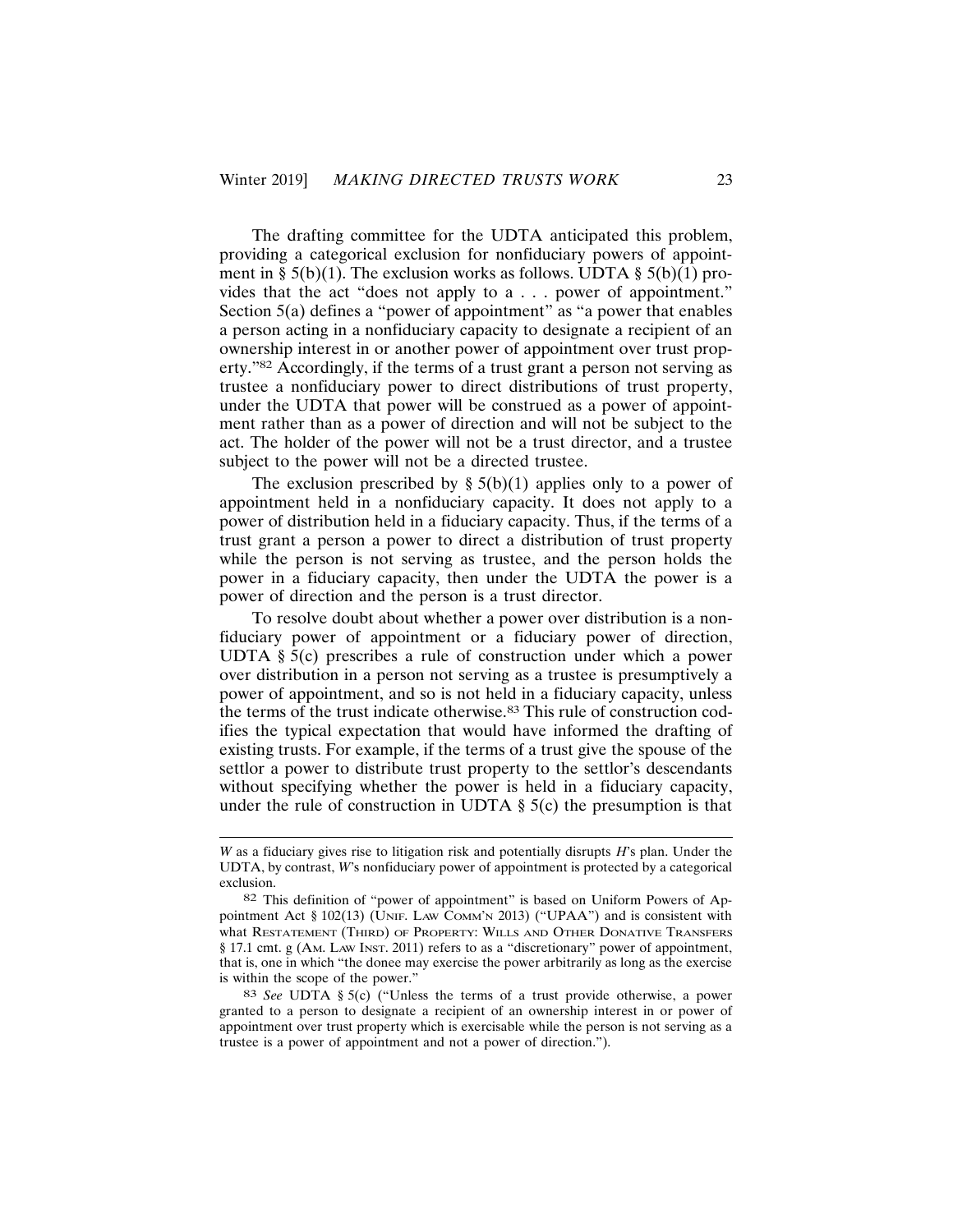the power is a nonfiduciary power of appointment, exempting the spouse and the power from the act. Further, a power in a serving trustee to designate a recipient of an ownership interest in or a power of appointment over trust property can never be a power of direction, because as we have seen, a serving trustee can never be a trust director.<sup>84</sup>

Two other points about this exclusion merit further discussion. First, as a planning matter, the  $\S 5(b)(1)$  exclusion for a nonfiduciary power of appointment ensures that a settlor may grant to a person or a committee of persons a power over distribution of the trust property in *either* a fiduciary capacity (i.e., a power of direction subject to the UDTA) or a nonfiduciary capacity (i.e., a nonfiduciary power of appointment excluded by  $\S 5(b)(1)$ ). The drafting committee reasoned that, whatever the merits of the argument that all powers over distribution should be held in a fiduciary capacity, history has settled the question decisively in favor of allowing a settlor to grant a power over distribution in a nonfiduciary capacity. This settled principle underpins countless estate plans and is central to contemporary trust practice.

Second, the  $\S 5(b)(1)$  exclusion for a nonfiduciary power of appointment fits tightly with the Uniform Powers of Appointment Act ("UPAA"), which excludes fiduciary powers over distribution and applies only to a nonfiduciary power of appointment.<sup>85</sup> Under the UPAA, the definition of a power of appointment includes only powers that are nonfiduciary, and a trustee or other person who has a fiduciary power over distribution holds a fiduciary power that is distinct from a power of appointment.<sup>86</sup> Accordingly, within the uniform trusts and estates acts,

Id. cmt.

<sup>84</sup> See supra Part I.A.2. Whether a power over distribution granted to a serving trustee is held in a fiduciary capacity, making it a fiduciary distributive power held in the person's capacity as trustee, or is instead a nonfiduciary power of appointment held by the person individually, is governed by background law. See, e.g., RESTATEMENT (THIRD) OF TRUSTS § 50 cmt. a (AM. LAW INST. 2003). By way of illustration,  $H$  might devise a fund in trust to W, granting W both fiduciary distributive powers in W's capacity as trustee as well as one or more lifetime or testamentary nonfiduciary powers of appointment.

<sup>85</sup> See UPAA § 102(13). The comment explains:

In this act, a fiduciary distributive power is not a power of appointment. Fiduciary distributive powers include a trustee's power to distribute principal to or for the benefit of an income beneficiary, or for some other individual, or to pay income or principal to a designated beneficiary, or to distribute income or principal among a defined group of beneficiaries. Unlike the exercise of a power of appointment, the exercise of a fiduciary distributive power is subject to fiduciary standards. Unlike a power of appointment, a fiduciary distributive power does not lapse upon the death of the fiduciary, but survives in a successor fiduciary. Nevertheless, a fiduciary distributive power, like a power of appointment, cannot be validly exercised in favor of or for the benefit of someone who is not a permissible appointee.

<sup>86</sup> See RESTATEMENT (THIRD) OF TRUSTS § 50 cmt. a.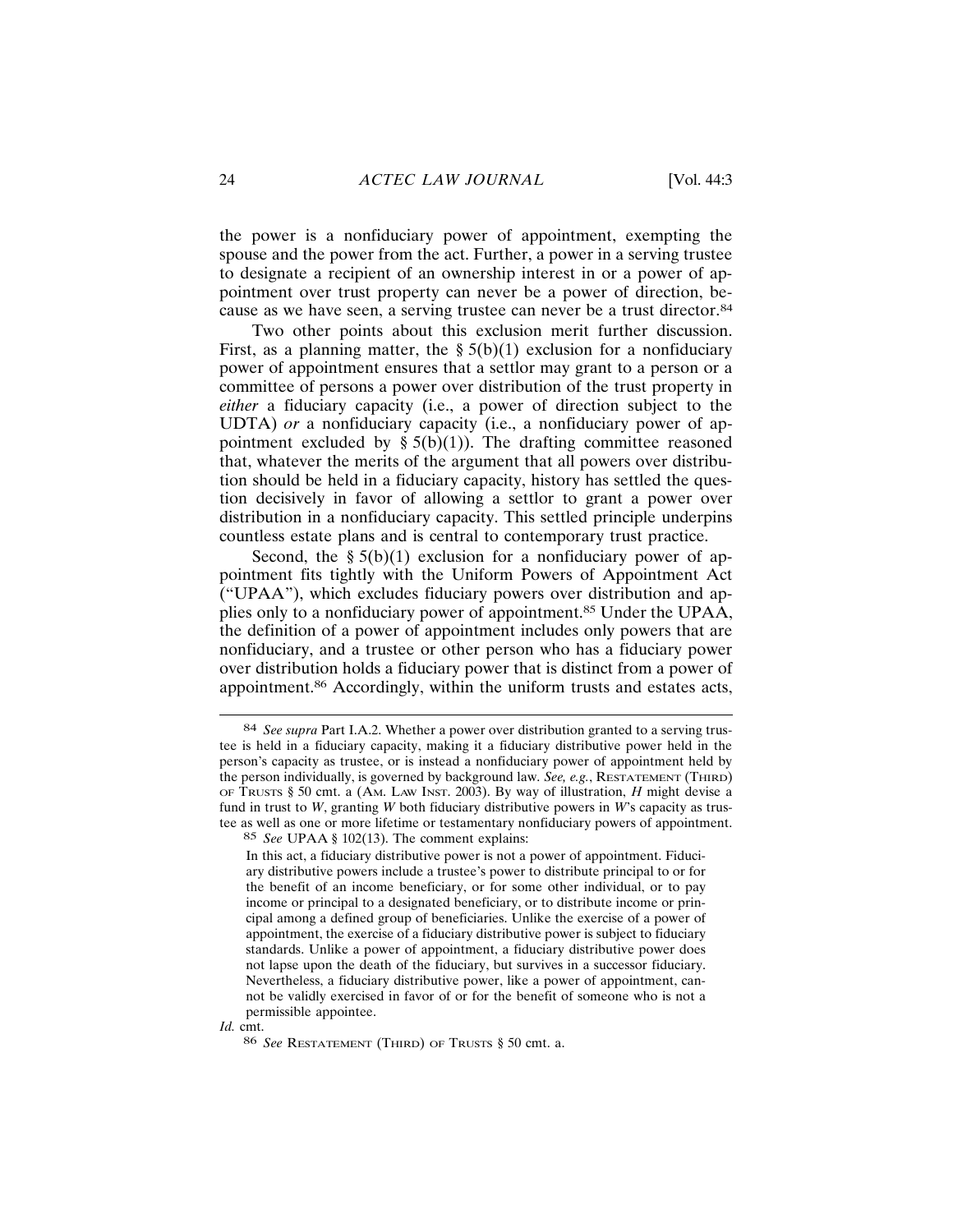the UPAA governs a nonfiduciary power of appointment; the UDTA governs a fiduciary power over distribution in a person not serving as trustee; and the Uniform Trust Code governs a fiduciary power over distribution in a person serving as trustee.

## 2. Power to Appoint or Remove a Trustee or Trust Director

UDTA §  $5(b)(2)$  excludes "a . . . power to appoint or remove a trustee or trust director."<sup>87</sup> The drafting committee intended this exclusion to address the concern that a power to appoint or remove a trustee is a common drafting practice that arose separately from the phenomenon of directed trusts. "Professionally drafted trusts commonly include a provision that overrides the default law of trustee removal by authorizing the beneficiaries or a third party to remove the trustee and appoint a successor (perhaps limited to an independent corporate trustee)."88 Under the exclusion of  $\S 5(b)(2)$ , such a power is not a power of direction, and the person holding the power is not a trust director. In consequence, a person who holds a power to appoint or remove a trustee is not subject to the fiduciary duties of a trust director.

Under prevailing law, the only limit on the exercise of a power to appoint or remove a trustee is that it "must conform to any valid requirements or limitations imposed by the trust terms."<sup>89</sup> If the terms of the trust do not impose any requirements or limitations on the power to remove, then "it is unnecessary for the holder to show cause" before exercising the power.<sup>90</sup>

## 3. Power of Settlor Over a Revocable Trust

Under modern law, a trustee of a revocable trust owes its duties to the settlor rather than to the beneficiaries.<sup>91</sup> Moreover, because the settlor may at any time revoke the trust and take back the trust property, the trustee must "comply with a direction of the settlor even though the direction is contrary to the terms of the trust or the trustee's normal fiduciary duties."92 In other words, under modern law every revocable trust includes an implied term under which the trustee must comply with

<sup>87</sup> UDTA  $\S$  5(b)(2).

<sup>88</sup> SITKOFF & DUKEMINIER, supra note 76, at 751.

<sup>89</sup> RESTATEMENT (THIRD) OF TRUSTS § 37 cmt. c.

<sup>90</sup> AUSTIN WAKEMAN SCOTT, WILLIAM FRANKLIN FRATCHER & MARK L. ASCHER, SCOTT AND ASCHER ON TRUSTS § 11.10.2 (5th ed. 2006).

<sup>91</sup> See, e.g., UNIF. TRUST CODE (hereinafter "UTC") § 603(a) (2010) (UNIF. LAW COMM'N, amended 2018); David Feder & Robert H. Sitkoff, Revocable Trusts and Incapacity Planning: More than Just a Will Substitute, 24 ELDER L.J. 1 (2016).

<sup>92</sup> RESTATEMENT (THIRD) OF TRUSTS  $$74(1)(a)(i)$  (AM. LAW INST. 2007); see also UTC  $\S$  603(a) (amended 2018) ("To the extent a trust is revocable by a settlor, a trustee may follow a direction of the settlor that is contrary to the terms of the trust.").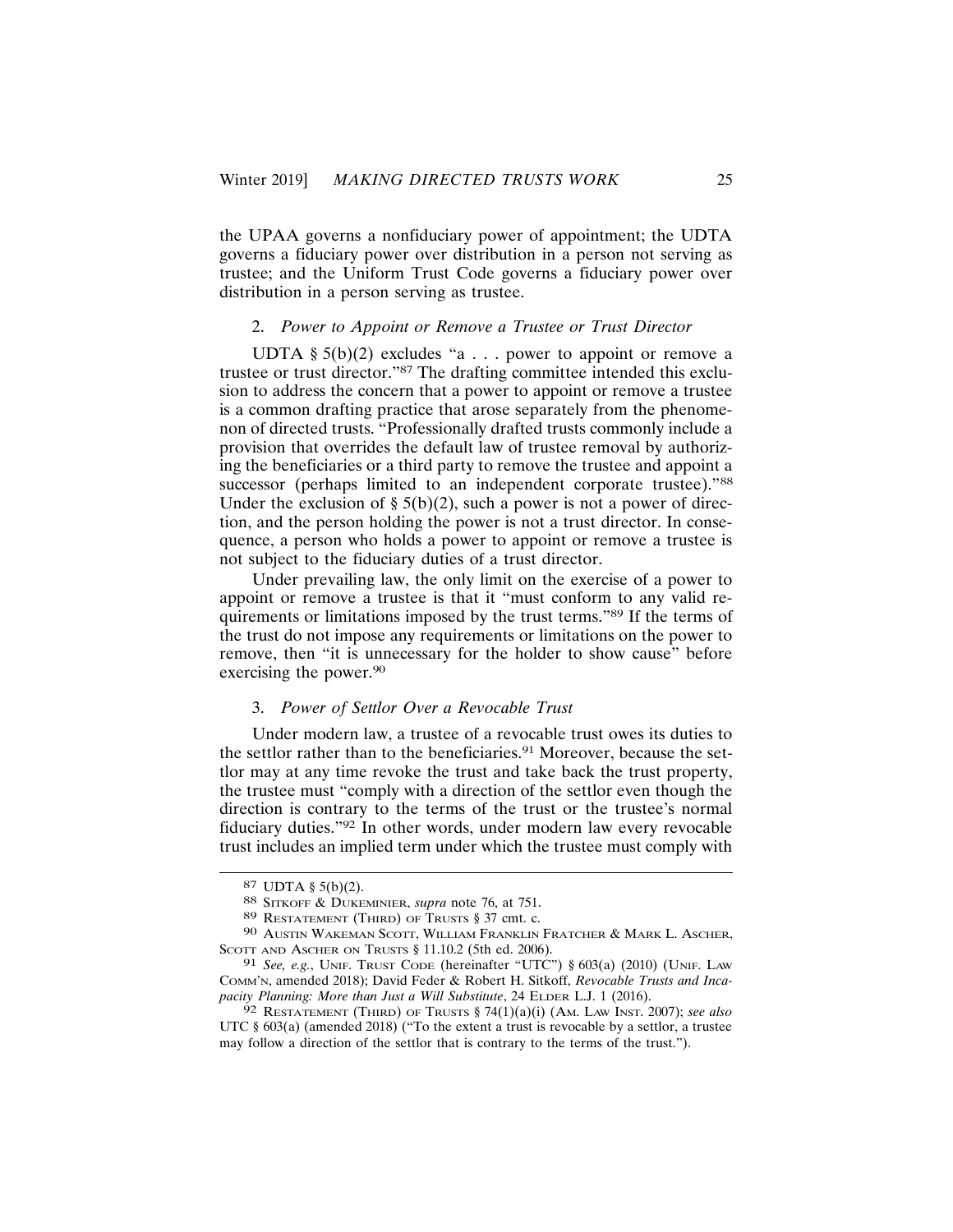a direction from the settlor about how to administer the trust. And as a matter of normal and customary drafting practice, this implied term is express in many revocable trusts. A typical professionally drafted revocable trust will provide that the settlor "may direct the trustee to distribute to the settlor so much or all of the income and principal as the settlor wishes and to invest the trust property as the settlor directs."93

A revocable trust poses a challenge under the UDTA and other directed trust statutes, because without a specific exclusion, a power to revoke is arguably a power of direction. As we have seen, the UDTA defines a "power of direction" to include any "power over a trust,"94 and since a power to revoke is a "power over a trust," a power to revoke would also be a power of direction. A revocable trust would therefore become a directed trust, and a settlor would have the fiduciary duties of a trust director while a trustee would have the lightened fiduciary duties of a directed trustee. The drafting committee worried that transforming revocable trusts into directed trusts in this way would upset existing practice by upending the way settlors and trustees in these trusts relate to each other. Accordingly, UDTA  $\S$  5(b)(3) excludes "a... power of a settlor over a trust to the extent the settlor has a power to revoke the trust." $95$ 

Conceptually, this exclusion has much in common with the exclusion under §  $5(b)(1)$  for a nonfiduciary power of appointment.<sup>96</sup> A settlor's power to revoke a revocable trust is functionally not very different from a nonfiduciary general power of appointment.<sup>97</sup> Moreover, as with the §  $5(b)(1)$  exclusion for a nonfiduciary power of appointment, the  $\S$  5(b)(3) exclusion for a settlor's power over a revocable trust corrects an unacknowledged drafting error in many existing enabling directed trust statutes, including the Delaware statute. Under the Delaware statute, the settlor of a typically drafted revocable trust would be "given" authority by the terms of a governing instrument to direct . . . a fiduciary's actual or proposed investment decisions, distribution decisions or

<sup>93</sup> Feder & Sitkoff, supra note 91, at 10 (giving Northern Trust formbook as an example).

 $94$  UDTA § 2(5); see also supra Part I.A.1.

<sup>95</sup> UDTA §  $5(b)(3)$ . The comment explains that the "drafting committee intended" that this exception would apply only to that portion of a trust over which the settlor has a power to revoke, that is, 'to the extent' of the settlor's power to revoke." Id. cmt. With respect to an agent or conservator of the settlor, the comment elaborates thus: "To the extent that a conservator or agent of the settlor may exercise the settlor's power to revoke, as under Uniform Trust Code §  $602(e)$ –(f) (2001), subsection (b)(3) of this section would apply to the conservator or agent. A nonfiduciary power in a person other than the settlor to withdraw the trust property is a power of appointment that would fall within subsection (b)(1)."  $Id$ .

<sup>96</sup> See UDTA § 5(b)(1); supra Part I.D.1.

<sup>97</sup> See, e.g., RESTATEMENT (THIRD) OF TRUSTS § 74(2) (AM. LAW INST. 2007).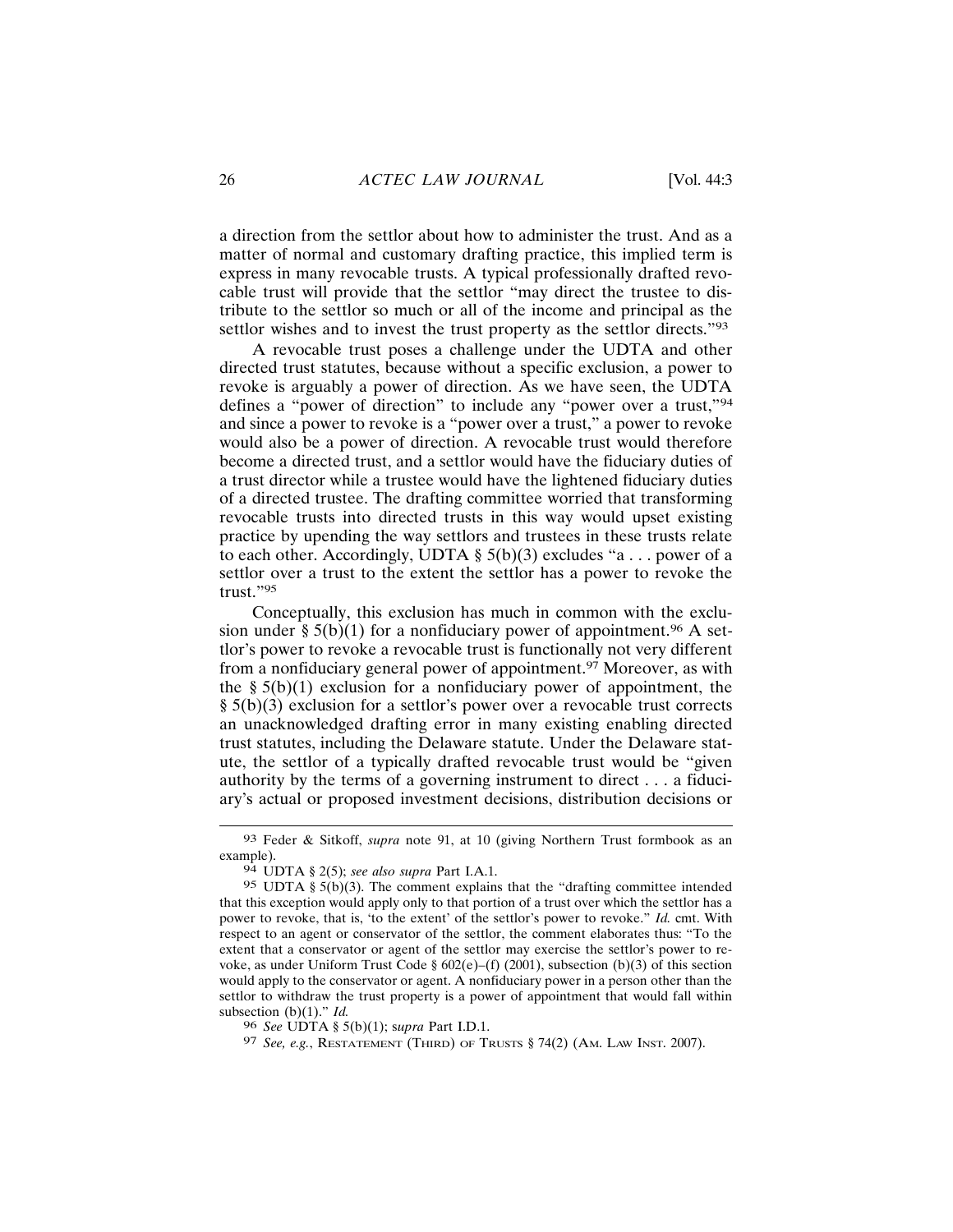other decision of the fiduciary," with the consequence that under a literal reading of the statute the settlor would be a trust adviser subject by default to fiduciary duty "when exercising such authority."98

#### 4. Power of a Beneficiary

The definition of a "trust director" in UDTA  $\S$  2(9) includes a person who is granted a "power of direction . . . whether or not the person is a beneficiary."<sup>99</sup> The definition includes a beneficiary to ensure that a power over a trust that affects another beneficiary is not exempt from the UDTA merely because the person who holds the power happens also to be a beneficiary. Otherwise, the mandatory fiduciary duties of a trust director under §  $8(a)(2)$ , discussed below,<sup>100</sup> could be circumvented by giving the director a peppercorn beneficial interest in the trust.

Including a beneficiary in the definition of a trust director, however, creates the possibility that a beneficiary who holds a power over a trust might be subjected to the fiduciary duties and other obligations of a trust director even if the power does not affect anyone other than the beneficiary. Though it might make sense to treat a beneficiary as a trust director when the beneficiary's powers affect others, it does not make sense to treat a beneficiary as a director when the beneficiary's powers affect only that beneficiary. To resolve this problem, UDTA  $\S$  5(b)(4) excludes "a . . . power of a beneficiary over a trust to the extent the exercise or nonexercise of the power affects the beneficial interest of ... (A) the beneficiary[,] or (B) another beneficiary represented by the beneficiary funder applicable virtual representation lawl with respect to the exercise or nonexercise of the power."101

Subparagraph (A) of this exclusion is consistent with traditional law, under which "[a] power that is for the sole benefit of the person holding the power is not a fiduciary power."<sup>102</sup> For example, a power in a beneficiary to release a trustee from a claim by the beneficiary is excluded by  $\S$  5(b)(4)(A). To the extent the power affects another person, however, then it is not for the sole benefit of the person holding the power. Accordingly, a power over a trust held by a beneficiary may be a "power of direction" if it affects the beneficial interest of another beneficiary. For example, a power in a beneficiary to release the trustee from a claim by another beneficiary is not excluded by  $\S 5(b)(4)$  unless the

<sup>98</sup> DEL. CODE ANN. tit. 12, § 3313(a) (2018).

<sup>99</sup> UDTA § 2(9).

<sup>100</sup> See infra Part II.A.1.

<sup>101</sup> UDTA §  $5(b)(4)$ .

<sup>102</sup> RESTATEMENT (THIRD) OF TRUSTS § 75 cmt. d; see also RESTATEMENT (SECOND) OF TRUSTS § 185 cmt. d (AM. LAW INST. 1959) (similar).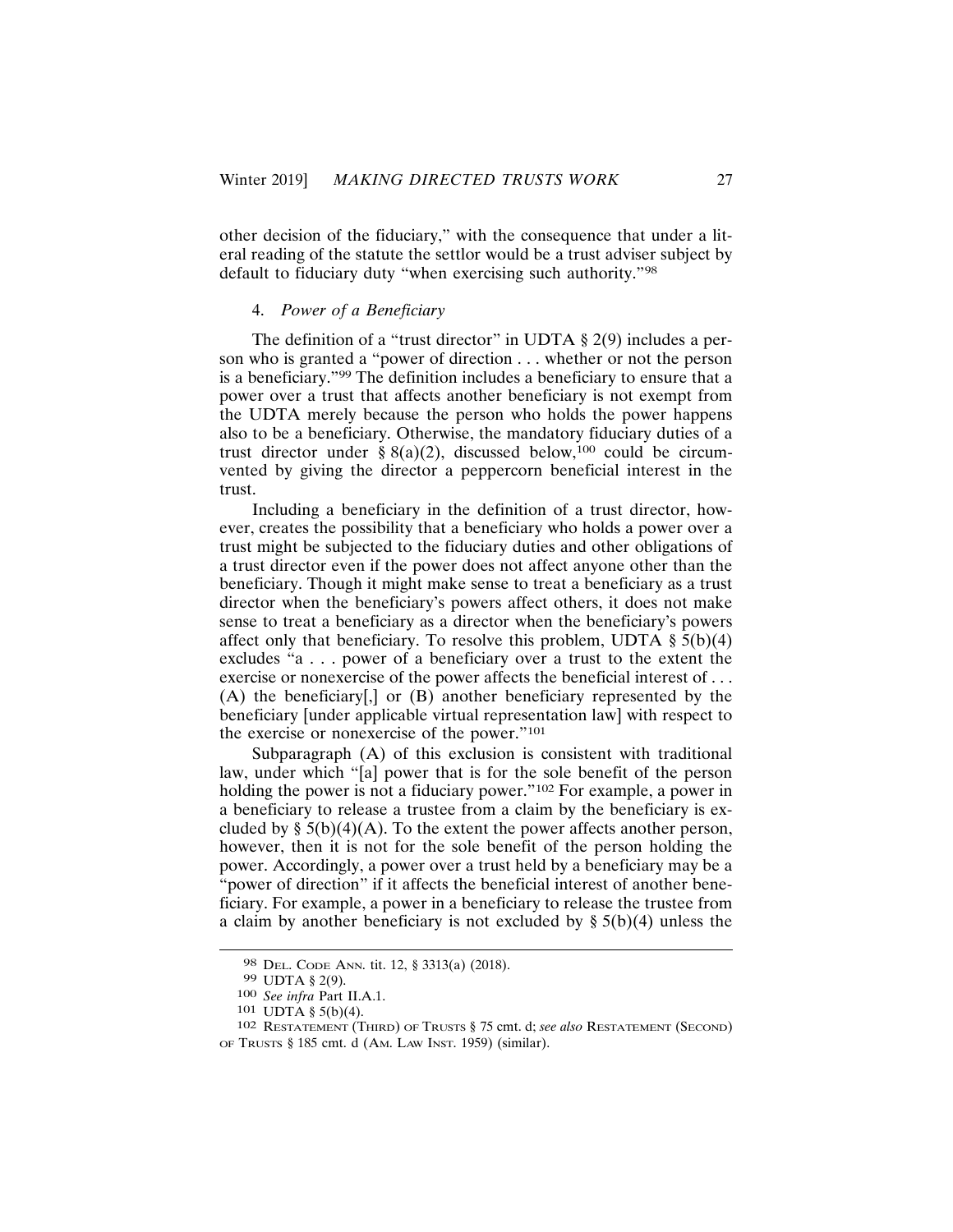power to bind the other beneficiary arises by reason of virtual representation so that subparagraph (B) applies.

The same rules apply if the beneficiary's power is jointly held. For example, if the terms of a trust provide that a trustee may be released from liability by a majority of the beneficiaries, and a majority of the beneficiaries grants such a release, then those beneficiaries would be acting as trust directors to the extent the release bound other beneficiaries other than by virtual representation. In this respect the UDTA would reverse the result in Vena v. Vena,<sup>103</sup> in which the court refused to enforce a provision for release of a trustee by a majority of the beneficiaries on the grounds that the minority beneficiaries did not have recourse against the majority for an abusive release. Under UDTA  $\S$ 8, discussed below, the minority beneficiaries would have recourse against the majority for breach of their fiduciary duty as trust directors.

The carve-out for virtual representation in subparagraph (B) reflects the drafting committee's intent not to impose the fiduciary rules of this act on top of the law of virtual representation, which contains its own limits and safeguards. Without subparagraph (B), the capacious definition of "power of direction" in Section 2 could have been read to transform a beneficiary who represented another beneficiary by virtual representation into a trust director.<sup>104</sup>

Like the exclusions for powers of appointment and revocable trusts,  $105$  this exclusion for the self-affecting power of a beneficiary represents a practical improvement on existing statutes. Many existing statutes fail to exclude these kinds of powers. In Delaware, for example, any beneficiary who has a power "to direct, consent to or disapprove a fiduciary's actual or proposed . . . decision" is presumed to be a trust advisor, even if the beneficiary's powers affect no one other than the beneficiary and even if the power arises by reason of virtual representation.<sup>106</sup>

UDTA §  $5(b)(4)$  cmt.

105 See supra Part I.D.1, 3.

106 DEL. CODE ANN. tit. 12, § 3313(a) (2018).

<sup>103 899</sup> N.E.2d 522 (Ill. App. Ct. 2008).

<sup>104</sup> The comment elaborates:

By way of illustration, under Uniform Trust Code § 304 (2000), a beneficiary who suffers from an incapacitating case of Alzheimer's disease may sometimes be represented by another beneficiary in litigation against a trustee for breach of trust. In such a case, paragraph (4) of this section prevents the beneficiary who represents the beneficiary with Alzheimer's from being a trust director. Instead, the safeguards provided by the law of virtual representation will apply. Under § 304, for example, the representative beneficiary and the beneficiary with Alzheimer's disease must have "a substantially identical interest with respect to the particular question or dispute," and have "no conflict of interest" with each other.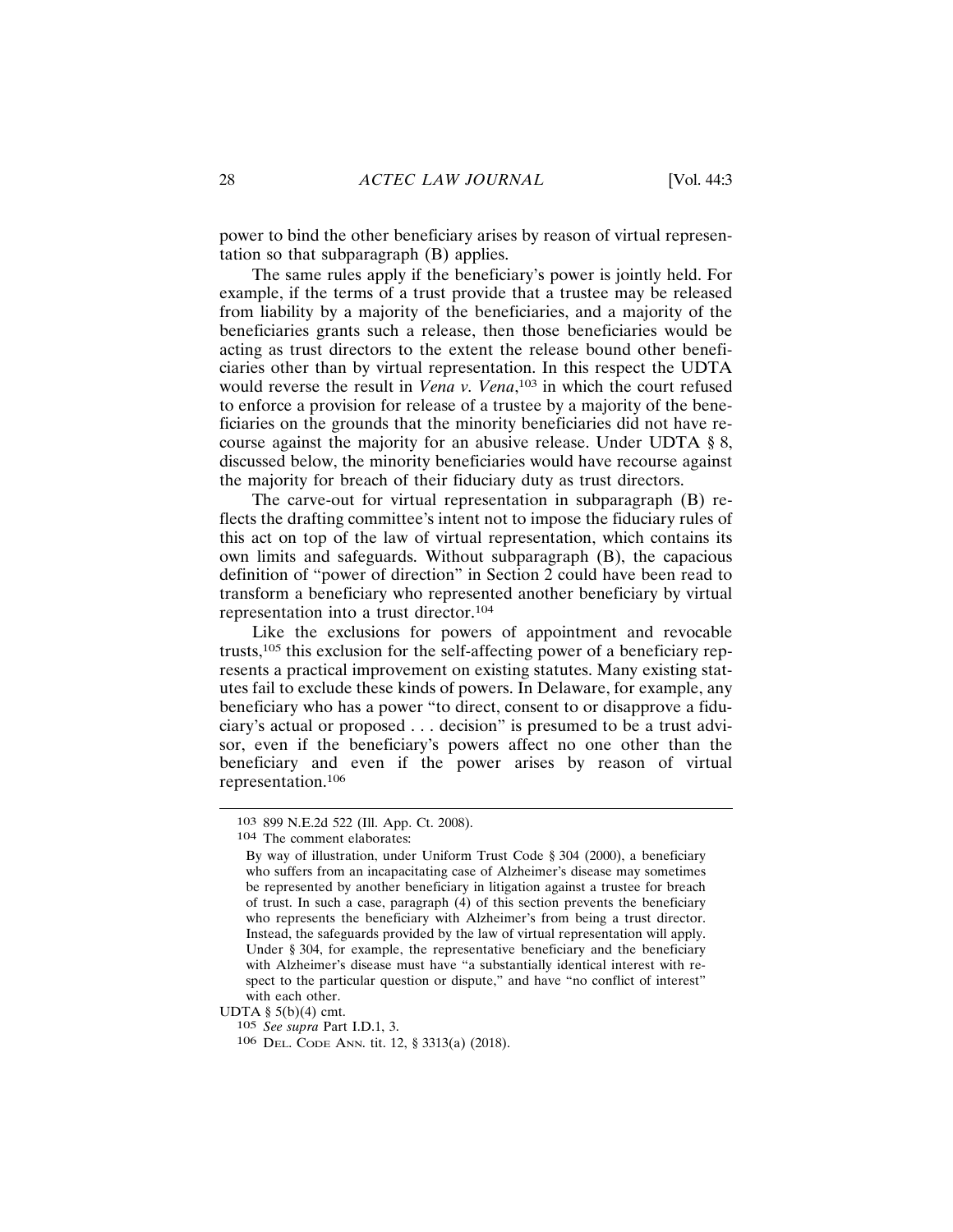## 5. The Settlor's Tax Objectives

The final exclusion in UDTA § 5 protects against disruption of normal and customary tax planning. UDTA  $\S$  5(b)(5) excludes "a... power over a trust if . . . the terms of the trust provide that the power is held in a nonfiduciary capacity  $\dots$  and the power must be held in a nonfiduciary capacity to achieve the settlor's [federal] tax objectives."<sup>107</sup> The drafting committee intended this exclusion to address the concern that certain powers held by a person other than a trustee must be nonfiduciary to achieve the settlor's federal tax objectives.<sup>108</sup>

Perhaps the most salient example is a power to substitute assets meant to ensure grantor trust tax status. To ensure that a trust is a grantor trust for federal income tax purposes, planners commonly include in the terms of the trust a provision that allows the settlor to substitute assets of the trust for assets of an equivalent value, exercisable in a nonfiduciary capacity.<sup>109</sup> The power to substitute assets must be held in a nonfiduciary capacity to ensure grantor trust status. If the power is exercisable in a fiduciary capacity, the power will not cause the trust to be a grantor trust.

The problem is that, as we shall see below, UDTA  $\S 8$  mandates that all trust directors are fiduciaries.<sup>110</sup> Without the exclusion under  $\S$  5(b)(5), therefore, the common drafting practice of a nonfiduciary power to substitute assets would be impossible. The tax status of existing trusts with such a provision would be thrown into disarray. The exclusion solves this problem by ensuring that any power over a trust that is nonfiduciary under the terms of the trust and must be nonfiduciary to

<sup>107</sup> UDTA §  $5(b)(5)$  (bracketed text in original).

<sup>108</sup> See UDTA §  $5(b)(5)$  cmt. The comment explains why the limitation covers only federal tax objectives and not state tax objectives:

The drafting committee deliberately opted to reference tax objectives only under federal law, thereby excluding tax objectives under state law. The concern was that some states levy a tax on income in a trust if the trust has a fiduciary in the state. If this exclusion reached state tax law, then in such a state a trust director could argue that the director is not a fiduciary, because the settlor would not have wanted the trust to pay income tax. The consequence would be to negate fiduciary status for virtually all trust directors in those states. The purpose of this exception is to protect normal and customary estate planning techniques, not to allow circumvention of the central policy choice encoded in Section 8 that a trust director is generally subject to the same default and mandatory fiduciary duties as a similarly situated trustee.

<sup>109</sup> See, e.g., David R. York & Eric B. Whiting, Basis Basics and Beyond: Strategies for Estate Planners, 44 Est. PLAN. 14, 19 (2017) ("In most IDGTs [i.e., intentionally defective grantor trusts], the grantor retains the ability to substitute assets of equivalent value.").

<sup>110</sup> UDTA § 8(a); infra Part II.A.1.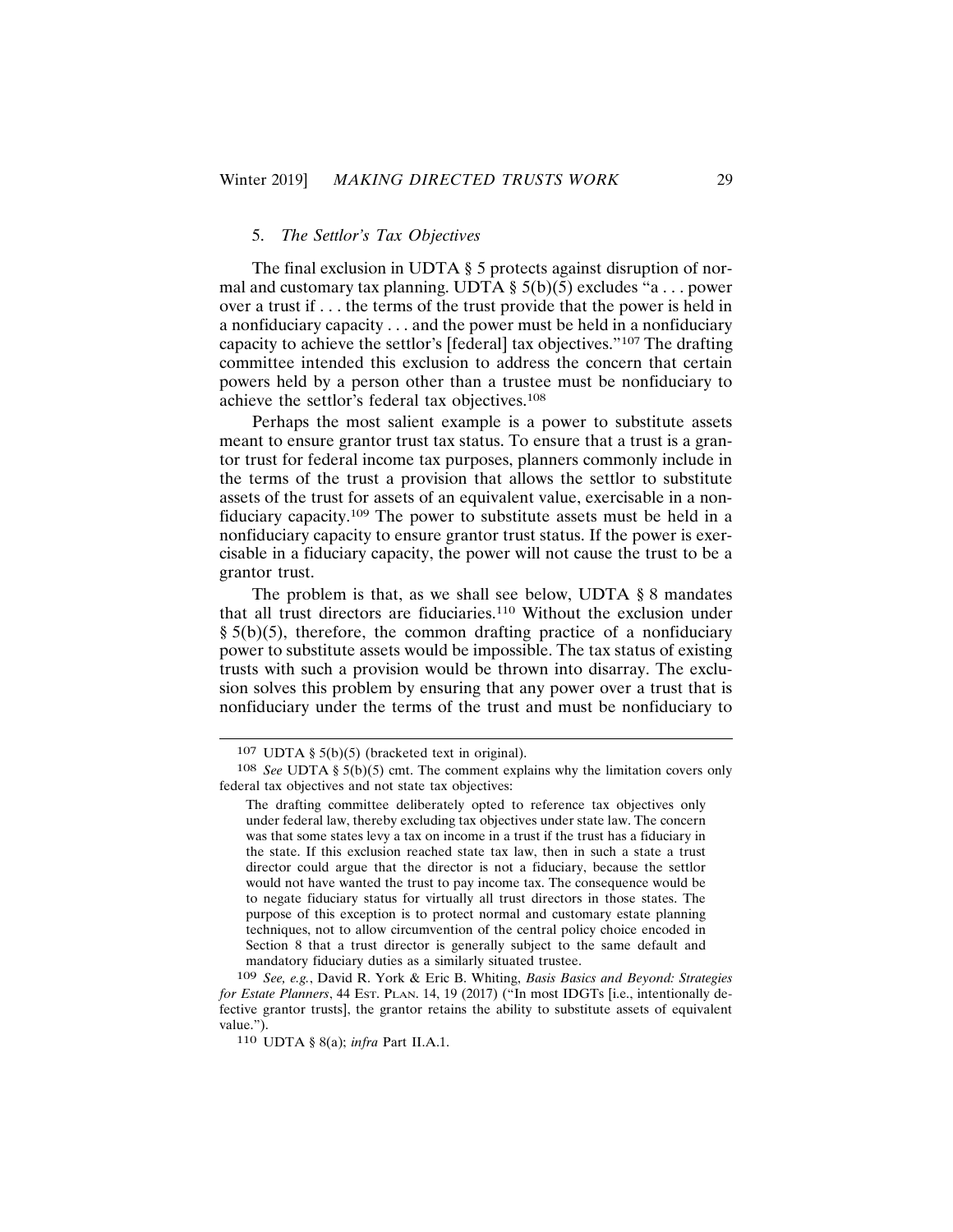achieve the settlor's federal tax objectives will remain nonfiduciary even after adoption of the UDTA.

In light of the evolving nature of tax planning, the frequency of amendments to the tax law, and the potential for disagreement about which powers must be nonfiduciary to achieve the settlor's federal tax objectives, the drafting committee reasoned that a standard referring broadly to a settlor's federal tax objectives was preferable to a prescribed list of sections of the tax code.<sup>111</sup>

This exclusion is also a significant practical innovation on existing statutes. None of the leading directed trust jurisdictions—Alaska, Delaware, Nevada, New Hampshire, or South Dakota-has an exclusion for a power that would upset a settlor's tax planning. Some states, such as Missouri, have tried to solve tax problems by prohibiting a trust director from exercising certain powers.<sup>112</sup> But a statutory list may not be complete and can swiftly be rendered stale by changes in the tax law.

#### E. Choice of Law and Prospective Application

Two final practical details regarding the scope of the UDTA merit attention: (1) choice of law, and  $(2)$  prospective application.

## 1. Choice of Law

On the reasoning that powers and duties in a directed trust are matters of trust administration,<sup>113</sup> UDTA  $\S$  3(a) follows the prevailing conflict of laws rule by linking application of the UDTA to a trust's principal place of administration.<sup>114</sup> If a trust's principal place of administration is in state  $X$  and state  $X$  has enacted the UDTA, then the UDTA as enacted in  $X$  applies to the trust. But how is a trust's principal place of administration to be determined?

Under UDTA  $\S$  3(b), terms of a directed trust that "designate the principal place of administration of the trust are valid and controlling" if  $(1)$  a trustee is located in the designated jurisdiction,  $(2)$  a trust director is located in the designated jurisdiction, or (3) at least some of the trust administration occurs in the designated jurisdiction. This provision establishes a safe harbor for a settlor's designation of the principal place of administration for a directed trust. Subsections  $(b)(1)$  and  $(b)(3)$ reproduce without change the safe harbor prescribed by Uniform Trust Code § 108(a) (2000). Subsection (b)(2) expands the safe harbor of

<sup>111</sup> See UDTA § 5(b)(5) cmt.

<sup>112</sup> See Mo. REV. STAT. § 456.8-808(4), (5) (2018).

<sup>113</sup> See RESTATEMENT (SECOND) OF CONFLICT OF LAWS § 271 cmt. a (AM. LAW INST. 1971).

<sup>114</sup> See UDTA § 3(a) ("This [act] applies to a trust . . . that has its principal place of administration in this state.").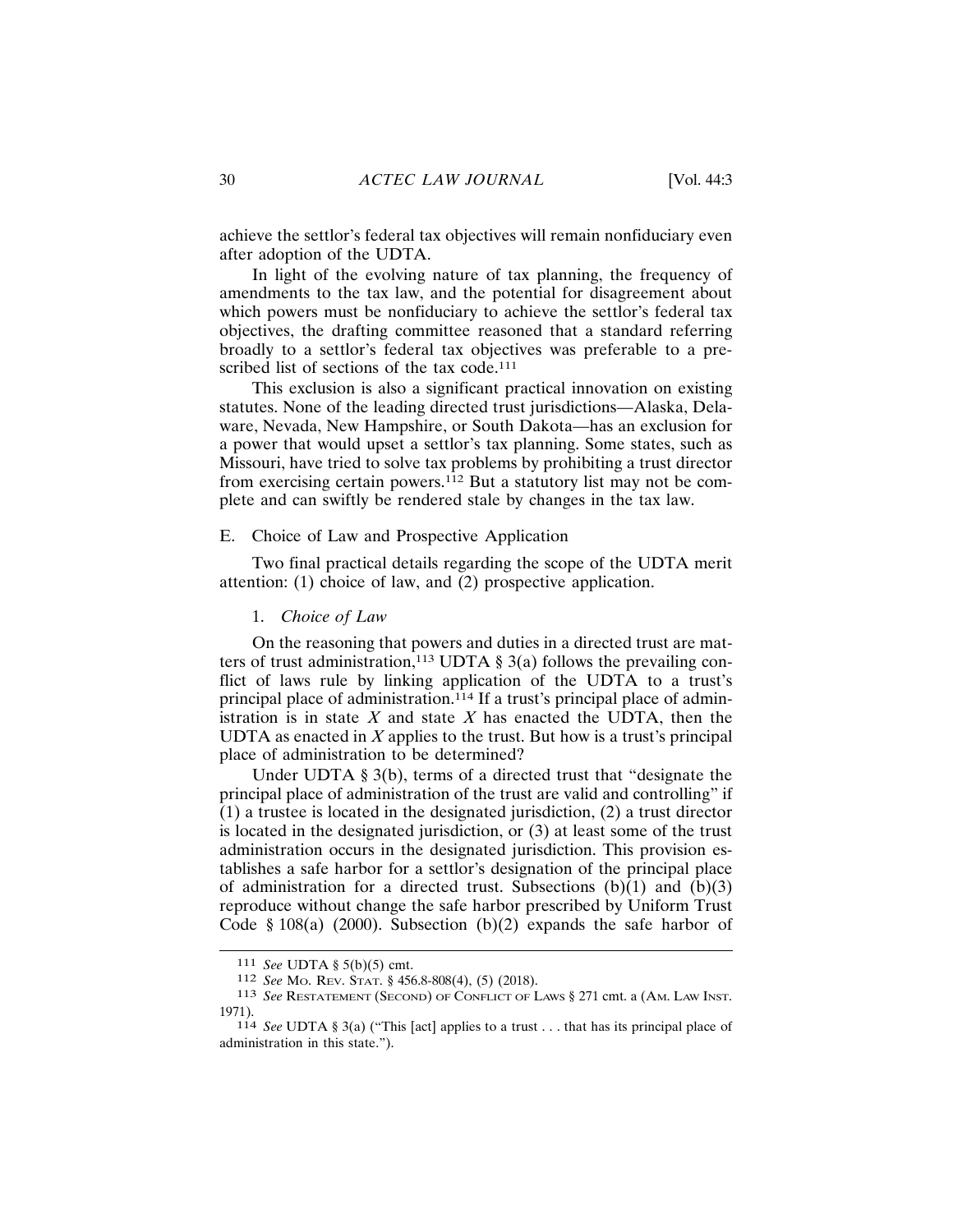$§$  108(a) to add the presence of a trust director as a sufficient connection with the designated jurisdiction.

Other than the expansion in UDTA  $\S 3(b)(2)$  of the Uniform Trust Code's safe harbor for a settlor's designation of a trust's principal place of administration, the drafting committee did not undertake to prescribe rules for ascertaining a trust's principal place of administration. In this respect, the drafting committee followed the Uniform Trust Code in "not attempt[ing] to further define principal place of administration."115 Accordingly, for a directed trust in a state that enacts the UDTA, just as for all trusts in a Uniform Trust Code state, if the safe harbor does not apply, the question of a trust's principal place of administration will be governed by the state's existing law on principal place of administration.<sup>116</sup>

## 2. Prospective Application

UDTA  $\S$  3(a) applies the act to all trusts administered in an enacting state regardless of whether the trust was in existence on the effective date of this act. However, under §  $3(a)(1)-(2)$ , the act applies only with respect to a decision or action occurring on or after the effective date or, if the trust's principal place of administration was changed to the enacting state after the effective date, only with respect to a decision or action occurring on or after that change. As we will see, some of the standards of conduct prescribed by the UDTA depart from the common law as reflected in the Restatements of Trusts and from the standards prescribed by the Uniform Trust Code.<sup>117</sup> The drafting committee therefore reasoned in accordance with due process norms that the act should not apply to actions undertaken in reliance on prior law.<sup>118</sup>

#### **II. ALLOCATING FIDUCIARY RESPONSIBILITY IN A DIRECTED TRUST**

The core of the UDTA's contribution appears in §§ 8 through 11 of the Act, which allocate fiduciary responsibility among trust directors and directed trustees. The UDTA's basic approach is to place the primary fiduciary responsibility for a power on the person who holds the power. If a power belongs to a trust director, then the primary fiduciary responsibility for that power belongs to the director, rather than the directed trustee who merely facilitates the director's exercise of the

<sup>115</sup> UTC § 108 cmt.

<sup>116</sup> See, e.g., RESTATEMENT (SECOND) OF CONFLICT OF LAWS §§ 271-72, 279 (AM. LAW INST. 1971).

<sup>117</sup> See, e.g., infra Part II.A-B.

<sup>118</sup> In this respect the UDTA follows UNIF. PRUDENT INV'R ACT § 11 (UNIF. LAW Сомм' N1994). The UDTA also minimizes disturbance of existing trusts by not creating new powers by default, as we have seen. See supra Part I.B.2.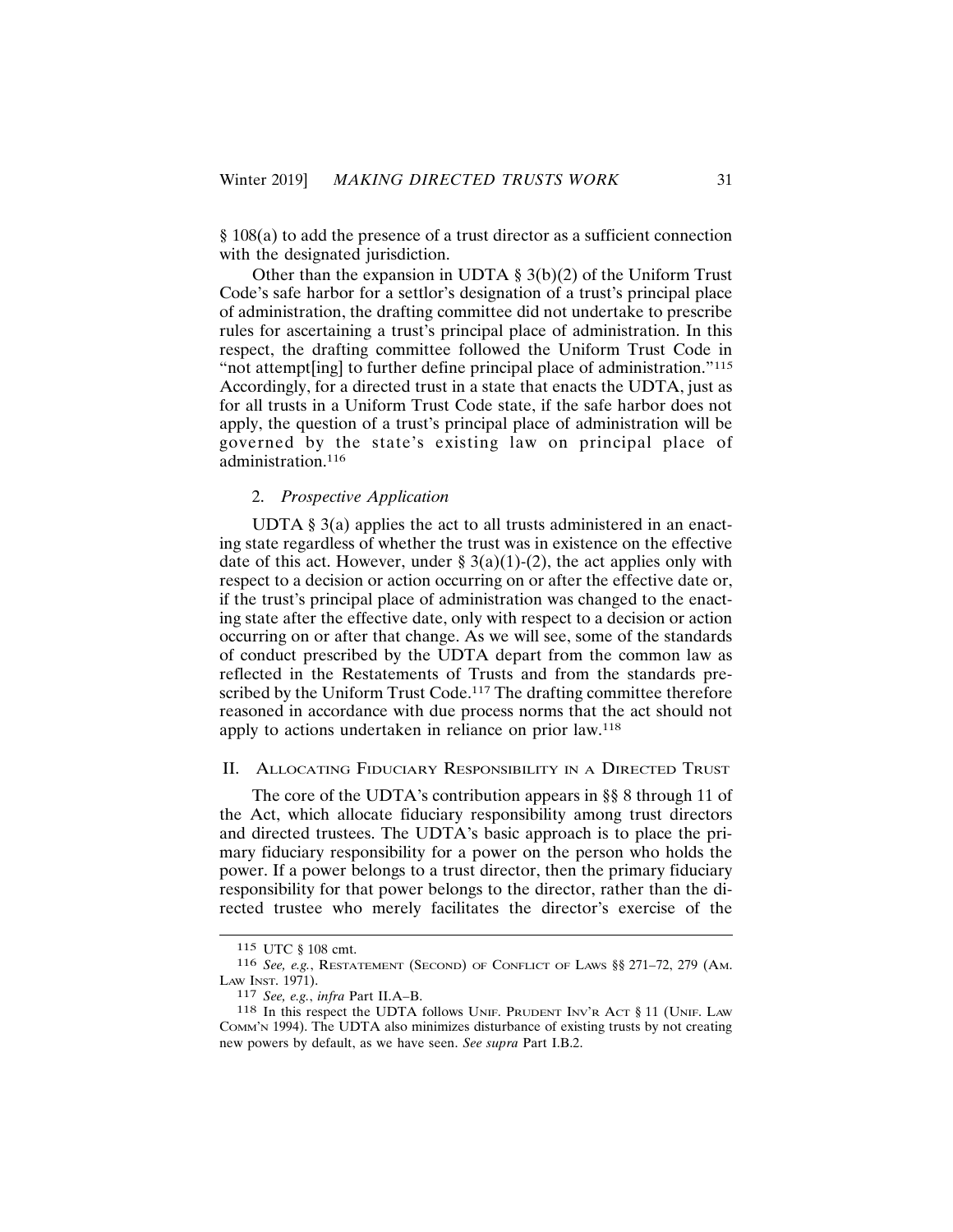power. The UDTA thus relieves a directed trustee from the full fiduciary duties of a unitary trusteeship, and leaves a directed trustee with only a reduced duty to avoid "willful misconduct" in deciding whether to comply with a director's directions.

In making a trust director the primary bearer of fiduciary responsibility for his or her power, the UDTA employs the novel and technically innovative strategy of absorbing the existing fiduciary law of trusteeship. In most instances, the UDTA applies to a trust director the same fiduciary duties that would apply to a trustee in a like position and under similar circumstances. In addition, the UDTA prescribes clear rules that negate any duty of cross-monitoring among trust directors and trustees while at the same requiring trust directors and trustees to share information.

In its overarching concept and the details of its execution, the UDTA represents a dramatic improvement on the fiduciary rules of the existing directed trust statutes. The UDTA is both more complete and more precise in its fiduciary regime than Delaware or any other state. The UDTA's fiduciary regime is also adaptable to every state. Although the UDTA follows the Delaware model of applying a standard of "willful misconduct" to a directed trustee, the provision that applies the willful misconduct standard could be altered to meet the policy desires of states that prefer no fiduciary duty for a directed trustee, such as South Dakota, New Hampshire, and Nevada. Similarly, states that want to eliminate the mandatory minimum duties of a trust director can do so. Regardless of its preferences on the allocation of fiduciary duties, any state can achieve its preferences with a few modifications while still enjoying the many practical innovations of the UDTA.

### A. Trust Directors (UDTA § 8)

The first issue the drafting committee took up in the UDTA was the fiduciary duty of a trust director. Should a trust director's duty in the exercise or nonexercise of its powers be the same as a trustee? Some different level or form of duty? Or perhaps no duty at all? In answering these questions, the drafting committee was deeply influenced by a survey of the existing directed trust statues, which showed a remarkable unanimity on these questions. The great majority of state directed trust statutes treat a trust director as a fiduciary of some kind.<sup>119</sup>

<sup>119</sup> Many states treat a trust director as a fiduciary by mandate, while others only impose fiduciary status by default. Still others impose fiduciary duties on some categories of directors by default and on other categories of directors by mandate. For states that impose fiduciary duties by mandate, see, e.g., 760 ILL. COMP. STAT. 5/16.3(e) (2015) ("A directing party is a fiduciary of the trust subject to the same duties and standards applicable to a trustee of a trust as provided by applicable law unless the governing instrument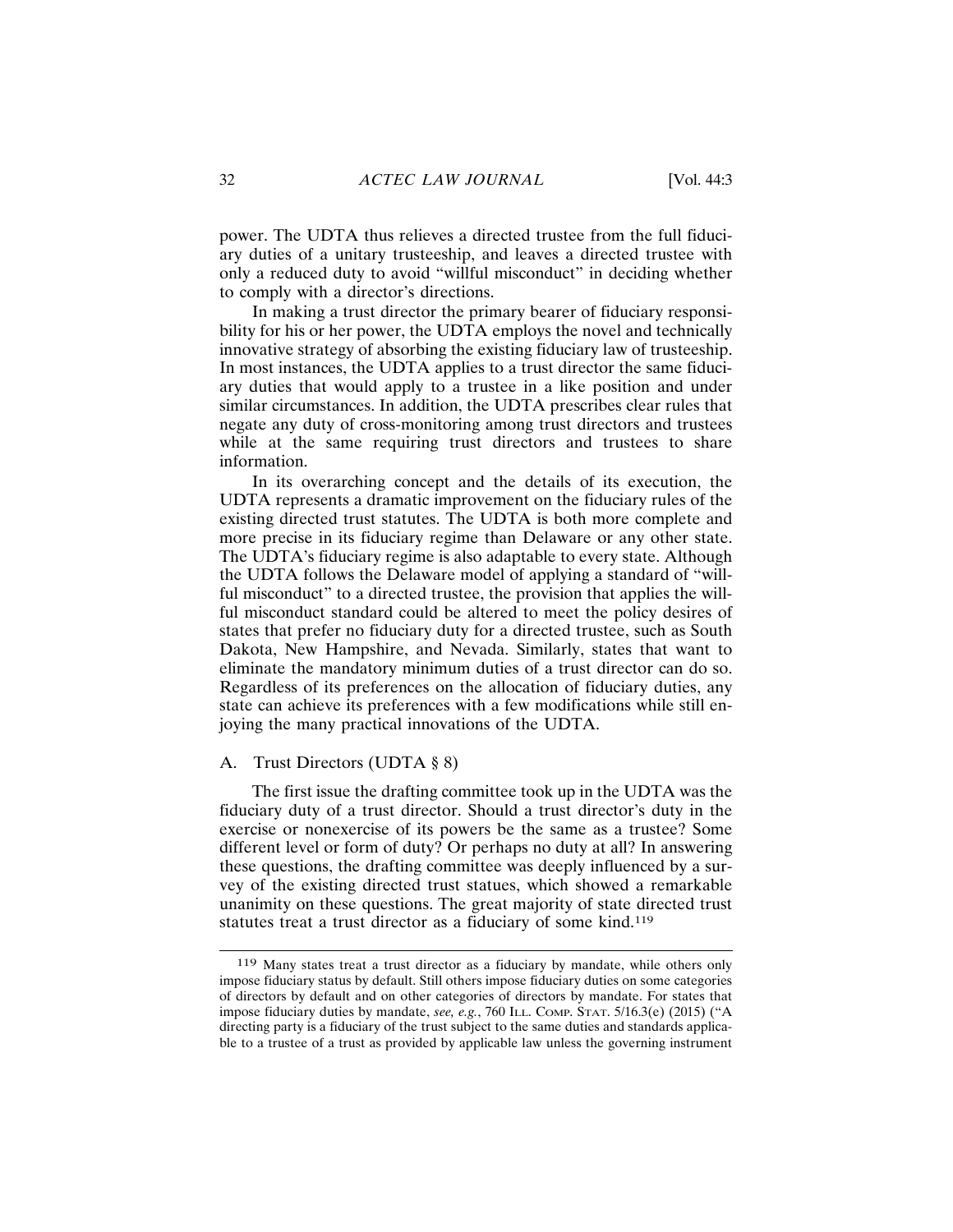Treating a trust director as a fiduciary makes sense, because a trust director is, by definition, a person with a power over a trust. Power and duty are deeply connected in trust fiduciary law,<sup>120</sup> and it seems selfevident that the person who has a power over a trust is in the best position to bear the primary fiduciary responsibility for that power. Accordingly, the UDTA's basic approach is to treat a trust director like a trustee with respect to the director's powers. A trust director bears the

Some states impose fiduciary duties by default on some directors and by mandate on others. See, e.g., S.D. CODIFIED LAWS §  $55-1B-1(2)$ , (6), (7) (2018) (imposing no fiduciary duties on a "trust protector" by default while imposing fiduciary duties on an "investment trust advisor" and "distribution trust advisor" by mandate).

120 The Restatement characterizes this as "a basic principle of trust administration," namely, that "a trustee presumptively has comprehensive powers to manage the trust estate and otherwise to carry out the terms and purpose of the trust, but that all powers held in the capacity of trustee must be exercised, or not exercised, in accordance with the trustee's fiduciary obligations." RESTATEMENT (THIRD) OF TRUSTS § 70 cmt. a (AM. LAW INST. 2007). Thus, "even a power expressly conferred by the trust instrument, or by statute, is subject to the fundamental duties of prudence, loyalty, and impartiality, to a duty to adhere to the terms of the trust, and to the other fiduciary duties of trusteeship."  $Id$ ; see also UTC § 815(b) ("The exercise of a power is subject to the fiduciary duties prescribed by this [article].").

provides otherwise, but the governing instrument may not, however, relieve or exonerate a directing party from the duty to act or withhold acting as the directing party in good faith reasonably believes is in the best interests of the trust."); N.H. REV. STAT. ANN. § 564-B:12-1202(a) (2014) ("Notwithstanding the breadth of discretion granted to a trust advisor or trust protector under the terms of the trust, including the use of such terms as 'absolute,' 'sole,' or 'uncontrolled,' a trust advisor or trust protector must exercise a discretionary power and otherwise act in good faith and in accordance with the terms of the trust, the purposes of the trust, and the interests of the beneficiaries."); VA. CODE ANN.  $§ 64.2-770(E)(1) (2014)$  ("Notwithstanding anything in the trust instrument to the contrary, the trust director shall be deemed a fiduciary who, as such, is required to act in good faith with regard to the purposes of the trust and the interests of the beneficiaries.").

Other states impose fiduciary duties on trust directors only by default. Delaware, for example, makes a trust director a fiduciary by default, but also permits a "governing" instrument [to] provide that any such [director] shall act in a nonfiduciary capacity." DEL. CODE ANN. tit. 12, § 3313(a) (2018); see also In re Ronald J. Mount, 2012 Irrev. Dynasty Tr. U/A/D Dec. 5, 2012, No. CV 12892-VCS, 2017 WL 4082886 (Del. Ch. Sept. 7, 2017) (dismissing a complaint against a trust director after finding that the terms of the trust provided that the director acted in a nonfiduciary capacity). One strange (and possibly unintended) consequence of making a director's duties a default is that the terms of a trust can give a trust director even less fiduciary duty than it can give the directed trustee who carries out the director's directions. Under a literal reading of Delaware's statute, a trust director can be freed from fiduciary duty entirely, but a directed trustee is subject to a mandatory minimum duty to avoid "wilful misconduct" even when the directed trustee is merely complying with the director's directions. DEL. CODE ANN. tit. 12,  $\S 3313(b)$ , (c); see also DEL. CODE ANN. tit. 12, § 3303(a) (prohibiting exculpation or indemnification for "wilful misconduct").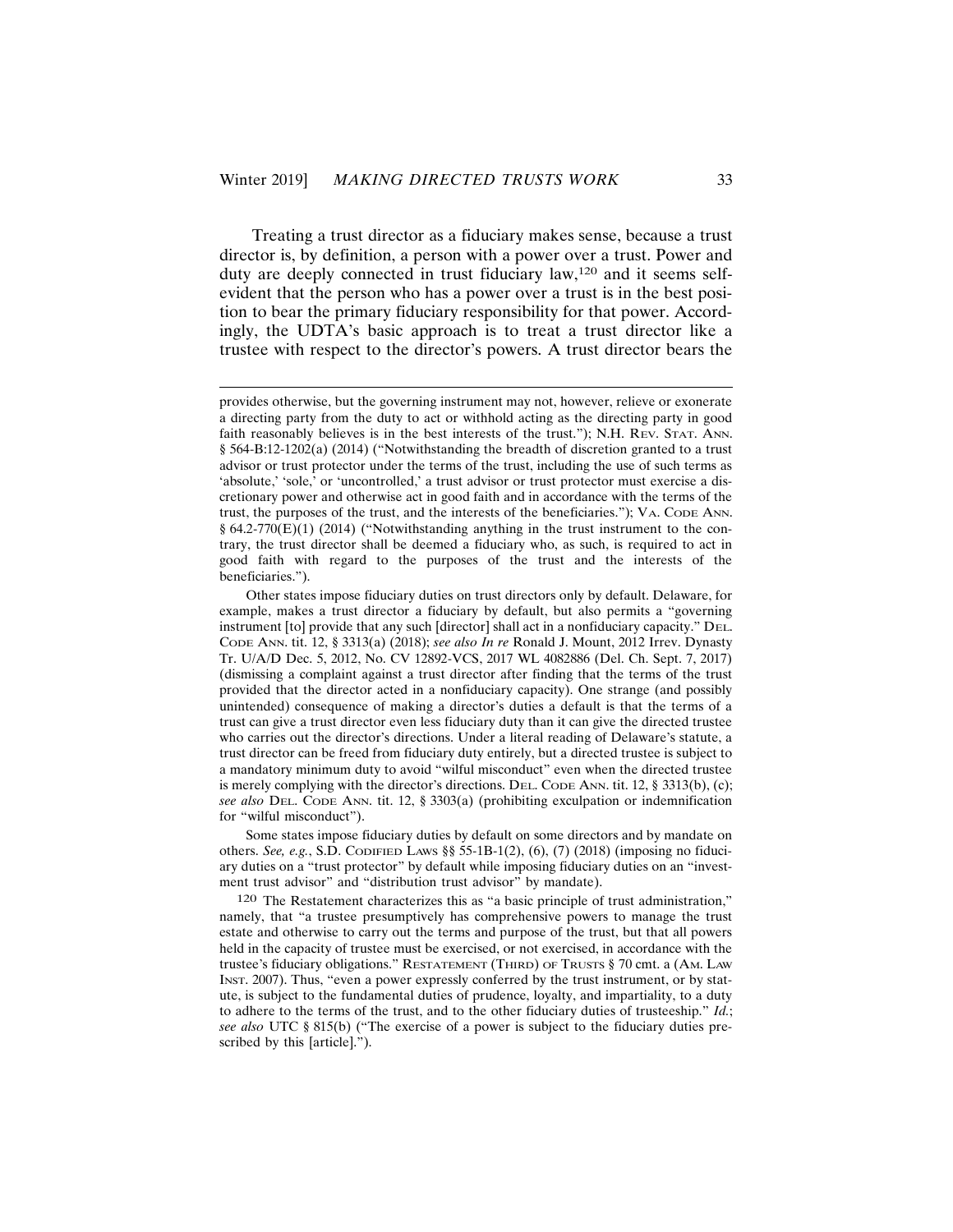same default and mandatory fiduciary duties as a trustee in a like position and under similar circumstances.

## 1. Absorption of Trustee Duties

The UDTA implements the policy that a trust director is a fiduciary in § 8. The basic rule of § 8(a) is that "a trust director has the same fiduciary duty and liability" as a "trustee in a like position and under similar circumstances."<sup>121</sup> If the director holds the power individually, then the director bears the fiduciary duty of a sole trustee.<sup>122</sup> If the director holds the power jointly with a trustee or another director, the director bears the fiduciary duty of a cotrustee.<sup>123</sup>

With respect to the default or mandatory character of a trust director's duties, UDTA  $\S 8(a)(2)$  provides that "the terms of the trust may vary the director's duty or liability to the same extent the terms of the trust could vary the duty or liability of a trustee in a like position and under similar circumstances."<sup>124</sup> In other words, duties that are default for a trustee are default for a similarly situated trust director, and duties that are mandatory for a trustee are mandatory for a similarly situated trust director. If the terms of a trust include an exoneration clause or grant of extended discretion, those terms would have the same effect on the duty and liability of the director as they would for a trustee. If they go too far, they would be ineffective.<sup>125</sup>

The strategy of trust director fiduciary duty under the UDTA is thus one of absorption. The UDTA absorbs for a trust director the same law of fiduciary duty that would apply to a similarly situated trustee. Because a trust director exercises a power over a trust like a trustee, a trust director bears the same fiduciary duties as a trustee in the exercise of those powers.

In absorbing the fiduciary law of trusteeship, the UDTA offers a practical improvement on the existing statutes. Although almost all states treat a trust director as a fiduciary (at least by default), they neglect to specify which kind of fiduciary a trust director is supposed to be. They tend to say that a trust director is a "fiduciary" without saying whether a trust director bears specifically the fiduciary duties of a trus-

<sup>121</sup> UDTA  $\S$  8(a)(1).

<sup>122</sup> *Id.* § 8(a)(1)(A).

<sup>123</sup> *Id.* § 8(a)(1)(B).

<sup>124</sup> *Id.* § 8(a)(2).

<sup>125</sup> On extended discretion, see UTC § 814(a) (amended 2004); RESTATEMENT (THIRD) OF TRUSTS § 50 cmt. c (AM. LAW INST. 2003). On exoneration, see UTC § 1008 (amended 2010); RESTATEMENT (THIRD) OF TRUSTS  $\S 96$  (AM. LAW INST. 2012). Of course, the UDTA allows the terms of a trust to impose additional duties on a trust director. See UDTA  $\S$  8(c).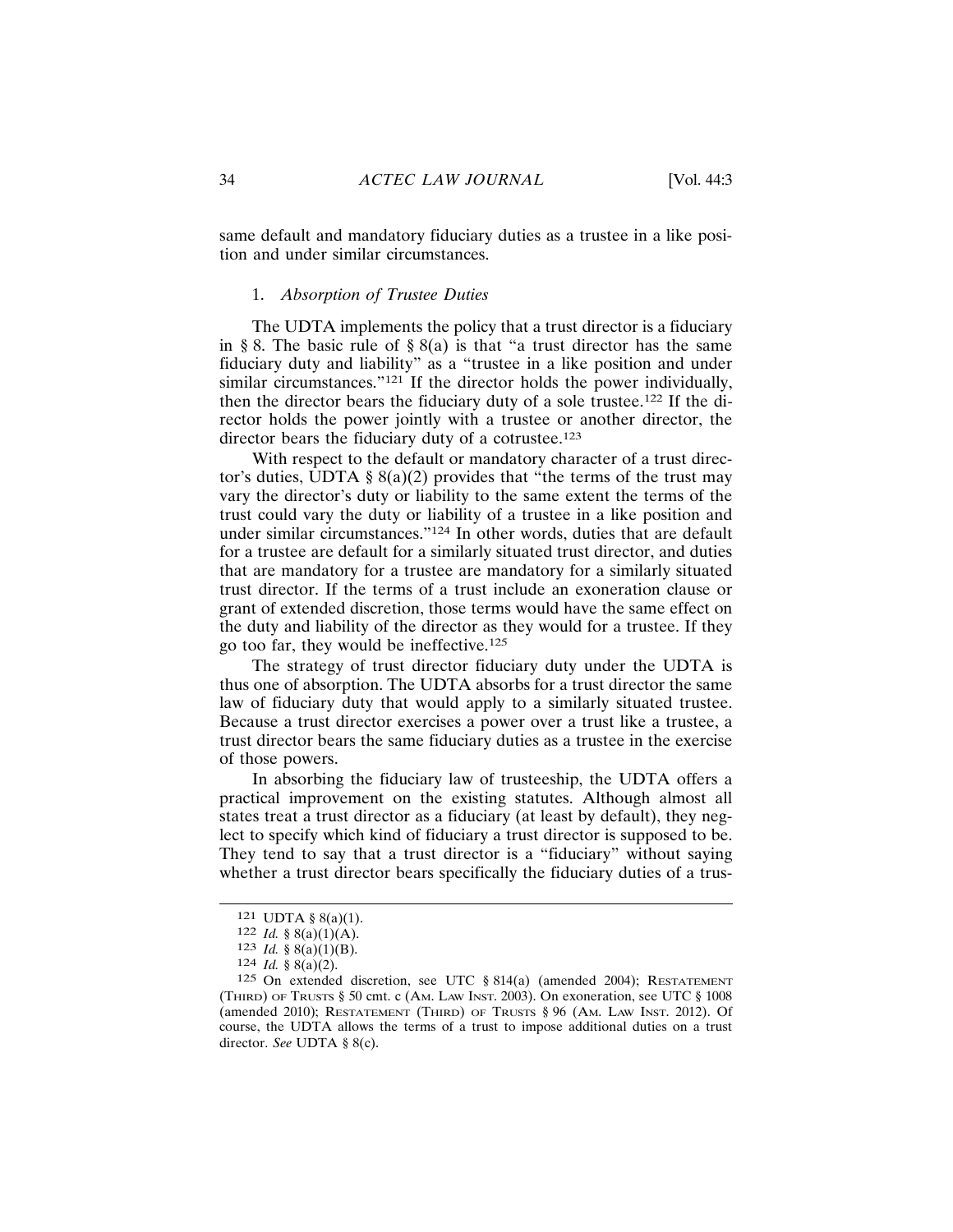tee.<sup>126</sup> Most states thus leave open the question of what the fiduciary duties of a trust director will entail and how a settlor, trust director, directed trustee, or judge might discern them.

The UDTA solves these problems by expressly analogizing a trust director to a trustee.<sup>127</sup> The duty of a trust director is the duty of a trustee in a like position and under similar circumstances. The fiduciary duties of trusteeship apply to a trust director, provided that they would apply to a trustee with similar powers under similar circumstances.

Specifically absorbing the fiduciary duties of a trustee offers several advantages. The first is certainty. Under the UDTA, courts and the parties to a trust will not have to guess about which fiduciary law applies to a directed trustee, because the statute expressly absorbs the fiduciary duties of trusteeship. A closely related advantage is that absorbing the fiduciary duties of trusteeship avoids the need to spell out an entire fiduciary law for trust directors in complete detail. By drawing on the fiduciary duties of trusteeship, the UDTA avoids the need to duplicate for trust directors something like Article 8 of the Uniform Trust Code.

Another advantage of absorbing the fiduciary law of trusteeship is to accommodate variation across the states in the particulars of a trustee's default and mandatory fiduciary duties, such as the duties to diversify and to give information to beneficiaries, both of which have become increasingly differentiated across the states.<sup>128</sup> Thus, in a state that allows the terms of a trust to negate a trustee's duty to give information to a beneficiary, the terms of a trust could likewise negate that duty for a trust director.<sup>129</sup> Absorption also allows for changes to the duties of a trustee to be applied automatically into the duties of a trust director. State legislatures will face no need for regular conforming revisions to the UDTA.

#### 2. Sensitivity to Context

Although the UDTA absorbs the fiduciary duties of a trustee, those duties apply to a trust director as they would to a trustee "in a like position and under similar circumstances."<sup>130</sup> Rather than treating all trust directors identically, therefore, a court must be sensitive to the peculiar circumstances of each. In some circumstances, applying the fiduciary law

<sup>126</sup> See, e.g., Miss. CODE ANN. § 91-8-1202(a) (1972 annotated) ("A trust advisor or trust protector, other than a beneficiary, is a fiduciary with respect to each power granted to the trust advisor or trust protector.").

<sup>127</sup> UDTA § 8.

<sup>128</sup> See SITKOFF & DUKEMINIER, supra note 76, at 653-54 (diversification), 681-82 (information).

<sup>129</sup> This result obtains under UDTA  $\S$  8(a)(2).

<sup>130</sup> *Id.* § 8(a)(1).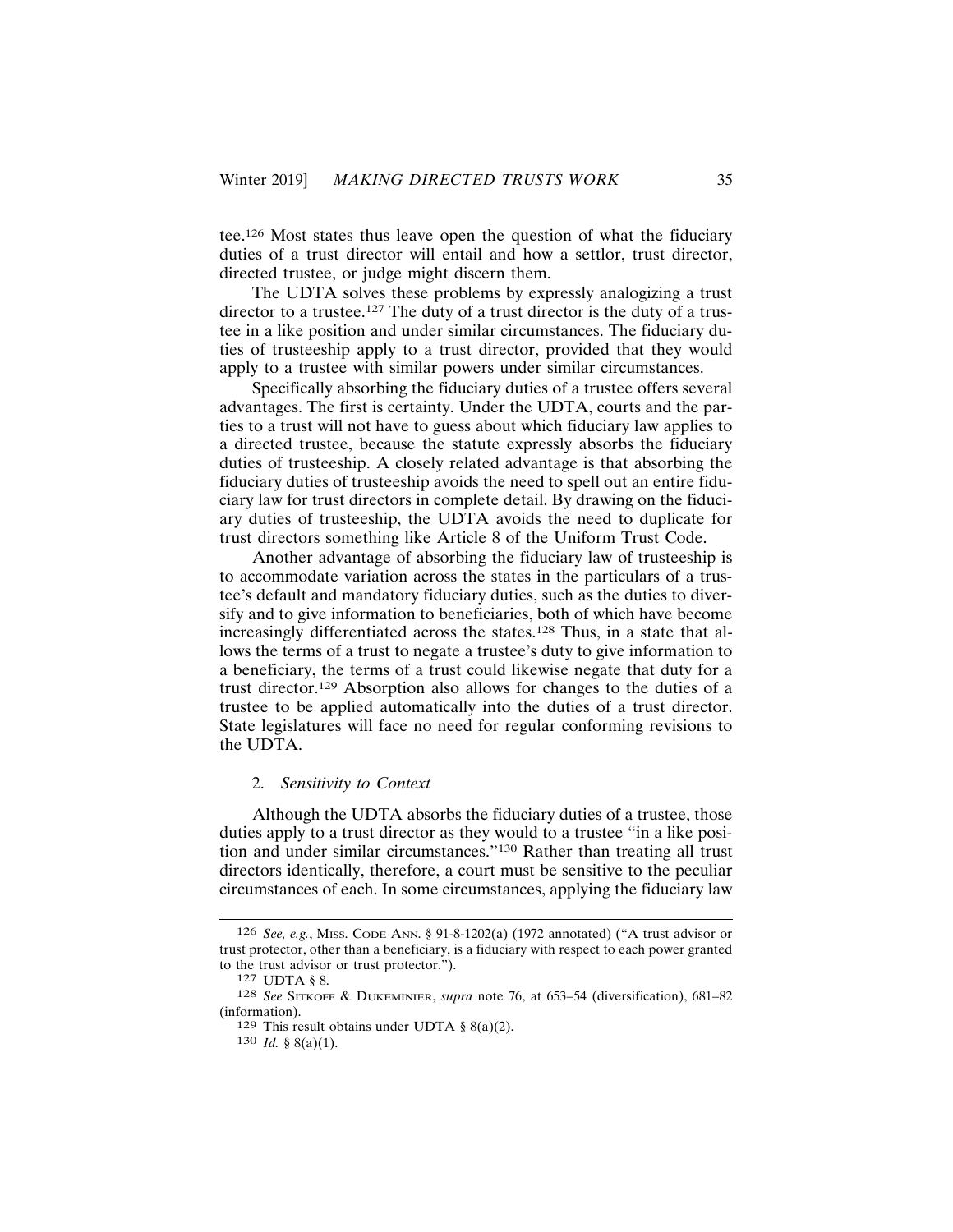of trusteeship will require sensitivity to the position of a director who may be required by the terms of a trust to act differently from a conventional trustee. The comment to § 8 gives this guidance: "In assessing the actions of a director that holds a power to modify a trust,  $\dots$  a court should apply the standards of loyalty and prudence in a manner that is appropriate to the particular context, including the trust's terms and purposes and the director's particular powers."<sup>131</sup> The comment elaborates:

Courts have long applied the duties of loyalty and prudence across a wide array of circumstances, including many different kinds of trusts as well as other fiduciary relationships, such as corporations and agencies. Fiduciary principles are thus amenable to application in a context-specific manner that is sensitive to the particular circumstances and structure of each directed trust.<sup>132</sup>

As part of this flexibility and sensitivity to context, the drafting committee contemplated that a settlor could construct a trust director's power to be springing. That is, a trust director's duties could arise at a particular moment, rather than applying continuously, such that the director would not be under a constant obligation to monitor the administration of a trust. By way of example, the comment to  $\S 8$  explains that "a settlor could grant a trust director a power to direct a distribution, but only if the director was requested to do so by a beneficiary. A director holding such a power would not be under a duty to act unless requested to do so by a beneficiary."133

#### 3. Exclusions

Recall that UDTA § 5 excludes certain powers from the scope of the act: a power of appointment, a power to remove a trustee or trust director, a power in a settlor in a revocable trust, a power in a beneficiary that affects only that beneficiary's interest, and a power that must be held in a nonfiduciary capacity to achieve a settlor's federal tax objectives.<sup>134</sup> Because the UDTA does not apply to these powers, the holder of such a power is not a trust director subject under  $\S 8$  to the fiduciary duties of a similarly situated trustee.

In addition to these categorical exclusions, UDTA  $\S$  8(b) carves out from fiduciary duty and liability under the act a trust director who is a

 $131$  *Id.* cmt.

<sup>132</sup>  $Id$ 

<sup>133</sup>  $Id$ 

<sup>134</sup> See supra Part I.D.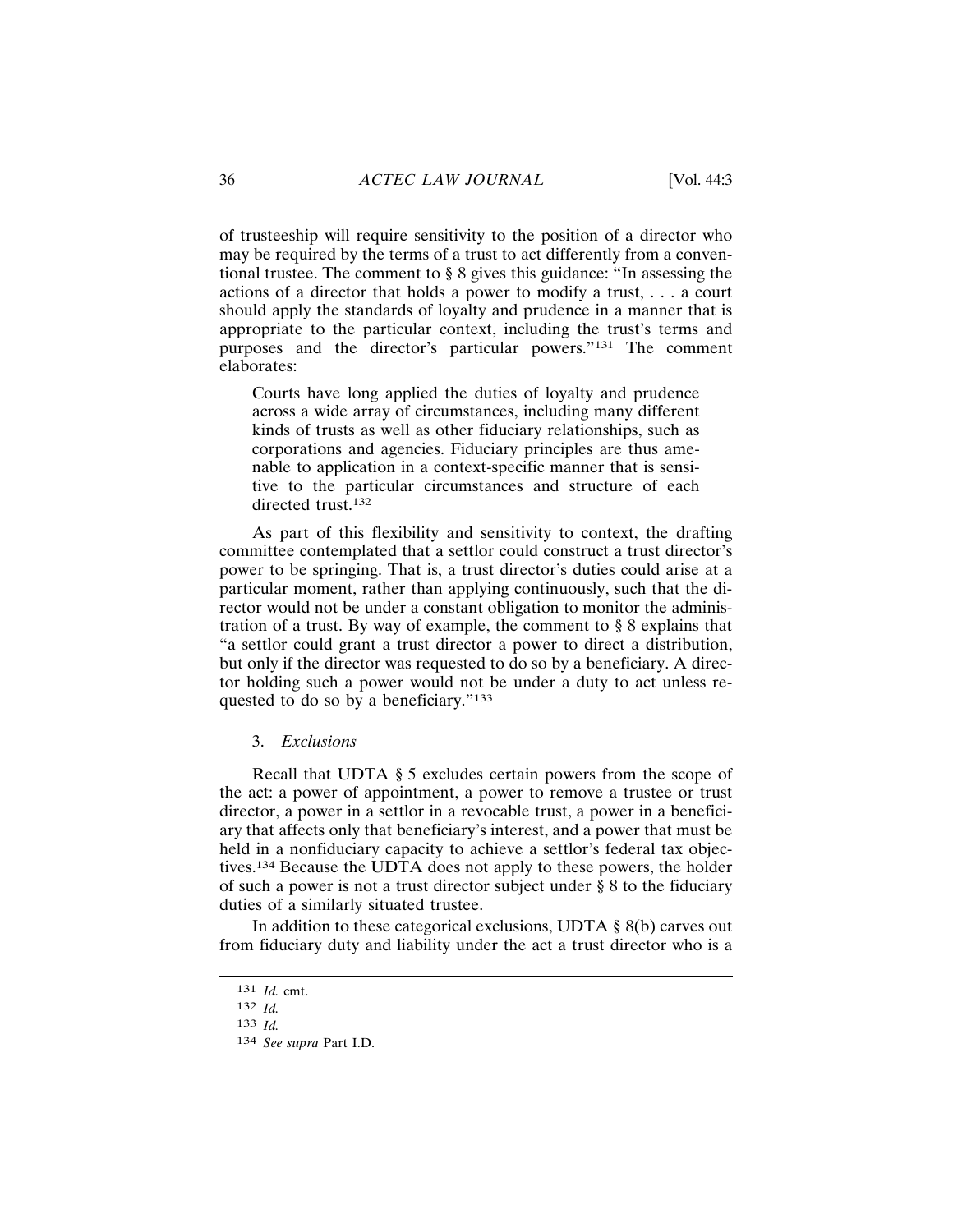medical professional acting in the professional's capacity as such.<sup>135</sup> For example, a power in a physician to determine a settlor's mental capacity or a beneficiary's sobriety is a power of direction, and the physician is a trust director, but the physician would have "no duty or liability under" the UDTA in exercising this power.

This exclusion should offer significant comfort to doctors and other medical professionals who might be asked by a settlor to exercise a power over a trust and might otherwise "refuse appointment as a trust director if such service would expose the professional to fiduciary duty under this act."<sup>136</sup> Crucially, however, "the professional would remain subject to any rules otherwise applicable to the professional, such as the rules of medical ethics.... Moreover, a trustee subject to a direction by a health-care professional is still subject to the duties under § 9 to take reasonable action to comply with the professional's direction and to avoid willful misconduct in doing so."137

The exclusion for a medical professional from duty or liability under the UDTA is yet another of the UDTA's many practical innovations. Many existing state statutes have unwittingly created liability risk for family physicians and other actors unintentionally swept into the definition of trust director.<sup>138</sup> The UDTA avoids such overbreadth.

## 4. Rules for Charitable and Supplemental Needs Trusts

The UDTA also addresses "a payback provision in the terms of a trust necessary to comply with the reimbursement requirements of Medicaid law" as well as "a charitable interest in the trust." For these matters, § 7 imposes all the same "rules" that would apply to "a trustee in a like position and under similar circumstances."139

This provision counts as yet another practical refinement of the UDTA, one that protects against avoidance of state-level policy limits on trustee action in such a trust. For example, many states require a trustee to give notice to the Attorney General before taking certain ac-

<sup>135</sup> The relevant provision is as follows:

Unless the terms of a trust provide otherwise, if a trust director is licensed, certified, or otherwise authorized or permitted by law other than this [act] to provide health care in the ordinary course of the director's business or practice of a profession, to the extent the director acts in that capacity, the director has no duty or liability under this [act].

UDTA  $\S$  8(b).

<sup>136</sup> *Id.* § 8 cmt.

 $137$  *Id.* 

<sup>138</sup> See, e.g., Feder & Sitkoff, supra note 91, at 31-32 (noting the typicality of trust provisions naming a physician to determine capacity, quoting Northern Trust formbook as an example).

<sup>139</sup> UDTA § 7.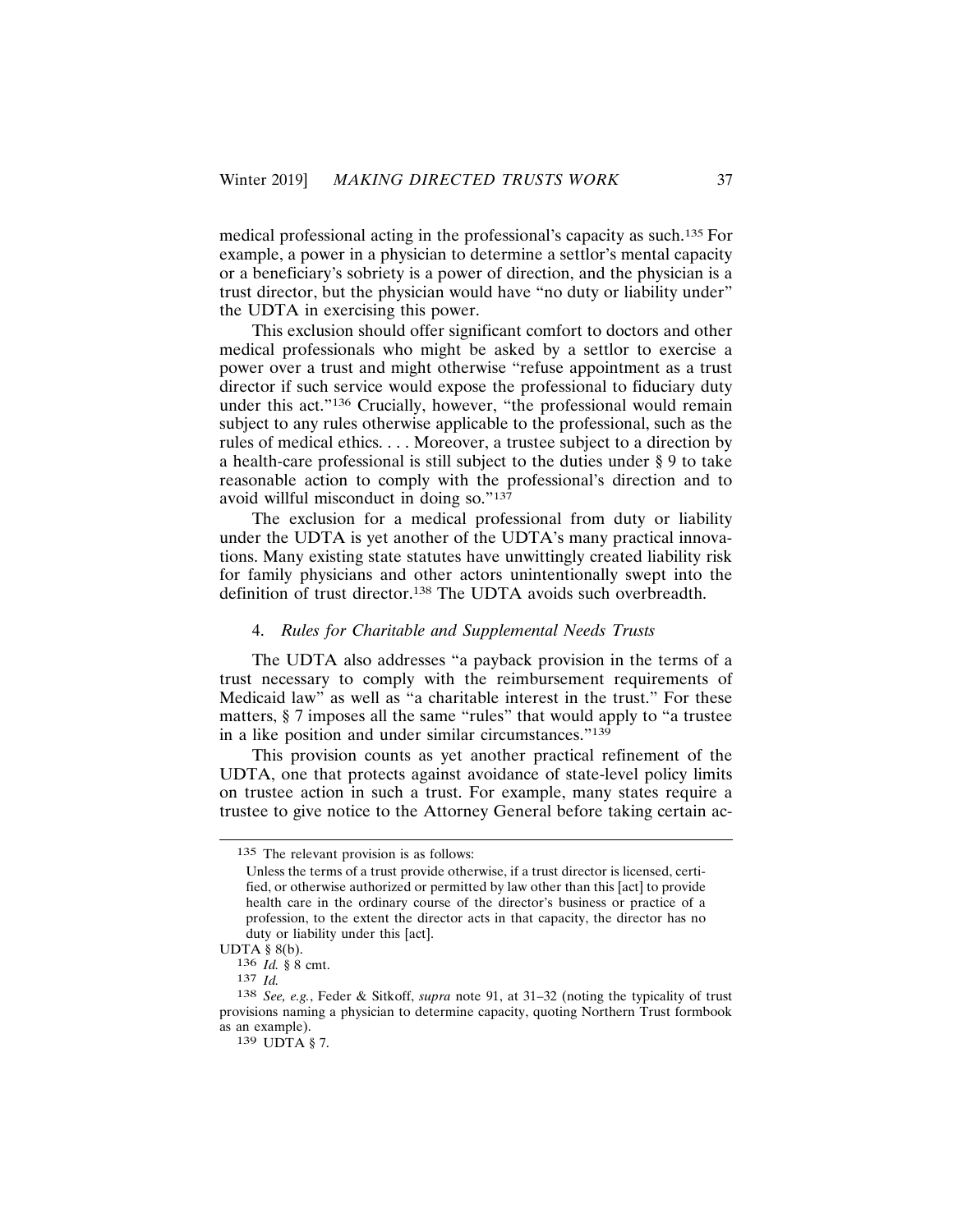tions with respect to a charitable interest in a trust. Some states also disempower a trustee from taking certain actions with respect to a payback provision in a trust meant to comply with the reimbursement requirements of Medicaid law.

The drafting committee referenced "rules" rather than "duties" in § 7 to make clear that the section absorbs every provision of state law in the areas specified, regardless of whether the law in these areas is classified as a duty, a limit on a trustee's powers, a regulation, or otherwise. In referencing rules, rather than duties,  $\S 7$  stands in contrast to  $\S 8$ . Whereas the use of the term "duty" in  $\S 8$  is intended to absorb only obligations of a fiduciary nature, § 7 absorbs all rules, whether fiduciary, regulatory, or otherwise—but only in the two limited subject areas enumerated in § 7, rather than the whole range of a director's possible conduct.

## 5. Potential for Adaptation

Although the UDTA makes the duties of a trust director mandatory, the mandatory character of those duties is not central to the UDTA's architecture. The broader structure of the UDTA is also consistent with the desire of some states to make the duty of a trust director into a default.<sup>140</sup> A state that wishes to make the duty of a trust director into a default rule could adapt the UDTA with just a few small modifications.

Modifying the UDTA in this way might be appealing because it would allow a state to benefit from the many practical innovations in the UDTA without compromising on the state's basic policy preferences. There is little else about the UDTA that should be controversial besides the fiduciary liability of a trust director and directed trustee. The many innovations canvassed in Part I in the scope and exclusions of the UDTA, for example, are beneficial no matter how a state wishes to structure the duty of a directed trustee.

#### B. Directed Trustees (UDTA § 9)

In a directed trust, the trust director is not the only fiduciary at work. A directed trust also includes a directed trustee—and the fiduciary duty of a directed trustee is perhaps the most controversial issue in the law of directed trusts. The duty of a directed trustee has attracted immense debate, because the appropriate level of duty is not obvious.<sup>141</sup> On the one hand, the authority to exercise a power of direction belongs to a trust director, not a trustee. On the other hand, the actions that

<sup>140</sup> See UDTA § 8 cmt.; supra note 119 and text accompanying.

<sup>141</sup> See supra note 5 and text accompanying.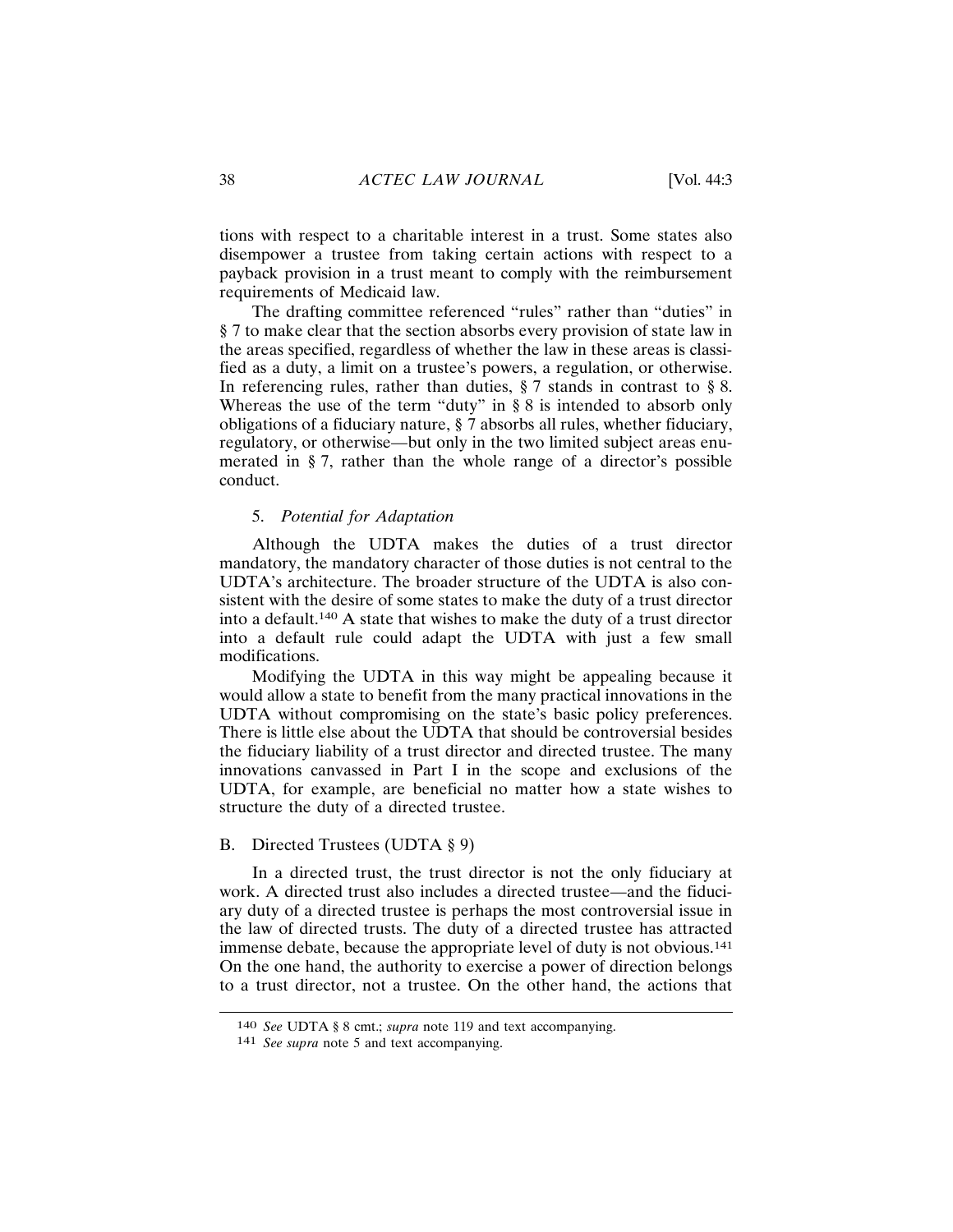make the power of direction effective must often be taken by the trustee. If a director decides to sell trust property, for example, typically it is the trustee, as legal title holder, who must execute the transaction. The question thus arises, what is the fiduciary responsibility, if any, of a directed trustee in taking a directed action?

## 1. Existing Standards

When the drafting committee surveyed the approaches of existing directed trust statutes, a few trends emerged. The first was that the approach of Uniform Trust Code § 808, which has since been withdrawn as superseded by the UDTA, had failed.<sup>142</sup> UTC  $\S$  808(b) provided,

If the terms of a trust confer upon a person other than the settlor of a revocable trust power to direct certain actions of the trustee, the trustee shall act in accordance with an exercise of the power unless the attempted exercise is manifestly contrary to the terms of the trust or the trustee knows the attempted exercise would constitute a serious breach of a fiduciary duty that the person holding the power owes to the beneficiaries of the trust.<sup>143</sup>

The failure of this provision, which was an effort to weaken somewhat the common law duties of a directed trustee,<sup>144</sup> is evident in its profound

<sup>142</sup> In April of 2018, the ULC amended the UTC to delete § 808(b) and replace it with a legislative note pointing to the UDTA. See UTC § 808 (amended 2018).

<sup>143</sup> UTC § 808(b) (amended 2010).

<sup>144</sup> On the common law, see RESTATEMENT (THIRD) OF TRUSTS § 75 (AM. LAW INST. 2007) ("[I]f the terms of a trust reserve to the settlor or confer upon another a power to direct or otherwise control certain conduct of the trustee, the trustee has a duty to act in accordance with the requirements of the trust provision reserving or conferring the power and to comply with any exercise of that power, unless the attempted exercise is contrary to the terms of the trust or power or the trustee knows or has reason to believe that the attempted exercise violates a fiduciary duty that the power holder owes to the beneficiaries."); RESTATEMENT (SECOND) OF TRUSTS § 185 (AM. LAW INST. 1959) ("If under the terms of the trust a person has power to control the action of the trustee in certain respects, the trustee is under a duty to act in accordance with the exercise of such power, unless the attempted exercise of the power violates the terms of the trust or is a violation of a fiduciary duty to which such person is subject in the exercise of the power.").

The prevailing view in practice is that the common law as typified by the Restatements "is not comforting to directed trustees because they must devote resources to ensure that the directing person is not violating the terms of the trust or a fiduciary duty." Nenno, *supra* note 9, at 46 (emphasis removed). Under the common law, "the trustee has a duty to police the actions of the holder of a power in a fiduciary capacity.... The trustee has a duty to investigate whether the adviser is violating his duty or breaching the trust. Thus, a trustee should not adopt an attitude of complaisance and patient waiting." Peter J. Brennan, Trustee and Investment Adviser: Some Dangers and Alternatives in Relationship, TR. & Est., Mar. 1961, at 243.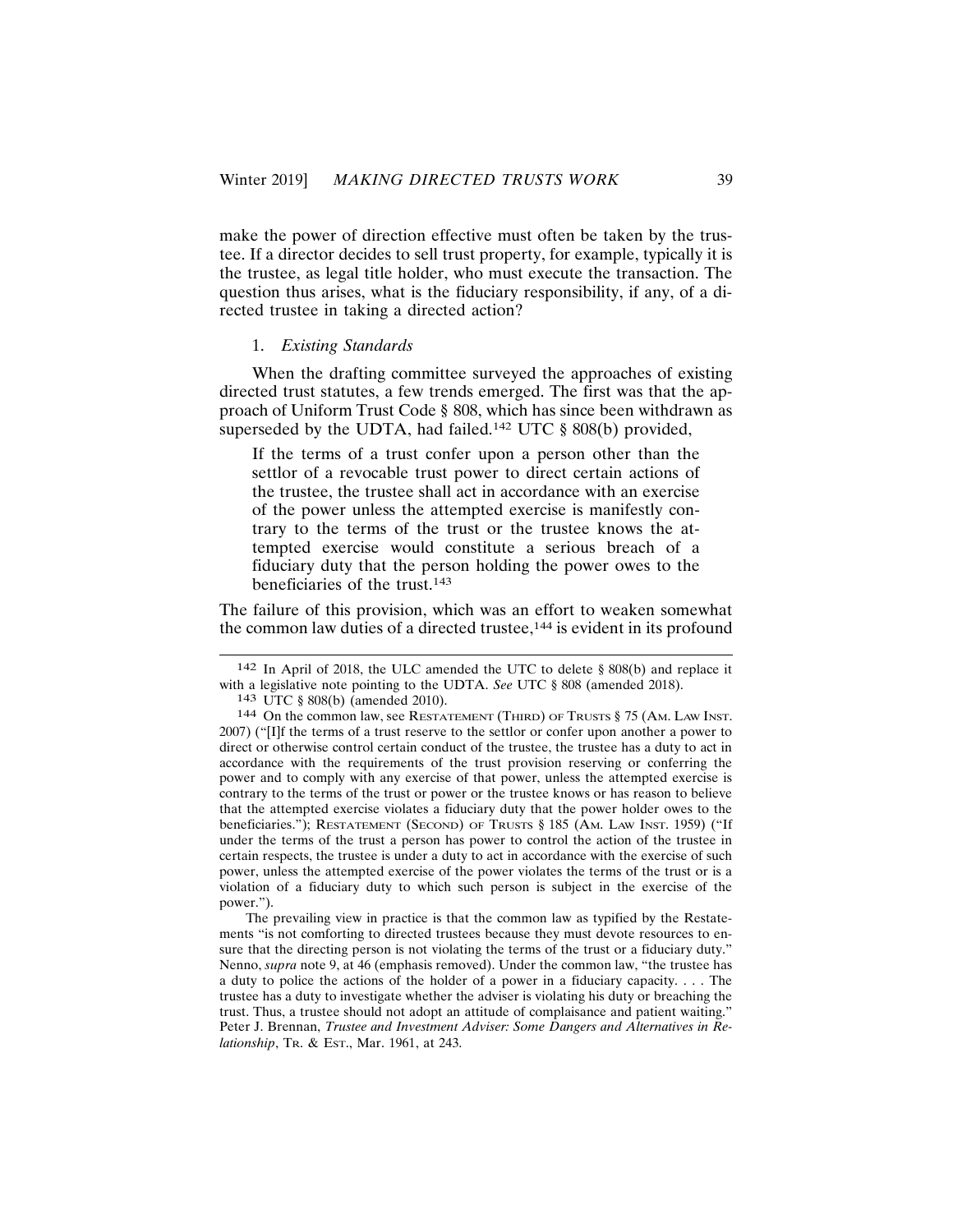unpopularity. Although § 808(b) remains in force in various states that adopted it as part of a wholesale enactment of the Uniform Trust Code,<sup>145</sup> the UDTA drafting committee found that no state that had undertaken to legislate specifically on the topic of directed trusts had adopted the § 808(b) standard, and many states that had adopted the UTC had altered  $\S 808(b)$  to provide for a different standard.<sup>146</sup> In other words, every state that had legislated specifically on the duty of a directed trustee had chosen a standard other than that prescribed by UTC  $$808(b)$ .

The UTC  $\S$  808(b) standard was therefore not a serious contender for the UDTA. Instead, the debate within the UDTA drafting committee centered on two possibilities that had clearly emerged as the main alternatives in the state directed trust statutes.

One alternative provides that a directed trustee has no duty or liability for complying with an exercise of a power of direction. If we read this kind of statute literally, a directed trustee is never liable for complying with a trust director's exercise of a power of direction, even if the exercise constitutes a breach of the trust director's fiduciary duties, and even if the directed trustee knows this.<sup>147</sup> For example, if a trust director has a power to sell certain trust property and the director orders the trustee to sell the property to the director's spouse at a bargain price in breach of the director's duty, then under a literal reading of the statutes that impose no duty on a directed trustee, the trustee faces no liability for deeding the property to the director's spouse, even if the trustee knows that the sale is a breach of the director's duty. The states that adopt this no-duty form of statute include Alaska, New Hampshire, Nevada, and South Dakota.<sup>148</sup>

The policy rationale for this first group of statutes is that duty should follow power. If a director has the exclusive authority to exercise

The drafters of UTC  $\S$  808(b) qualified the common law as reflected in the Restatements by adding the terms "manifestly" and "serious." UTC § 808(b) (amended 2010). The official comment to UTC  $\S$  808 explains that it was meant to impose "only minimal" oversight responsibility on the trustee." Id. § 808 cmt. Nevertheless, as received in practice, this provision—specifically the added qualifiers of "manifestly" and "serious"—were feared to offer only illusory protection. "For the most part, UTC § 808(b) . . . is no more helpful to directed trustees than [the] Restatement." Nenno, *supra* note 9, at 46 (emphasis removed).

<sup>145</sup> See, e.g., Or. REV. STAT. § 130.685 (2017); 20 PA. CONS. STAT. § 7778 (2006); TEX. PROP. CODE. ANN. § 114.003 (West 2018).

<sup>146</sup> See, e.g., Ariz. REV. STAT. ANN. § 14-10808 (2018); Mo. REV. STAT. § 456.8-808(8 (2018); UTAH CODE. ANN. § 75-7-906 (LexisNexis 2018).

<sup>147</sup> There is reason to doubt that courts will read such a statute literally. See infra notes 153-154 and accompanying text.

<sup>148</sup> ALASKA STAT. § 13.36.375(c) (2013); NEV. REV. STAT. § 163.5549 (2009); N.H. REV. STAT. ANN. § 564-B:8-808 (2008); S.D. CODIFIED LAWS § 55-1B-2 (2018).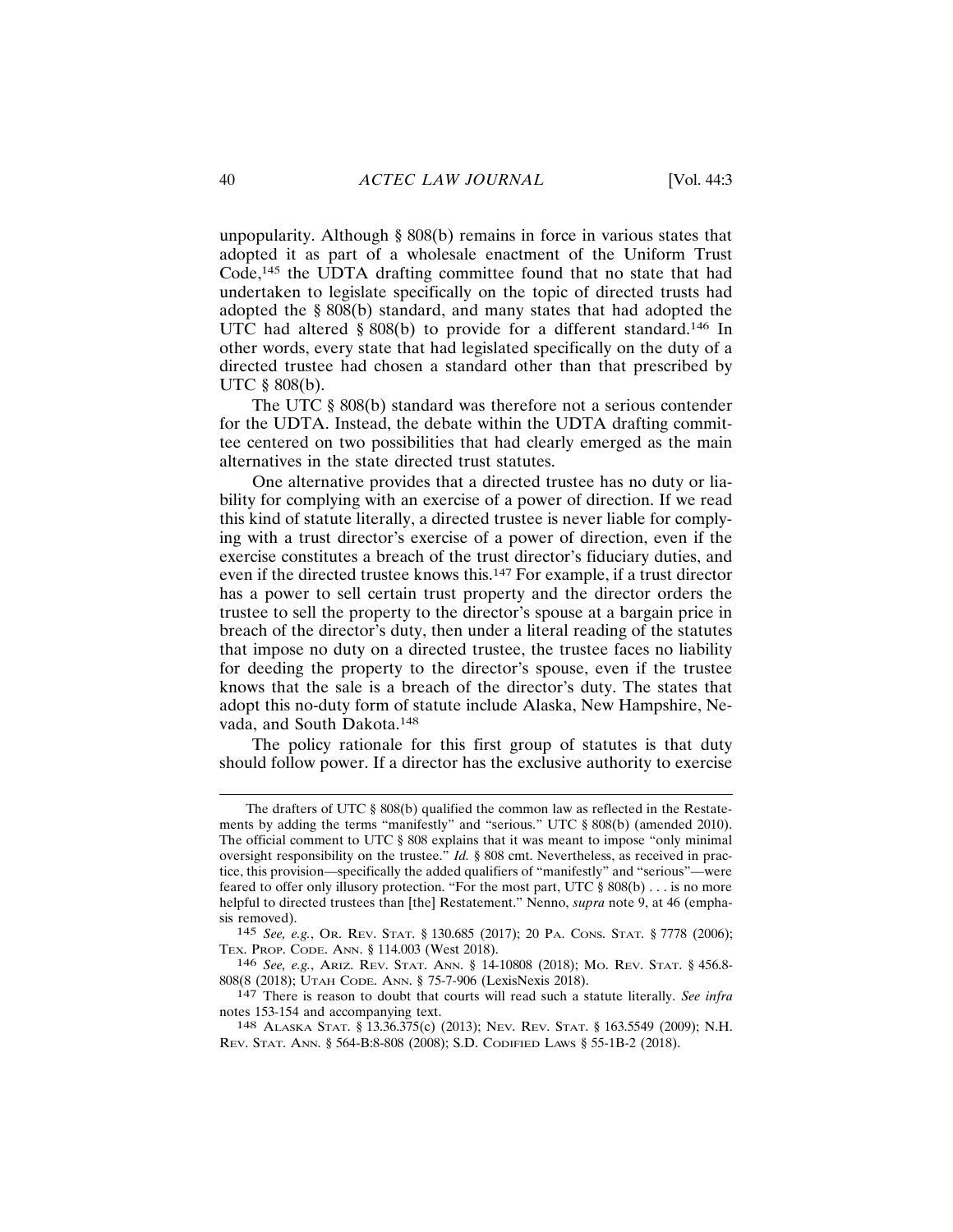a power of direction, then the director should be the exclusive bearer of fiduciary duty for the power. Advocates of this approach say that placing the exclusive duty on a director does not diminish the total duty owed to a beneficiary, because a settlor of a directed trust could have chosen to make the trust director the sole trustee instead. Thus, on greater-includes-the-lesser reasoning, a settlor who could have named a trust director to serve instead as a trustee should also be able to give the trust director the duties of the trustee. Under these no duty statutes, a beneficiary's only recourse for misconduct by a trust director is an action against the director.

In the second group of statutes, a directed trustee is not liable for complying with a direction of a trust director unless by doing so the directed trustee would personally engage in "willful" or "intentional" misconduct. Whether a trustee is liable for selling trust property at a bargain price to a director's spouse, for example, depends on whether the sale would count as "willful misconduct" on the part of the directed trustee. The group of states with a willful misconduct or similar standard includes Delaware, Illinois, Texas, and Virginia.<sup>149</sup>

The policy rationale for the willful misconduct statutes is that, because a trustee stands at the center of a trust, the trustee must bear at least some duty even if the trustee is acting under the direction of a trust director. Although a settlor could have made a trust director the sole trustee, the settlor of a directed trust did not actually do so—and under traditional understandings of trust fiduciary law, a trustee must always be accountable to a beneficiary in some way.<sup>150</sup>

The states in this second group also recognize, however, that to facilitate a settlor's intent that a trust director rather than a directed trustee is to be the primary or even sole decision-maker regarding a power of direction, it is appropriate to reduce the level of a directed trustee's duty below the level that would usually apply to a non-directed trustee to the extent the directed trustee acts subject to a power of direction. Accordingly, under the "willful misconduct" statutes, a beneficiary's main recourse for misconduct by a trust director is an action against the director. But the beneficiary also has recourse against the trustee to the extent that the trustee's compliance with the director's exercise of his powers amounted to "willful misconduct" by the trustee.

<sup>149</sup> DEL. CODE ANN. tit. 12, § 3313 (2018); 760 ILL. COMP. STAT. 5/16.3(f) (2015); TEX. PROP. CODE. ANN. § 114.003; VA. CODE ANN. § 64.2-770 (2014).

<sup>150</sup> See, e.g., RESTATEMENT (THIRD) OF TRUSTS § 96 cmt. c (AM. LAW INST. 2012) ("Notwithstanding the breadth of language in a trust provision relieving a trustee from liability for breach of trust, for reasons of policy trust fiduciary law imposes limitations on the types and degree of misconduct for which the trustee can be excused from liability.").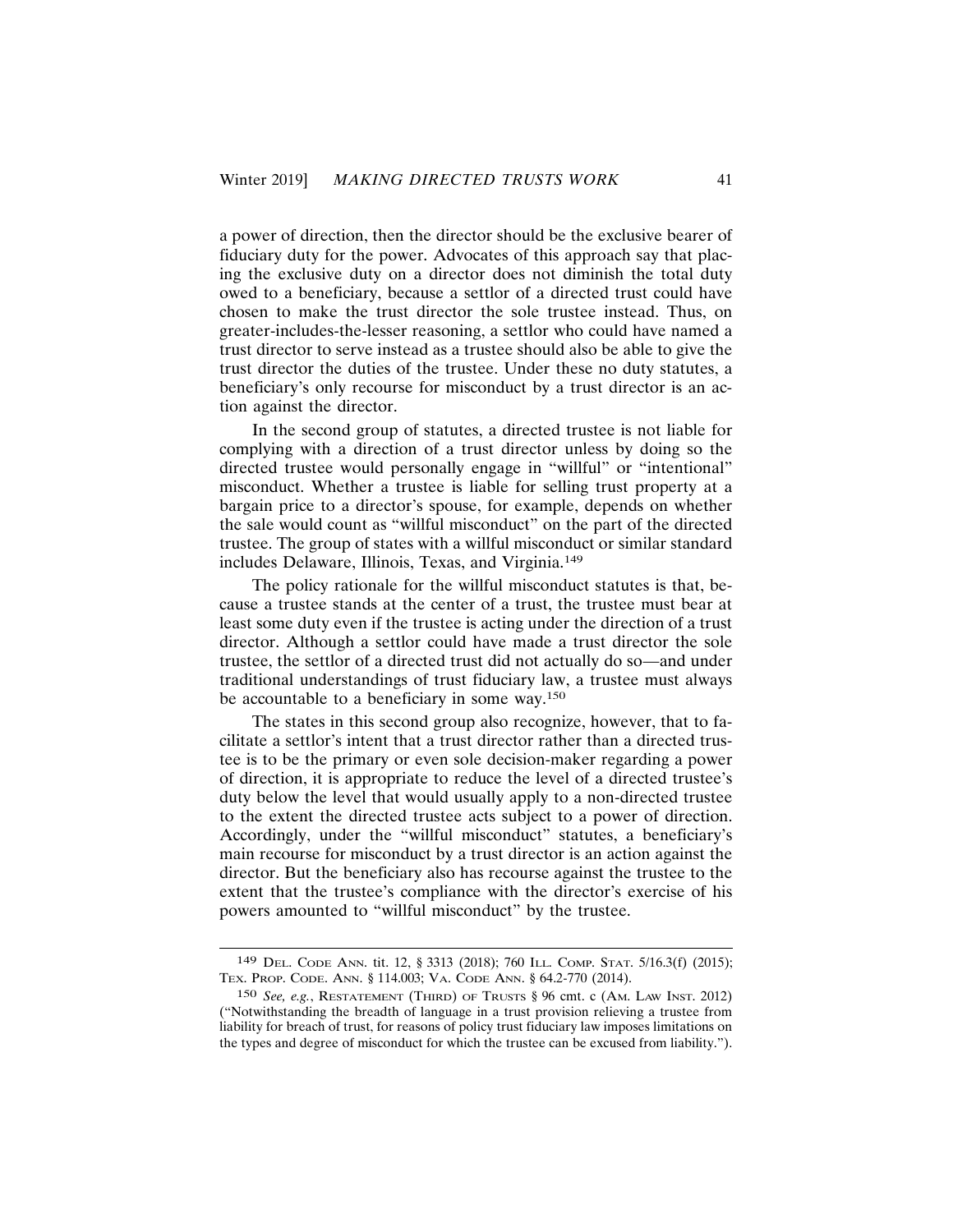Relative to a non-directed trust, this second approach has the effect of increasing the total fiduciary duties owed to a beneficiary. All of the usual duties of trusteeship are preserved in the trust director, but in addition, the directed trustee is under a duty to avoid willful misconduct.

#### 2. The UDTA's Willful Misconduct Standard

After extensive debate, the drafting committee opted to follow the second group of statutes. UDTA  $\S$  9(a) provides that "the trustee is not liable" for taking "reasonable action to comply with a trust director's exercise or nonexercise of a power of direction" except as provided in  $\S$  9(b).<sup>151</sup> Section 9(b), in turn, provides that a "directed trustee must not comply with a trust director's exercise or nonexercise of a power of direction . . . to the extent that by complying the trustee would engage in willful misconduct."<sup>152</sup> The UDTA thus generally requires a trustee to comply with a director's direction and relieves the trustee from liability for so doing, unless by complying with the direction the trustee would engage in willful misconduct, in which case the trustee has a duty not to comply.

The drafting committee opted for the willful misconduct standard over a complete abolition of duty for several reasons. One was that the committee considered willful misconduct more consistent with traditional fiduciary policy. The willful misconduct standard preserves a minimum of duty for a trustee and thus maintains the traditional notion that a trustee is a fiduciary.

The committee also feared that the promise of the no duty statutes might ultimately prove false. Even if a statute provides no fiduciary duty for a directed trustee, a court can almost always find some source of duty otherwise, as judges may resist the notion that a trustee can have zero responsibility with respect to some matter of trust administration. In Rollins v. Branch Banking & Trust Company of Virginia, for example, the court found no breach of a duty for a directed trustee's failure to question an investment director's concentration of the trust's portfolio, but the court still held the directed trustee liable for failing to inform the trust's beneficiaries of the risks of the director's concentration.<sup>153</sup> Like many other directed trust statutes, the UDTA specifically disavows the

<sup>151</sup> UDTA § 9(a).

<sup>152</sup> *Id.* § 9(b).

<sup>153 56</sup> Va. Cir. 147 (2002); see also Jo Ann Howard & Assoc., P.C. v. Cassity, 868 F.3d 637, 647 (8th Cir. 2017) (holding that, although applicable statute contained language that purported to "relieve[]" trustee of "all liability regarding investment decisions" by investment advisor, a "trustee always has a duty to ensure that trust assets are invested prudently, whether the trustee is investing the assets himself or monitoring the investment decisions of an investment advisor").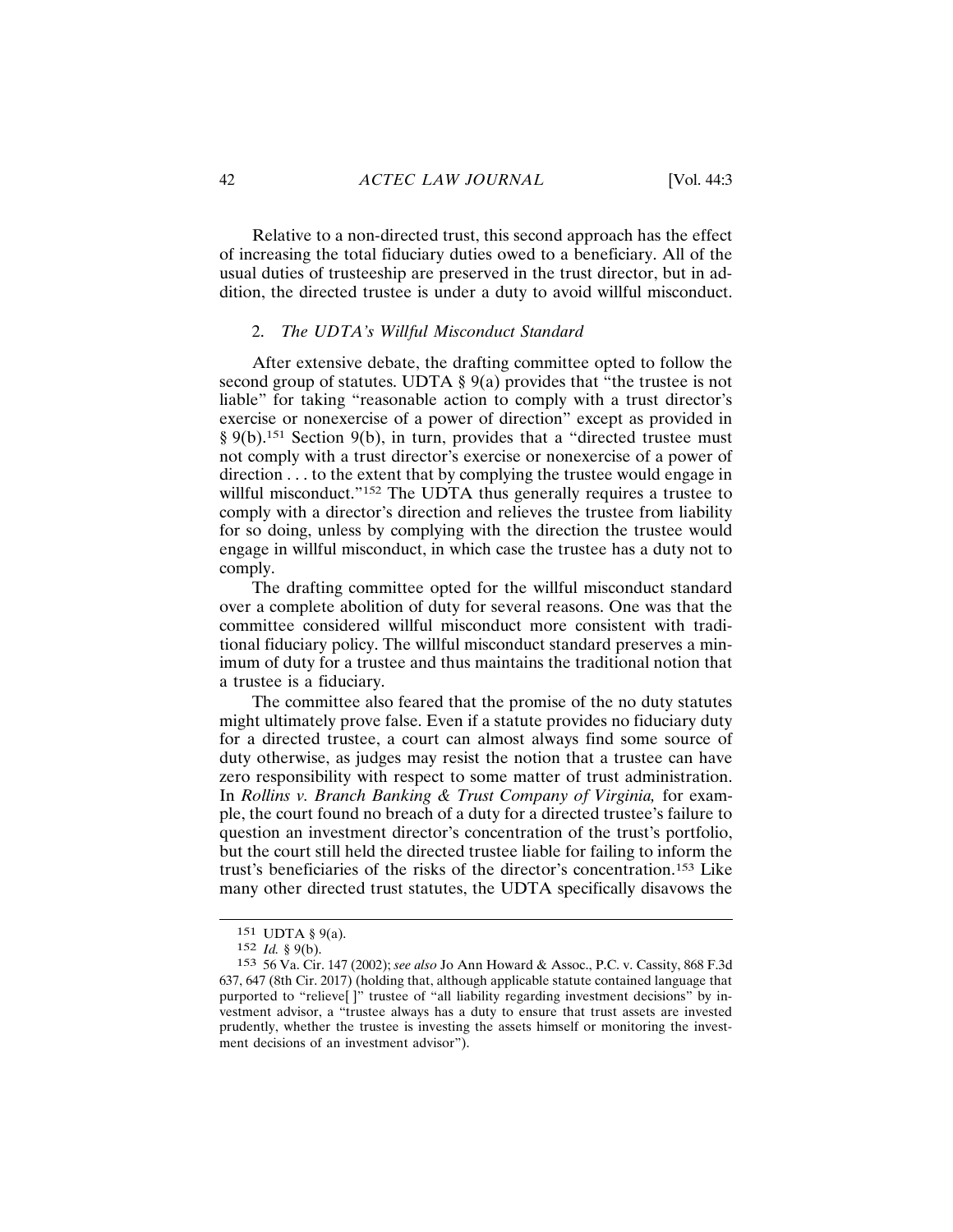Rollins duty to inform.<sup>154</sup> But the court's resistence to a trustee without fiduciary duty is telling. The committee thus decided that the more honest approach, and possibly the more protective of a directed trustee, was to mandate a willful misconduct standard, rather than inviting judges to search for substitute kinds of duties ad hoc.

The drafting committee was also persuaded by the popularity of directed trusts in Delaware, which pioneered the willful misconduct standard. Delaware's success with the willful misconduct standard establishes that a directed trust regime that preserves a willful misconduct safeguard is workable and does not excessively interfere with settlor autonomy. A total elimination of duty in a directed trustee is unnecessary to satisfy the needs of directed trust practice.

In adopting a "willful misconduct" standard, the UDTA drafting committee made the further decision not to define the standard. The UDTA therefore does not provide a definition of what "willful misconduct" means. In this regard, the UDTA stands in contrast to Delaware, which provides that "wilful misconduct shall mean intentional wrongdoing, not mere negligence, gross negligence or recklessness and 'wrongdoing' means malicious conduct or conduct designed to defraud or seek an unconscionable advantage."155

The UDTA drafting committee chose not to define the standard for two main reasons. First, the committee took notice of the great variation in definitions of "willful misconduct" across the states and across legal contexts. Second, the committee concluded that, given that directed trusts vary widely and trust directors' real-world exercises of their powers may vary even more widely, the fleshing out of the meaning of "willful conduct" should be left open for the courts. The drafting committee thus decided to preserve room for judges to elaborate the willful misconduct standard in application—perhaps (but not necessarily) by defining it the same way as Delaware. In choosing not to include an express definition of willful misconduct, the UDTA keeps company with most of the existing state statutes that provide for a willful misconduct or similar standard, which likewise do not provide an express definition.<sup>156</sup> Even Delaware did not define willful misconduct when it first adopted the standard, adding it later and applying it to the use of that standard across its trust code.<sup>157</sup>

<sup>154</sup> UDTA § 11; see infra Part II.D.1.

<sup>155</sup> DEL. CODE ANN. tit. 12, § 3301(g) (2018).

<sup>156</sup> E.g., COLO. REV. STAT. § 15-16-807(1) (2015); UTAH CODE ANN. § 75-7-906(4), 5(b) (LexisNexis 2004); VA. CODE ANN. § 64.2-770(E)(2) (2014); WIS. STAT. § 701.0808  $(2014).$ 

<sup>157</sup> Delaware adopted the willful misconduct standard for directed trusts in 1994, 69 Del. Laws 279 (1994), and the definition for all uses of the term across its trust code in 2010. 77 Del. Laws 330 (2010).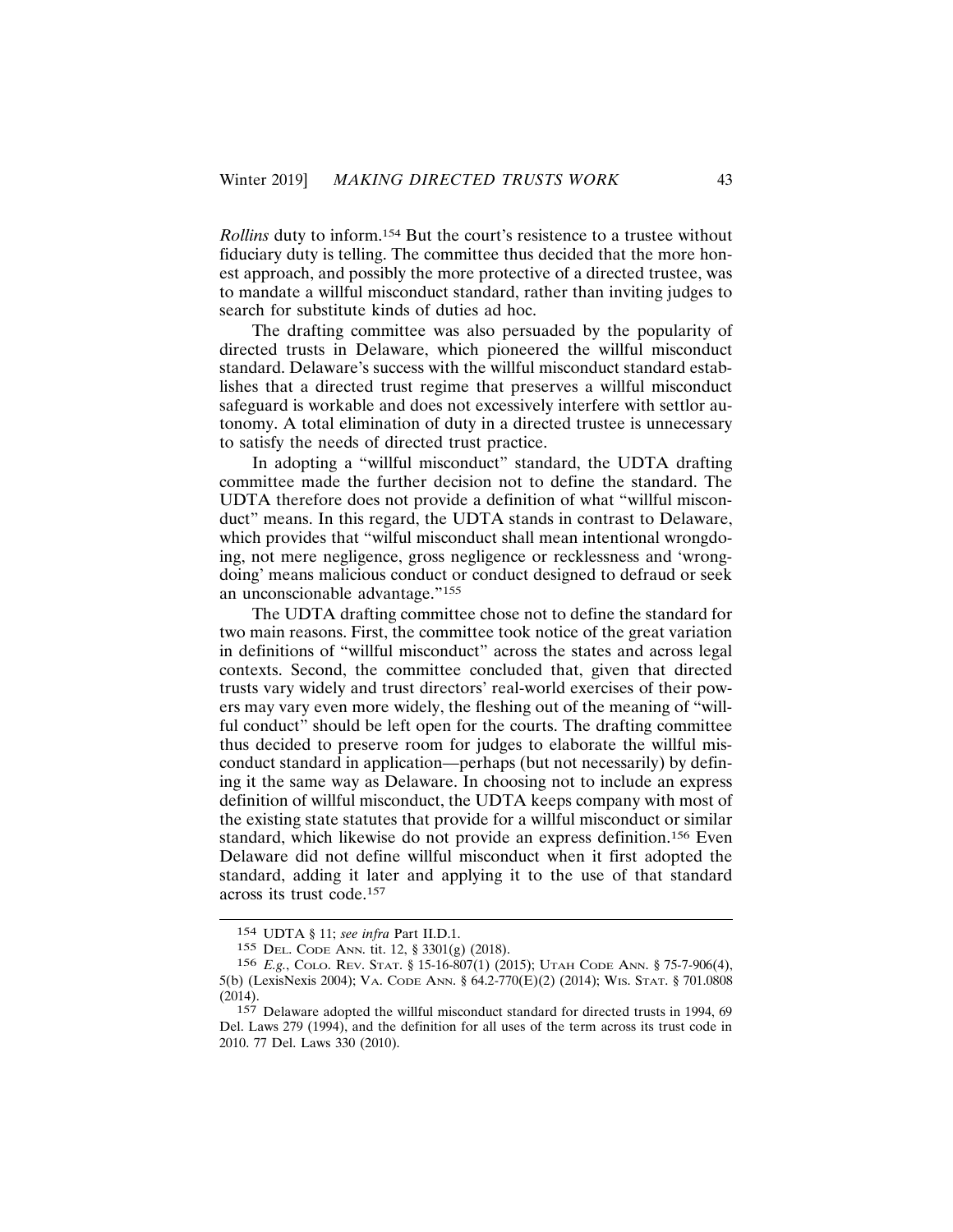The UDTA also provides a safe harbor for a directed trustee that is uncertain how the willful misconduct standard applies in a particular situation. In accordance with traditional trust  $law$ ,<sup>158</sup> § 9(d) provides that "[a] directed trustee that has reasonable doubt about its duty under this section may petition the [court] for instructions."<sup>159</sup> The availability of such relief is limited by the requirement that the trustee's doubt about its duty must be "reasonable"—a trustee cannot petition when its duty is obvious—but the express recognition of a safe harbor for a proper petition for instructions should provide comfort to directed trustees. In providing this safe harbor, the UDTA again innovates on existing state statutes. Delaware, for example, makes no express provision for the right to petition,<sup>160</sup> leaving the matter to background law.

#### 3. Potential for Adaptation

The UDTA's fiduciary standard for a directed trustee could be modified in the same way as its standard for a trust director.<sup>161</sup> Although the UDTA adopts a willful misconduct standard, the architecture of the UDTA can be adapted to some other standard of duty, including no duty. Thus, South Dakota, New Hampshire, Nevada or another state that desires no duty for a directed trustee could adapt the UDTA by passing the act as it now stands, with the one alteration of eliminating the willful misconduct standard and replacing it with language that waives a directed trustee's liability entirely.<sup>162</sup>

#### 4. Reasonable Action

Although the willful misconduct standard is perhaps the most salient of the UDTA provisions governing the fiduciary duty of a directed trustee,  $\S 9$  also contains other important provisions. Section  $9(a)$  provides that subject to the prohibition on willful misconduct in subsection (b), "a directed trustee shall take reasonable action to comply with a trust director's exercise or nonexercise of a power of direction or further power under Section  $6(b)(1)$  and the trustee is not liable for the action."<sup>163</sup> In other words, unless complying with a direction would cause

<sup>158</sup> See, e.g., RESTATEMENT (THIRD) OF TRUSTS § 71 (AM. LAW INST. 2007) ("A trustee or beneficiary may apply to an appropriate court for instructions regarding the administration or distribution of the trust if there is reasonable doubt about the powers or duties of the trusteeship or about the proper interpretation of the trust provisions.").

<sup>159</sup> UDTA § 9(d).

<sup>160</sup> DEL. CODE ANN. tit. 12, § 3313.

<sup>161</sup> See infra Part II.A.5.

<sup>162</sup> To clarify, the willful misconduct standard would need to be changed to no duty in both UDTA § 9 and § 10. We discuss § 10 infra Part II.C.

<sup>163</sup> UDTA § 9(a).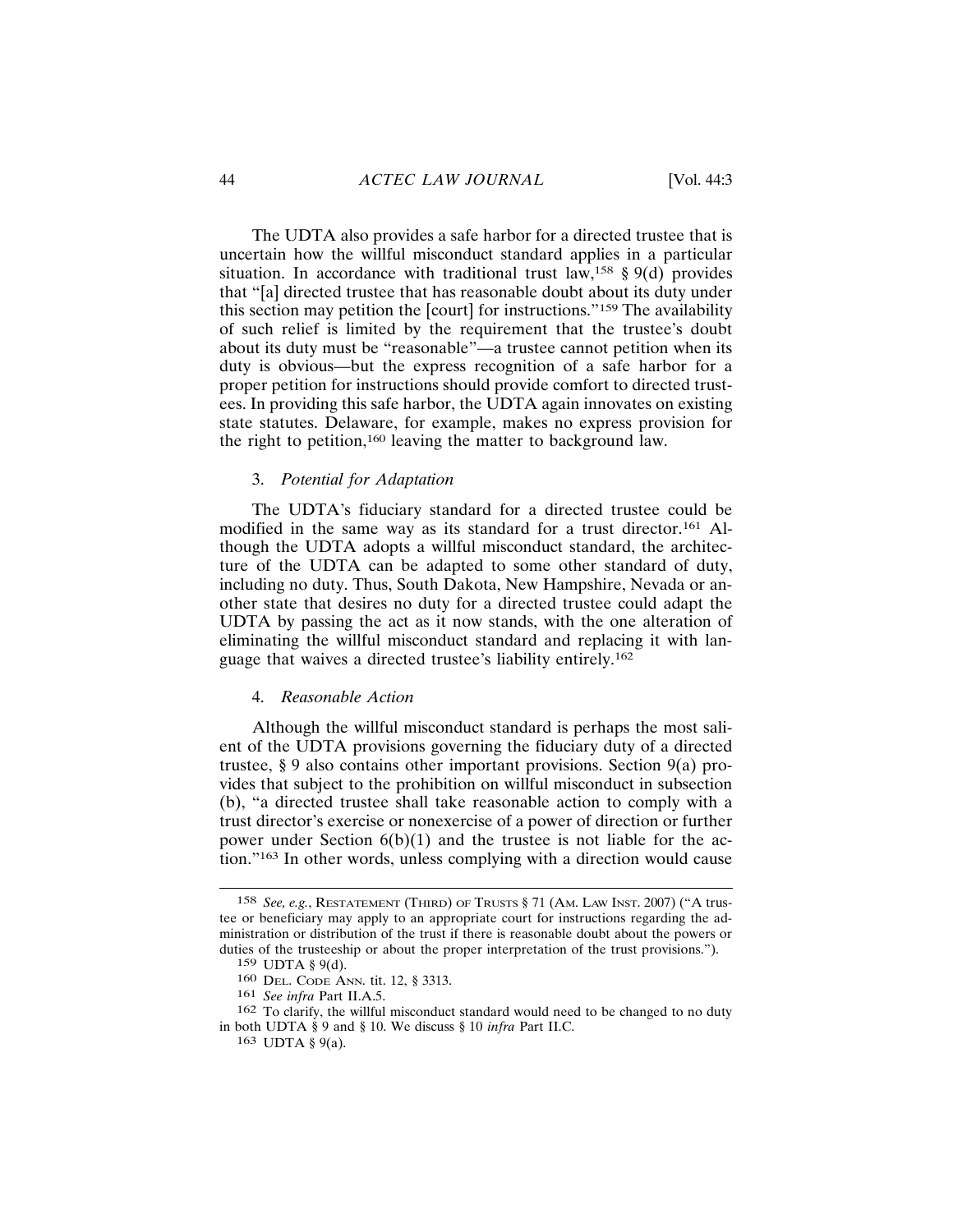a trustee to engage in willful misconduct, the trustee has an affirmative duty to comply.

This duty to comply depends on context and requires compliance with the terms of the trust. A power of direction under which a trust director may give a trustee an express direction will require the trustee to comply by following the direction. A power that requires a trustee to obtain permission from a trust director before acting imposes a duty on the trustee to obtain the required permission. A power that allows a director to amend the trust imposes on the trustee a duty to take reasonable action to facilitate the amendment and then comply with its terms.

A trustee's duty to comply is also limited by the scope of the trust director's power of direction. A directed trustee does not have to comply with a direction that is outside of the director's power of direction. Indeed, under  $\S$  9(a), the trustee has a duty not to comply, since doing so would breach the trustee's duty to act in accordance with the terms of the trust.<sup>164</sup> For example, a trustee should not follow a direction to make a distribution given by a trust director with a power only over investment. Likewise, an attempt by a director to exercise a power of direction in a form contrary to that required by the terms of the trust, such as an oral direction if the terms of the trust require a writing, is not within the trust director's power and does not require compliance by a trustee.

In addition to imposing a duty to comply with a trust director's valid exercise or nonexercise of the director's powers, UDTA  $\S 9(a)$ provides a standard for assessing a trustee's compliance. A trustee must "take reasonable action" to comply.<sup>165</sup> If a trust director with a power to direct investments directs the trustee to purchase a particular security, for example, the trustee must take care to ensure that he or she purchases the security within a reasonable time and at reasonable cost and must refrain from self-dealing and conflicts of interest in doing so.

The duty to take reasonable action thus preserves the conventional duties of trusteeship regarding the execution of a trust director's orders. The duty to take reasonable action does not, however, impose a duty to ensure that the substance of a direction is reasonable. To the contrary, subject to the willful misconduct rule of UDTA  $\S 9(b)$ , a trustee that takes reasonable action to comply with a power of direction is not liable for so acting even if the substance of the direction is unreasonable. In other words, subject to the willful misconduct rule, a trustee is liable only for its own breach of trust in the ministerial execution of a direc-

<sup>164</sup> See, e.g., UTC § 105(b)(2) (amended 2005) (making mandatory "the duty of a trustee to act... in accordance with the terms... of the trust");  $R$ ESTATEMENT (THIRD) OF TRUSTS § 76 (AM. LAW INST. 2007) ("The trustee has a duty to administer the trust... in accordance with the terms of the trust.").

<sup>165</sup> UDTA § 9(a) (emphasis added).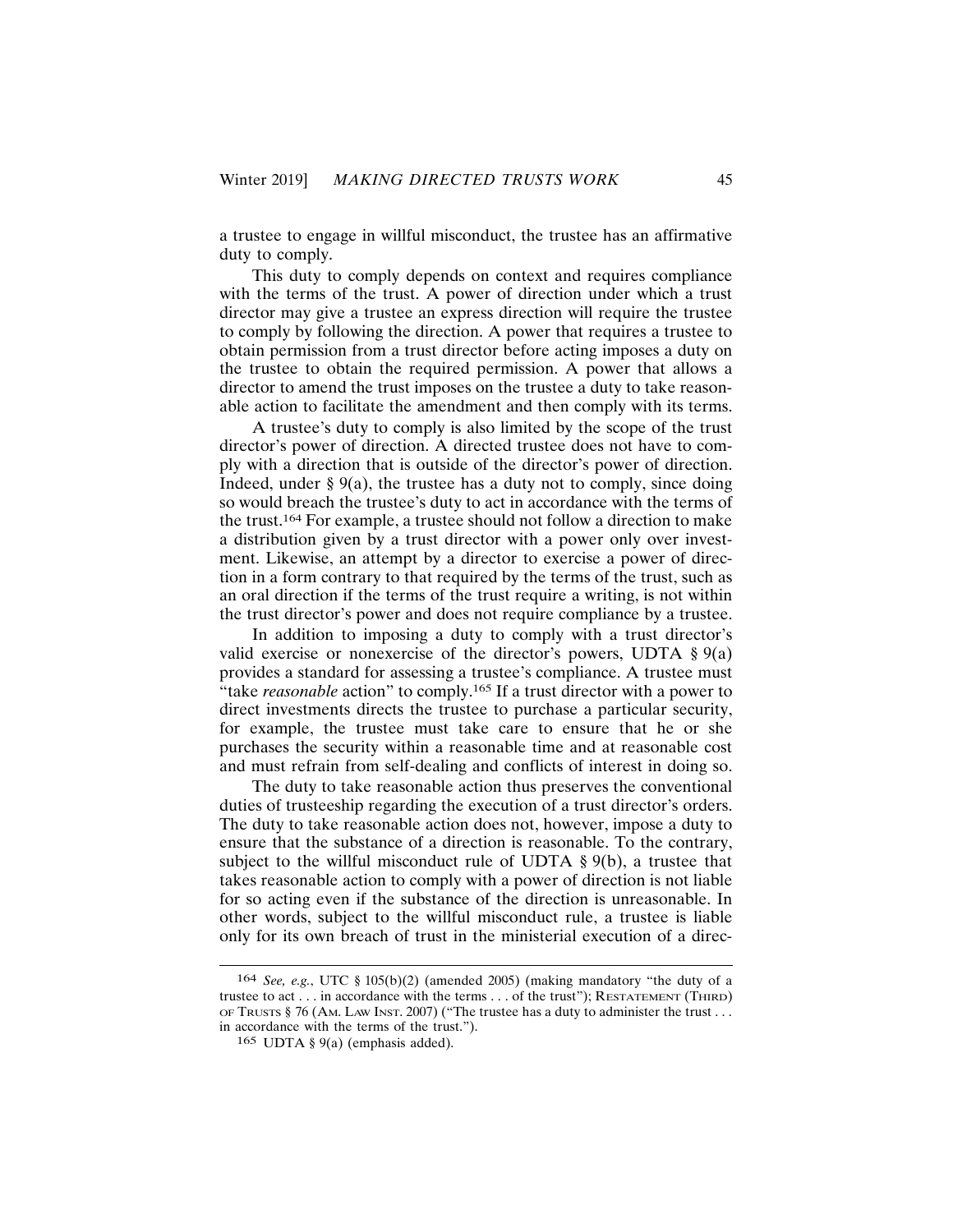tion, and not for the director's breach of trust in giving the direction. Returning to the example of a direction to purchase a security, the trustee is not required to assess whether the purchase of the security would be prudent in relation to the trust's investment portfolio. The trustee is only required (i) to exercise reasonable care in discerning whether the direction to purchase the security was within the director's power, and (ii) to employ reasonable care in executing the purchase at a reasonable price, time, and manner, unless by doing so the trustee would engage in willful misconduct.

The affirmative duty to comply and the reasonability standard for execution in compliance both count as major practical innovations in the UDTA that improve substantially on existing statutes. The Delaware statute, for example, neglects to impose an affirmative duty of compliance, leaving some doubt about whether a trustee even has a duty to comply with a director's direction.<sup>166</sup> More worrisome, a literal reading of the Delaware statute would suggest that a directed trustee does not have to act reasonably even when it chooses to comply. Under the Delaware statute, a trustee might not face any liability for its own negligence in executing a direction, so long as the negligence does not rise to willful misconduct. A trustee who unreasonably delays in executing a trust director's order to sell property, for example, would arguably not be liable so long as the delay was merely negligent or imprudent, rather than willful.<sup>167</sup> The UDTA's solution of requiring a trustee to take reasonable action is thus intent-implementing. Manifestly, a settlor would not want an appropriately exercised power of direction to be undermined by a trustee's sloppy execution.

## 5. Limits on a Power to Release a Trustee From Liability

The UDTA offers yet another practical innovation in the form of the limits it imposes on a trust director's power to release a trustee from liability. Because a power of direction can include any "power over a

<sup>166</sup> See DEL. CODE ANN. tit. 12, § 3313 (2018). The duty to comply would have to be found in the background rule of trust law that a trustee must administer the trust in accordance with its terms. See supra note 164 and text accompanying.

<sup>167</sup> Delaware provides that "If a governing instrument provides that a fiduciary is to follow the direction of an adviser or is not to take specified actions except at the direction of an adviser, and the fiduciary acts in accordance with such a direction, then except in cases of wilful misconduct on the part of the fiduciary so directed, the fiduciary shall not be liable for any loss resulting directly or indirectly from any such act." DEL. CODE ANN. tit. 12, § 3313(b). One could arguably read a duty of reasonable action into the phrase "in accordance with such a direction," by saying that a trustee who executes a direction negligently is not acting "in accordance" with the direction. But this puts considerable pressure on vague statutory language that was probably not designed to bear it.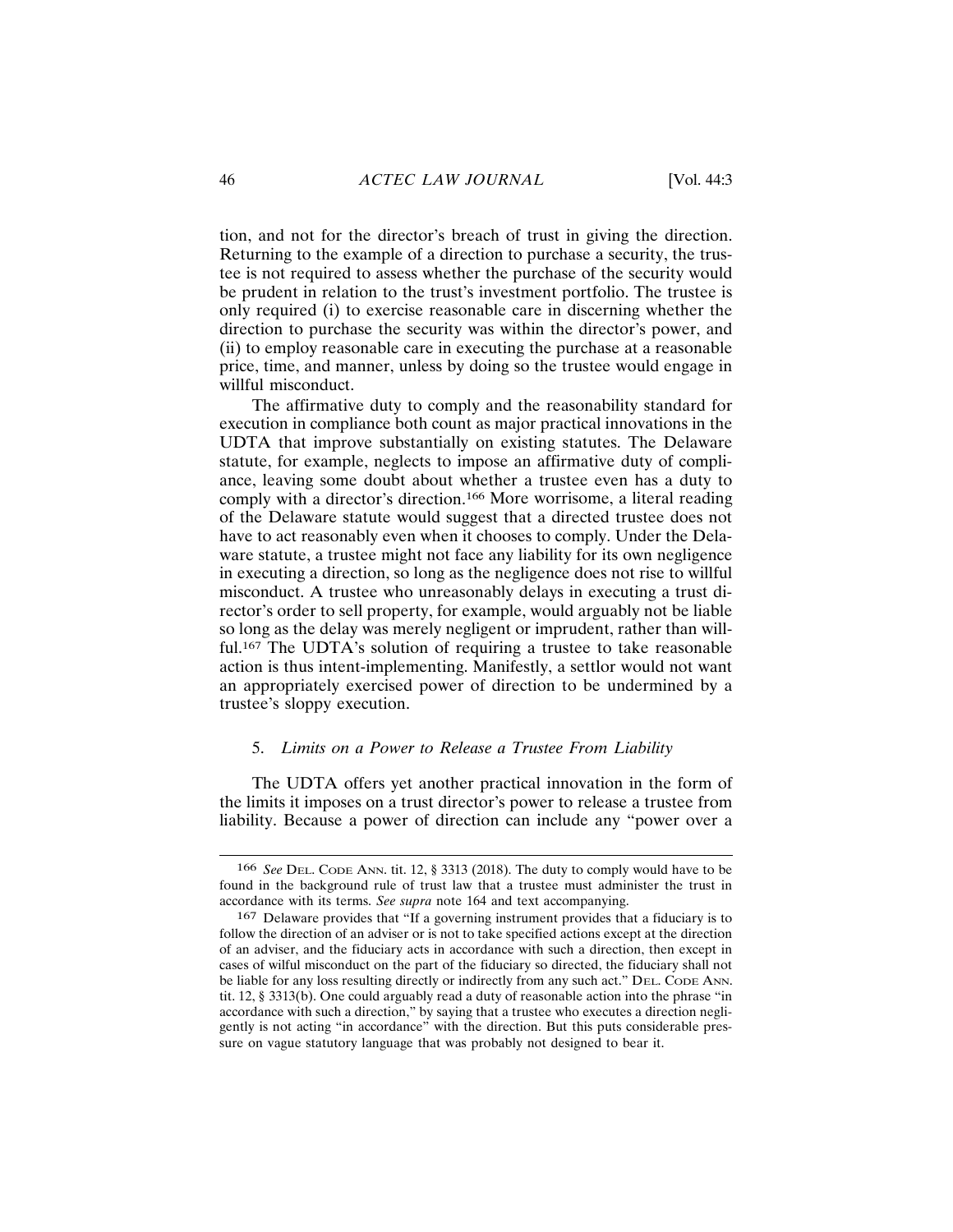trust,"<sup>168</sup> one possible form of a power of direction is to empower a director to release a trustee or another director from liability for acts done in the past or the future. Such a power, although apt in some circumstances, is nevertheless vulnerable to manipulation and abuse. Suppose, for example, a trustee lies to a trust director to induce the director to release the trustee from liability. Should such a release be effective?

To address these problems, UDTA  $\S$  9(c) provides that a power to release a trustee or another trust director from liability for breach of trust is not effective under three circumstances: "(1) the breach involved the trustee's or other director's willful misconduct; (2) the release was induced by improper conduct of the trustee or other director in procuring the release; or (3) at the time of the release, the director did not know the material facts relating to the breach." The drafting committee based the second and third of these safeguards on Uniform Trust Code § 1009.<sup>169</sup> These two provisions thus apply to a release given by a trust director the same safeguards applicable to a release given by a beneficiary. The first limit is an innovation of the UDTA. Consistent with the mandatory minimum duty of a directed trustee under  $\S 9(b)$  to avoid willful misconduct, §  $9(c)(1)$  prohibits release by a trust director of a trustee or other director for willful misconduct.

C. Information Sharing Among Trustees and Trust Directors (UDTA  $$10)$ 

Another question in a directed trust is how much information a trust director and a directed trustee must share with each other. If a director has a power to invest trust assets and a trustee has a power to distribute them, how much must the director and the trustee tell each other about how they carry out their respective responsibilities? What if a trust director has the power to amend the trust? Does the director have a duty to inform the trustee of an amendment? The question of what information a trustee and director must share is important, because the various fiduciaries in a directed trust often cannot sensibly exercise their powers without information from the other fiduciaries. A trustee tasked with tax filings and other administrative tasks cannot function without a valuation of trust property invested by a trust director in nonmarket assets.

Most existing directed trust statutes ignore this problem, making it a source of litigation.<sup>170</sup> Although many states have provisions that gov-

<sup>168</sup> UDTA § 2(5).

<sup>169</sup> UTC § 1009 is consistent with prevailing common law and similar in substance to RESTATEMENT (THIRD) OF TRUSTS § 97 (AM. LAW INST. 2012).

<sup>170</sup> In Shelton v. Tamposi, 62 A.3d 741 (N.H. 2013), for example, a trustee with authority to make distributions sued to force directors with authority over investments to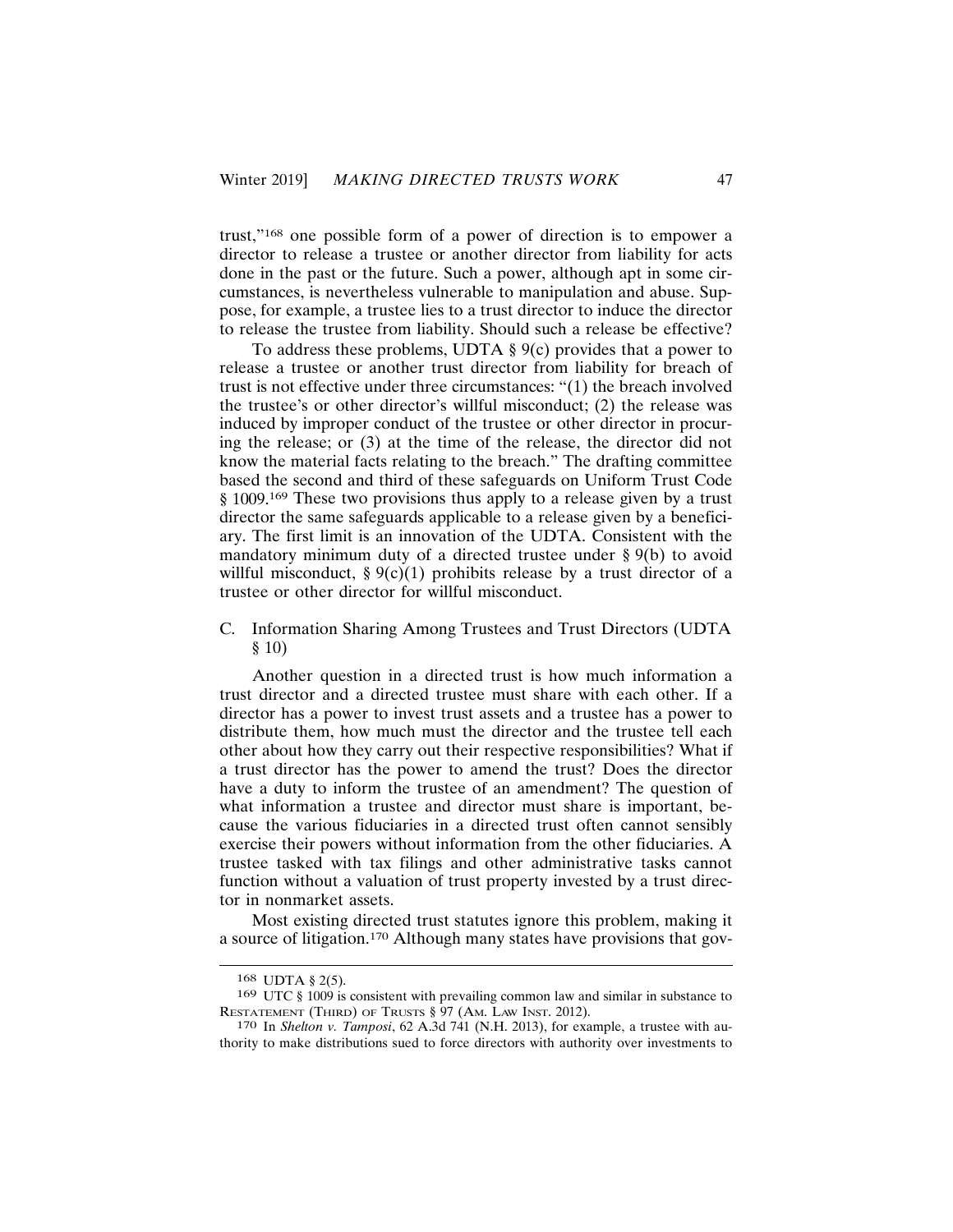ern communications between a directed trustee and a beneficiary, few states make any provision for communications between a trustee and a trust director.<sup>171</sup> Delaware and South Dakota, for example, are silent on the issue, leaving courts and parties to guess at what a director's and a trustee's duties to share information might be—or else to assume that a director and a trustee have no duties to share information. Illinois provides that a director has a duty to communicate with a trustee, but not that a trustee has a duty to communicate with a director.<sup>172</sup>

Silence on the issue of trustee-trust director communication is not a workable solution, because background trust fiduciary law does not solve the problem. The generic declaration in many statutes that a trust director is a fiduciary is insufficient, because these statutes say nothing about what exactly a trust director's fiduciary duty entails. There is no precedent that would read a duty to share information into the broad declaration that a trust director is a "fiduciary." Additionally, even if these statutes imply something about the duty of a trust director, they say nothing about the duty of a trustee. The law of trusts has not traditionally imposed a duty on a trustee to share information with a fiduciary other than a cotrustee, so in the absence of a statute, it is not obvious whether a trustee even has such a duty. The UDTA's strategy in § 8 of applying the duties of a similarly situated trustee to a trust director does not solve the problem either, because as just noted the duties of a trustee did not historically include a duty to communicate with a fiduciary other than a cotrustee.

#### 1. The UDTA Solution

The problem of trustee-trust director communication thus requires a special rule. UDTA  $\S$  10(b) provides that a trust director "shall provide information to a trustee or another trust director to the extent the information is reasonably related both to:  $(1)$  the powers or duties of the director; and (2) the powers or duties of the trustee or other director."<sup>173</sup> Section 10(a) imposes a similar duty on a directed trustee to share information with a trust director.

These mirror-image duties to share information mandate the sharing of just enough information, balancing each fiduciary's need for infor-

liquidate investments to raise cash for distribution. The dispute involved, among other things, questions over how much information the investment directors had to share with the trustee.

<sup>171</sup> The Colorado statute is an exception. It requires a trustee and trust director to share information with each other under certain circumstances. See COLO. REV. STAT.  $$15-16-806(1)-(2)(2014).$ 

<sup>172</sup> See 760 ILL. COMP. STAT. 5/16.3(h) (2015).

<sup>173</sup> UDTA § 10(b).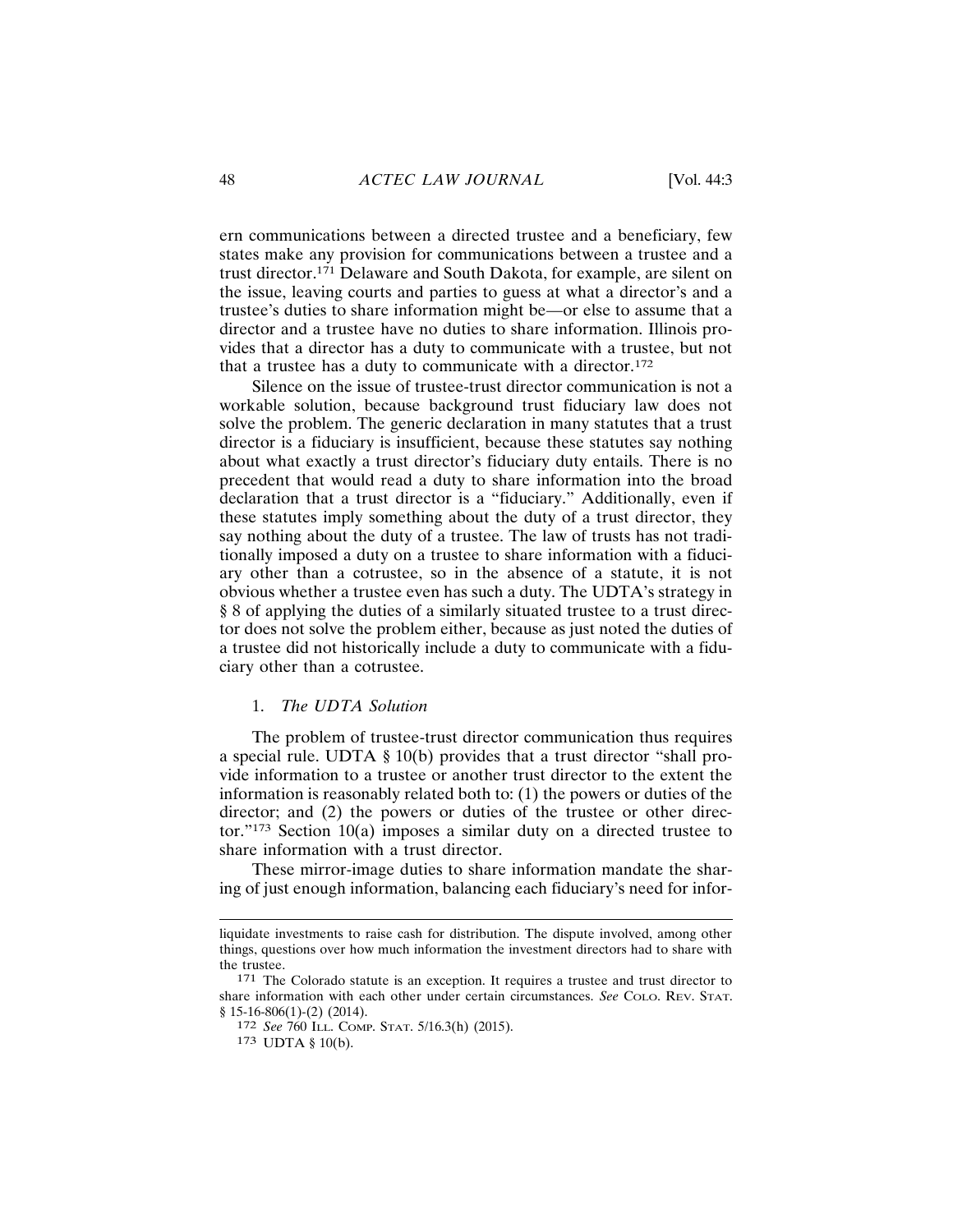mation with the settlor's intent to divide responsibility for administering the trust. Sections  $10(a)$  and  $10(b)$  require a trustee or director to share information only if the information is reasonably related to the powers or duties of both the person communicating the information and the person receiving it. The information must be related to the powers or duties of the person communicating the information, because otherwise that person could not be expected to possess or understand the information. The information must also be related to the powers or duties of the person receiving the information, because otherwise the person would not need the information. For both the person communicating the information and the person receiving it, the relationship of the information to powers and duties must be "reasonable." A director cannot compel disclosure of information that is only tangentially related to the director's powers or duties or that the director desires to know merely for the sake of curiosity.

#### 2. Affirmative and Responsive Duties to Inform

The duties of a trustee and trust director to share information include both an affirmative duty to provide information (even in the absence of a request for that information) and a responsive duty to reply to requests for information. For example, if a trust director exercises a power to modify the terms of a trust, the director would have an affirmative duty to inform the trustee and other trust directors whose powers or duties are reasonably related to the amendment whether or not the trustee or other trust directors inquired about the amendment. Similarly, the director would have a responsive duty to provide information about the amendment upon a request by a trustee or another trust director whose powers or duties were reasonably related to the amendment.

## 3. Safe Harbor for Reliance on Information

UDTA § 10 also provides safe harbors for trust directors and trustees who act in reliance on information provided to them by another trust fiduciary under that section.<sup>174</sup> The safe harbors only apply, however, if the trustee or trust director who relies on the information is not engaged in willful misconduct. For example,  $\S 10(c)$  protects a trustee if the trustee acts in reliance on a trust director's valuation of an asset, unless by accepting the valuation the trustee would engage in willful misconduct. As in § 9, the rationale for the safe harbor and willful misconduct limit is to implement a settlor's division of labor between a trustee and director, subject to a mandatory fiduciary minimum.

<sup>174</sup> *Id.* § 10(c)–(d).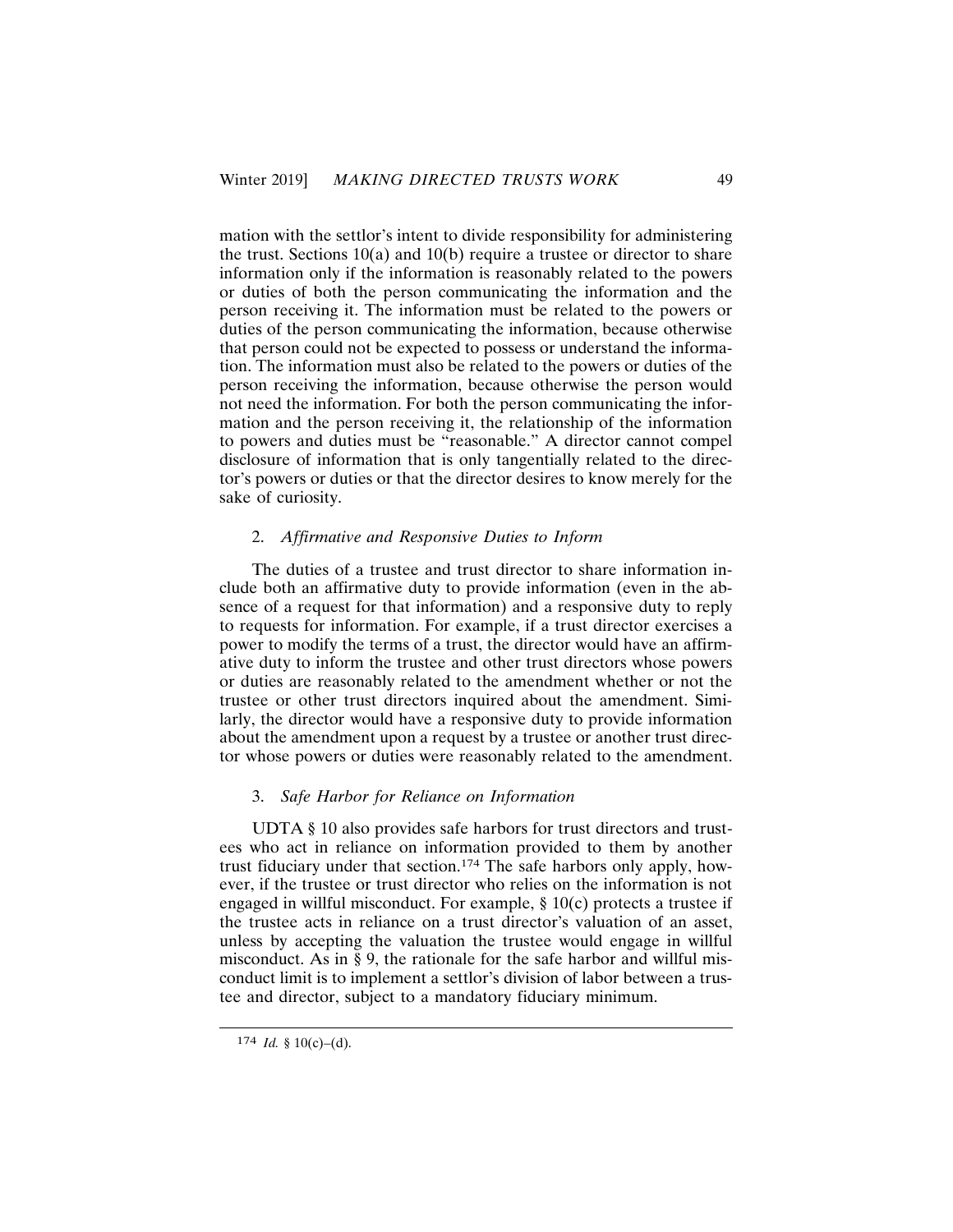## 4. Duty to Inform Beneficiaries

The duty in UDTA § 10 governs disclosure of information among trustees and trust directors. It does not govern disclosure to a beneficiary by a trustee or a trust director. The duty of a directed trustee to inform a beneficiary is governed principally by the background trust fiduciary law of an enacting state.<sup>175</sup> The duty of a trust director to inform a beneficiary is governed principally by UDTA § 8, which as we have seen prescribes the fiduciary duties of a trust director. However, the duties of both a trustee and a trust director to inform a beneficiary are limited by UDTA  $\S$  11, to which we turn next.

## D. Cross-Monitoring (UDTA § 11)

The requirement under UDTA  $\S$  10 of information sharing among trustees and trust directors raises further questions. What if a trustee learns that a trust director is acting in breach of the director's duties? Or what if a trust director learns that a trustee is acting in breach of its duties? The UDTA's allocation of fiduciary responsibility in §§ 8 and 9 limit a trustee's and trust director's duty to prevent each other's misconduct. But what about a trustee's or trust director's duty to notify beneficiaries about each other's misconduct?

#### 1. No Duties to Monitor, Inform, or Advise

As discussed above, in Rollins v. Branch Banking & Trust Company of Virginia,<sup>176</sup> the court considered the fiduciary liability of a trustee who was subject to direction in investment. The court declined to hold the trustee liable for the investment director's failure to direct diversification of the trust's investments. But the court nevertheless held the trustee liable for failing to advise the beneficiaries about the risks of the investment director's failure. As *Rollins* illustrates, a directed trustee might discover a director's misconduct before a beneficiary does. If a trustee has a duty to share this information with the beneficiary—to inform a beneficiary that the trustee disagrees with a director's choices that duty could become a backdoor for undoing the limitation on a directed trustee's fiduciary responsibility under UDTA § 9.

After *Rollins*, many states enacted fixes to their directed trust statutes to relieve a directed trustee from liability for a *Rollins*-like failure to warn a beneficiary. Following these statutes, the UDTA offers its own form of relief. UDTA  $\S$  11(a) provides that "a trustee does not have a duty to  $\dots$  monitor a trust director  $\dots$  or  $\dots$  inform or give advice to a

<sup>175</sup> See, e.g., UTC § 813(a) (amended 2004); RESTATEMENT (THIRD) OF TRUSTS § 82 (AM. LAW INST. 2007). Such law is expressly preserved by UDTA § 4.

<sup>176 56</sup> Va. Cir. 147 (2002); see supra note 153 and text accompanying.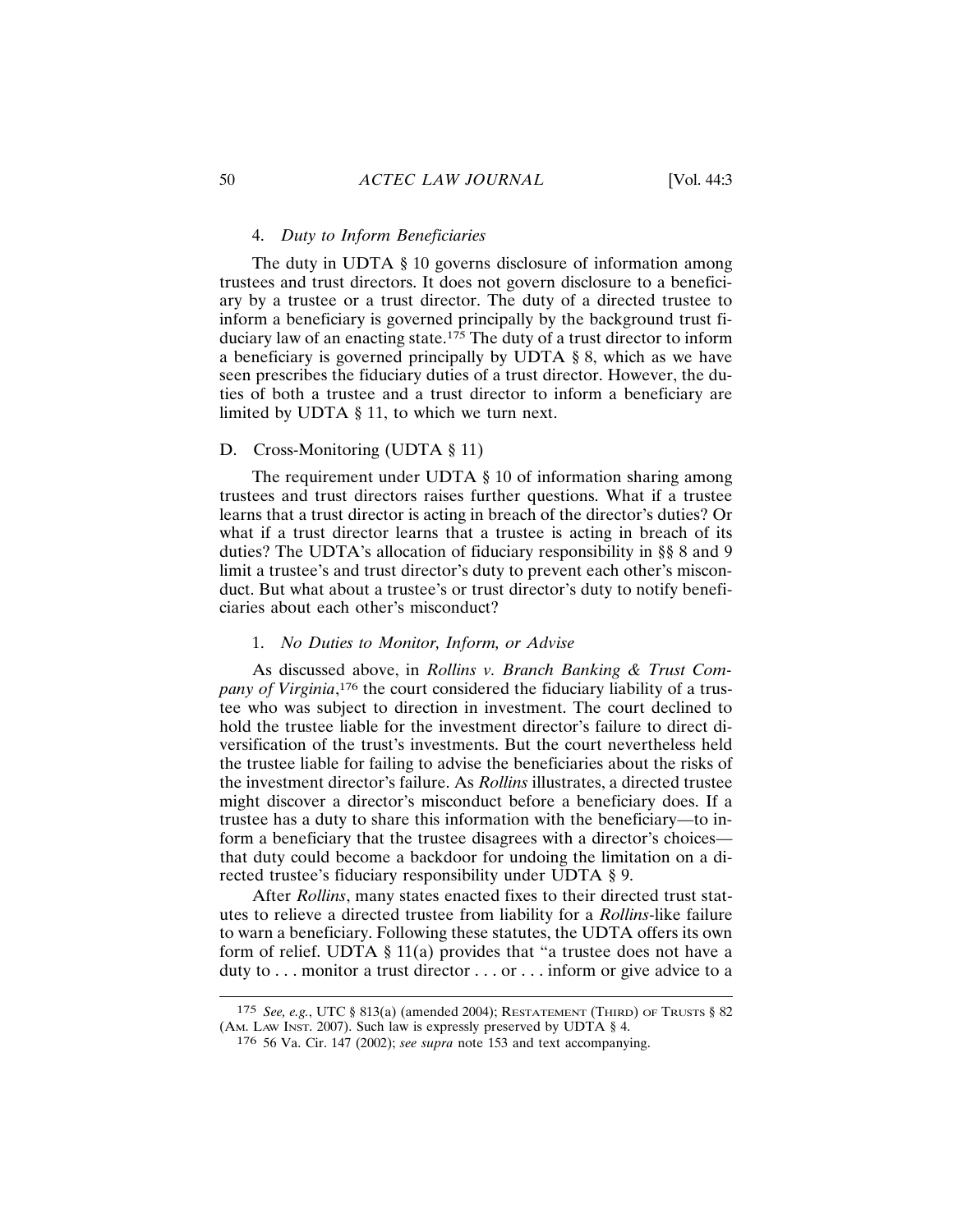settlor, beneficiary, trustee, or trust director concerning an instance in which the trustee might have acted differently than the director."177 Section 11(b) provides a mirror-image rule for a trust director, relieving a director of a duty to monitor, inform, or give advice to others about the conduct of a trustee or other trust director.

This provision offers significant practical improvements on similar provisions in the existing directed statutes. Unlike many existing statutes, UDTA § 11 covers both trustees and trust directors. Many statutes relieve a trustee of a duty to monitor a trust director, but say nothing about whether a director has a duty to monitor a trustee. Additionally, the language in UDTA  $\S$  11 is clearer and more concise than many state statutes, cutting through unnecessary and imprecise verbiage to state the point directly.<sup>178</sup>

## 2. Survival of General Duty of Disclosure

Although UDTA § 11 confirms that a directed trustee has no duty to monitor a trust director or inform or give advice to others concerning instances in which the trustee might have acted differently than the director, § 11 does not relieve a trustee of its ordinary duties to disclose, report, or account under otherwise applicable  $law$ . <sup>179</sup> The same is true for a trust director, on whom UDTA  $\S$  8(a) imposes the fiduciary duties of a similarly situated trustee.

Similarly, the Nevada statute provides,

<sup>177</sup> UDTA § 11(a).

<sup>178</sup> The Alaska statute, for example, provides that "the trustee does not have an obligation to review, inquire, investigate, or make recommendations or evaluations with respect to the exercise of a power of the trustee if the exercise of the power complies with the directions given to the trustee." ALASKA STAT. § 13.36.375 (2017). Taken literally, this language fails to relieve a trustee from liability for actions of a trust director that do not require action by a trustee. If, for example, a trust director exercises a power to amend a trust, the statute would not relieve the trustee for failing to advise the beneficiaries about the amendment, because by its terms the statute only covers "the exercise of a power of the trustee" and not the exercise of an independent power of the director that requires no action by the trustee. The Alaska statute also fails to cover nonexercises (as distinct from exercises) of the powers of a director or trustee, with the result that it would not have covered even the Rollins case.

A directed fiduciary is not liable for any obligation to perform an investment or suitability review, inquiry or investigation or to make any recommendation or evaluation with respect to any investment, to the extent that the investment is made by a directing trust adviser.

Nev. Rev. STAT. § 163.5549(2) (2015). This language covers only investments, with the result that it does not relieve a trustee from liability for failing to inform beneficiaries about the myriad other powers a director might hold, such as the power to direct distributions or to value trust property.

<sup>179</sup> See, e.g., UTC § 813 (amended 2004); RESTATEMENT (THIRD) OF TRUSTS § 82 (AM. LAW INST. 2007).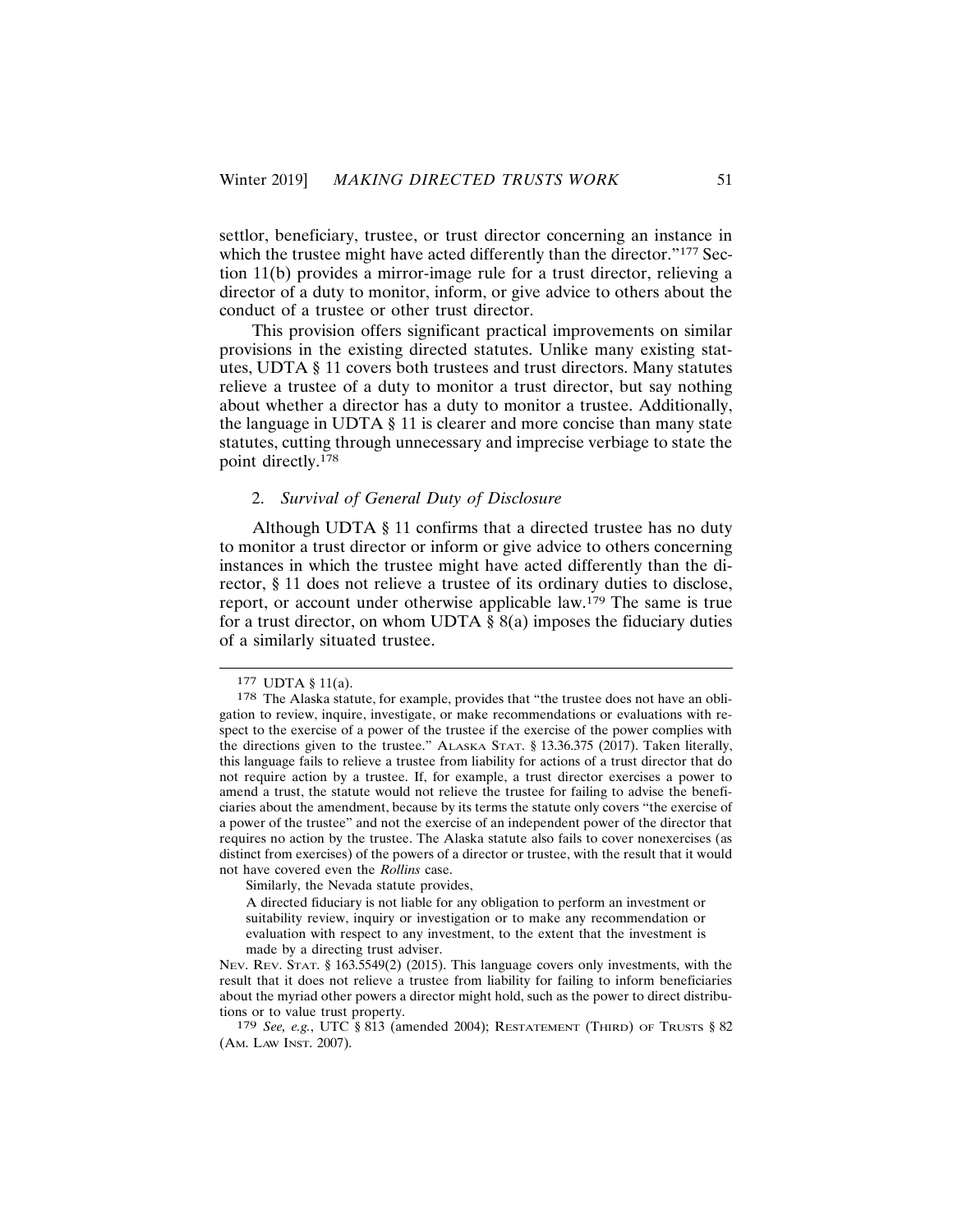For example, if a trust director has a power to direct investments and the director uses that power to concentrate the trust portfolio, UDTA § 11 would relieve a directed trustee of any duty to warn a beneficiary about the risks of such a concentration. The trustee would remain under any otherwise applicable duty, however, to keep records and to make periodic reports or accountings to the beneficiary and to answer reasonable inquiries by the beneficiary about the administration of the trust.

## 3. No Assumption of Duty

In addition to waiving a directed trustee's duty to monitor, inform, or give advice as under UDTA § 11, many state directed trust statutes go further and also provide that if a trustee for some reason chooses to monitor, inform, or give advice, these activities will be deemed to be "administrative actions."<sup>180</sup> The purpose of these provisions is to ensure that if a directed trustee chooses to monitor, inform, or give advice, the trustee does not take on a continuing obligation to do so or concede a prior duty to have done so. UDTA  $\S 11(a)(2)$  improves on these provisions by eschewing the opacity of the term "administrative actions" in favor of an express provision that if a trustee monitors, informs, or gives advice about the actions of a trust director, the trustee does not thereby assume a duty to do so. Section  $11(b)(2)$  applies the same rule to a trust director.

## III. ADAPTING THE SUBSIDIARY RULES OF TRUSTEESHIP

In addition to addressing fiduciary duty, the UDTA also addresses a variety of subsidiary, non-fiduciary matters. In so doing, the UDTA sigificantly improves on existing statutes. Although almost all existing directed trusts pay some attention to fiduciary duties, none provides a comprehensive treatment of the many subsidiary matters that can arise in a directed trusteeship. The appointment, succession, and vacancy of a trust director, as well as the defenses available to the director and applicable limitations period for litigation against the director, are generally not addressed. Other important matters such as compensation of the director likewise receive no mention.

The UDTA, by contrast, foresees these problems and addresses them. It provides a comprehensive system of rules to address for a trust director all of the same matters that the subsidiary rules of trusteeship address for a trustee. The UDTA achieves this comprehensive treatment by employing the same concept it employs in providing fiduciary duties: it adopts the law of trusteeship. In a wide variety of subsidiary areas,

<sup>180</sup> See, e.g., DEL. CODE ANN. tit. 12, § 3313(e) (2018).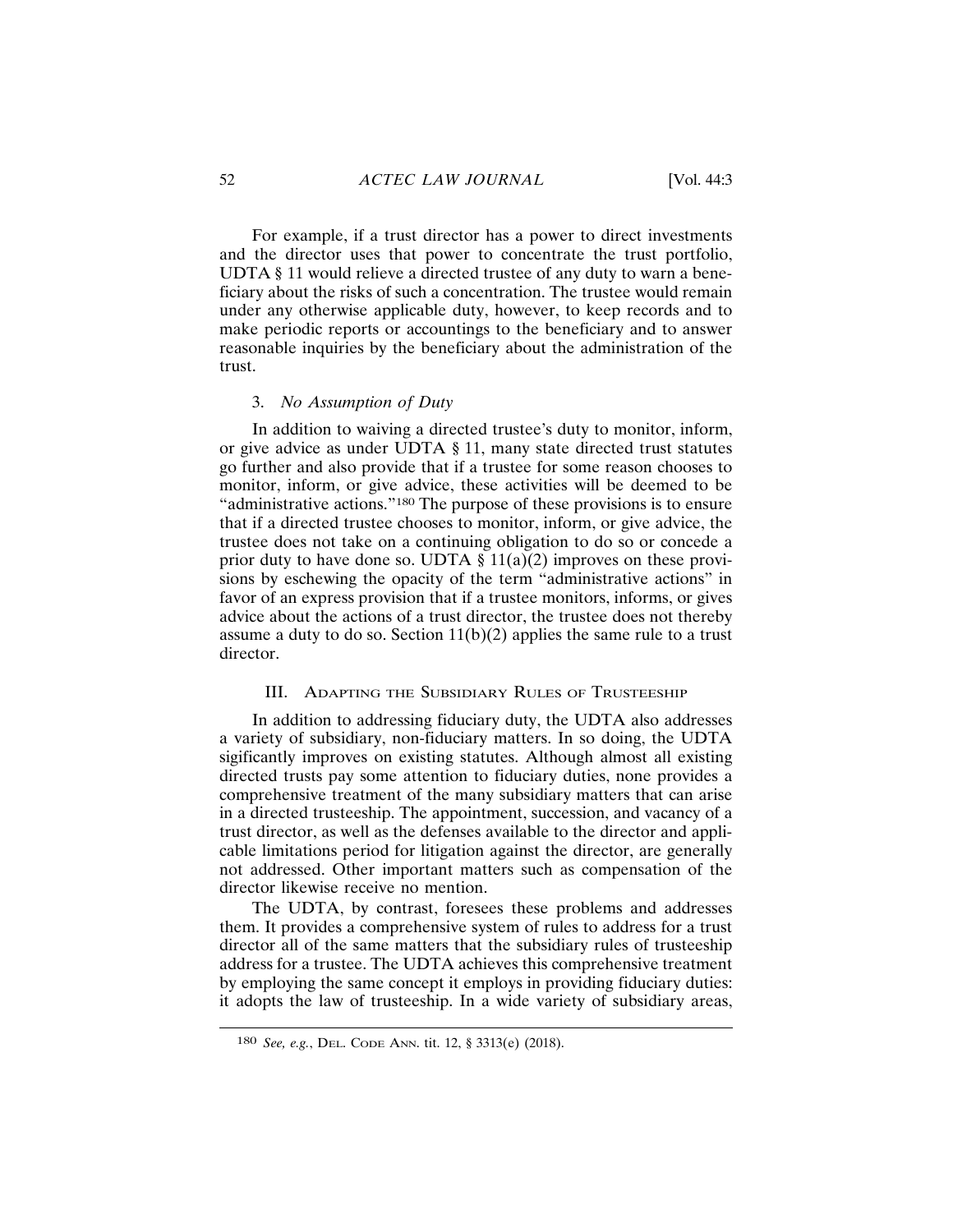like acceptance, compensation, succession and defenses, the UDTA applies to a trust director the same rules that would apply to a trustee in a like position and similar circumstances. At the same time, the UDTA takes care to adopt the law of trusteeship in a manner sensitive to the distinctive needs of trust directors.

#### A. Rule of Decision for Jointly Held Powers of Direction

The first important subsidiary matter involves a rule of decision when a trust director holds its powers jointly with another trust director. Following the prevailing rule of majority action for cotrustees,<sup>181</sup> UDTA  $\S(6(b)(2))$  provides a default rule of majority action for "trust directors" with joint powers."<sup>182</sup> Thus, for example, a three-person committee with a power of direction over investment or distribution would act by majority decision unless the terms of the trust provided otherwise.<sup>183</sup>

#### B. Office of Trust Director

UDTA § 16 applies to the office of trust director, as it were, a wide variety of rules that apply to the office of trustee. The UDTA, in other words, systematically adopts for a trust director the many mechanical rules for a trustee that appear in Article VII of the Uniform Trust Code, including acceptance,<sup>184</sup> bond,<sup>185</sup> reasonable compensation,<sup>186</sup> resignation,<sup>187</sup> removal,<sup>188</sup> and vacancy.<sup>189</sup> Section 16 provides that regarding each of these matters, "[u]nless the terms of a trust provide otherwise, the rules applicable to a trustee apply to a trust director."<sup>190</sup>

182 UDTA  $\S$  6(b)(2).

<sup>181</sup> See UTC § 703(a) (2010); RESTATEMENT (THIRD) OF TRUSTS § 39. The comment to UDTA  $\S 6(b)(2)$  clarifies that the drafting committee assumed that in the event of a deadlock among trust directors with joint powers, by analogy to a deadlock among cotrustees, a court could "direct exercise of the [joint] power or take other action to break the deadlock." RESTATEMENT (THIRD) OF TRUSTS § 39 cmt. e.

<sup>&</sup>lt;sup>183</sup> The duty and liability of a trust director is governed by UDTA § 8, which applies the fiduciary duty of trusteeship to a trust director. Under UDTA §  $8(a)(1)(B)$ , a trust director that holds a power of direction jointly with a trustee or another trust director would be subject to the fiduciary duty of a cotrustee.

<sup>184</sup> See, e.g., UTC § 701(a)-(b); RESTATEMENT (THIRD) OF TRUSTS § 35.

<sup>185</sup> See, e.g., UTC § 702(a)–(b); RESTATEMENT (THIRD) OF TRUSTS § 34(3) (AM. LAW INST. 2003).

<sup>186</sup> See, e.g., UTC § 708; RESTATEMENT (THIRD) OF TRUSTS § 38 cmt. i.

<sup>187</sup> See, e.g., UTC § 705 (amended 2001); RESTATEMENT (THIRD) OF TRUSTS § 36.

<sup>188</sup> See, e.g., UTC § 706; RESTATEMENT (THIRD) OF TRUSTS § 37 cmt. e.

<sup>189</sup> See, e.g., UTC § 704 (amended 2004); RESTATEMENT (THIRD) OF TRUSTS § 31 cmt. a.

<sup>190</sup> UDTA § 16. The drafting committee intended that these rules would be "default" or mandatory as applied to a trust director depend[ing] on whether [the rule] is default or mandatory as applied to a trustee." Id. cmt.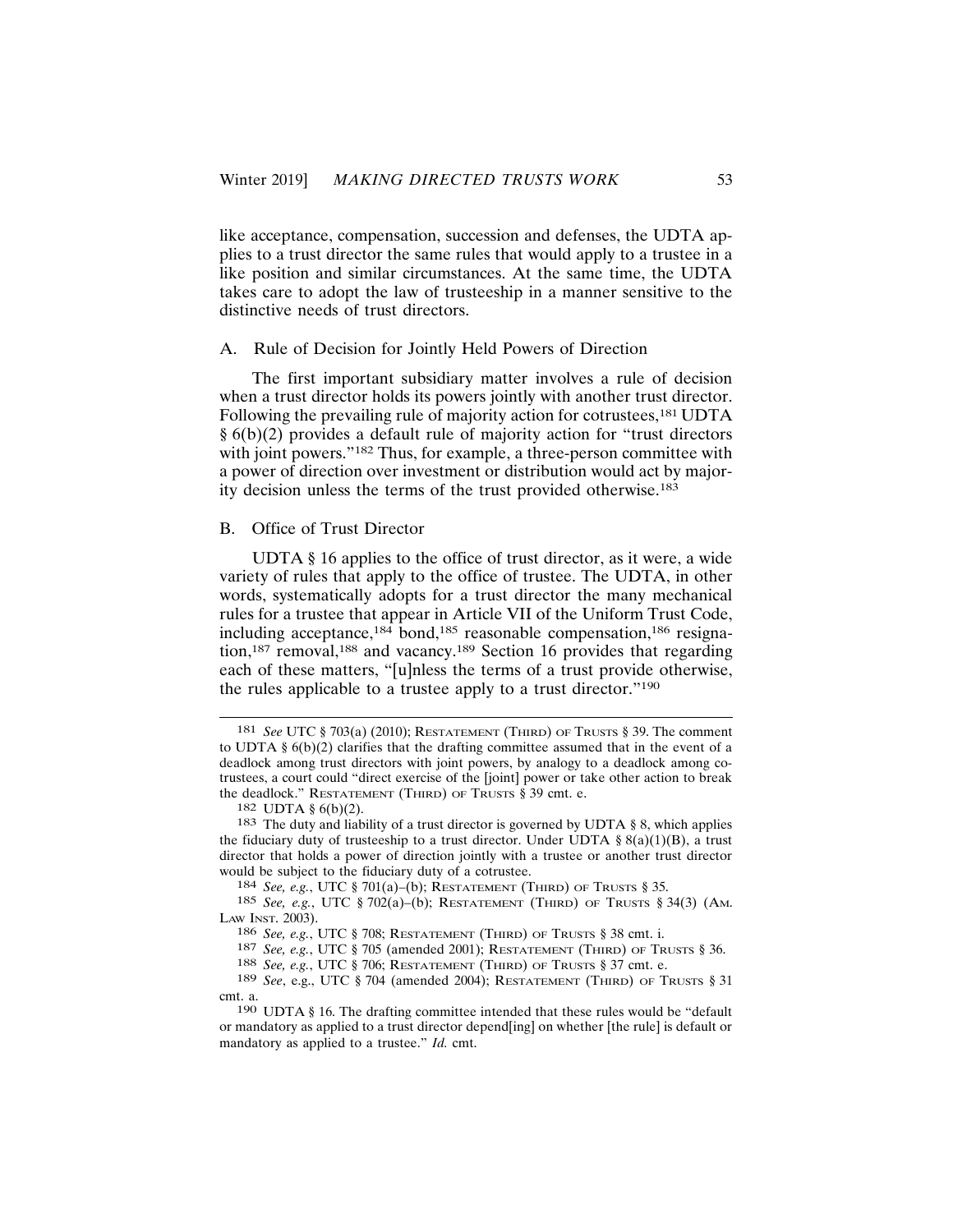The UDTA drafting committee, however, took note that a trust director and a trustee can sometimes differ in important ways. As a practical matter, therefore, a court will have to be thoughtful about extending the rules of trusteeship to a trust director, because the circumstances of a trust director are often (though not always) different from the circumstances of a trustee.

For example, UDTA  $\S 16(1)$  adopts for a trust director the same law that applies to a trustee regarding acceptance of appointment. Whether a trust director has accepted an appointment is thus determined by the same principles that determine whether a trustee has accepted appointment. A trustee, however, is expected to participate actively in the administration of the trust. At a minimum, a trustee must hold title to trust assets, which often forces the trustee to take some sort of action almost immediately. A trustee is therefore usually capable of signaling acceptance by conduct.<sup>191</sup> Even if the trustee has not expressly accepted appointment, the trustee may signal acceptance by actions alone.

The challenge in applying UDTA  $\S 16(1)$ , therefore, is that not every trust director may take action quickly like a trustee. Some trust directors may not take any action for long stretches of time, if ever. A director with a power to determine a settlor's competence may not act for years or even decades. When a trust director delays acting in this way, perceiving acceptance by conduct may become difficult.<sup>192</sup> A court must therefore apply the law of trustee acceptance sensitively, discerning what would be appropriate given the circumstances. Another example of the divide between a trustee and a trust director is a bond to secure performance under  $\S 16(2)$ . In the usual case, a trust director would not have custody of the trust property, making a bond typically inappropriate for a trust director.

Vacancy presents a similar question of adaptation in light of context. Under Uniform Trust Code § 704, "a vacancy in a trusteeship need not be filled" if "one or more cotrustees remain in office." Under UDTA  $§$  16(6), the same rule applies to trust directors. If three of five trust directors with a joint power to determine the settlor's capacity remain in office, the court "need not" fill the vacancies, though the vacancies should be filled if doing so would be more consistent with the settlor's plan. Likewise, if the sole trust director with power over investment of the trust property ceases to serve, in most circumstances the vacancy should be filled, and this is true even if other directors with unrelated powers remain in office. An apt analogy is to a trust with sev-

<sup>191</sup> See, e.g., UTC  $\S 701(a)(2)$ ; RESTATEMENT (THIRD) OF TRUSTS  $\S 35(1)$  (Am. Law INST. 2003).

<sup>192</sup> UDTA § 16(1) cmt.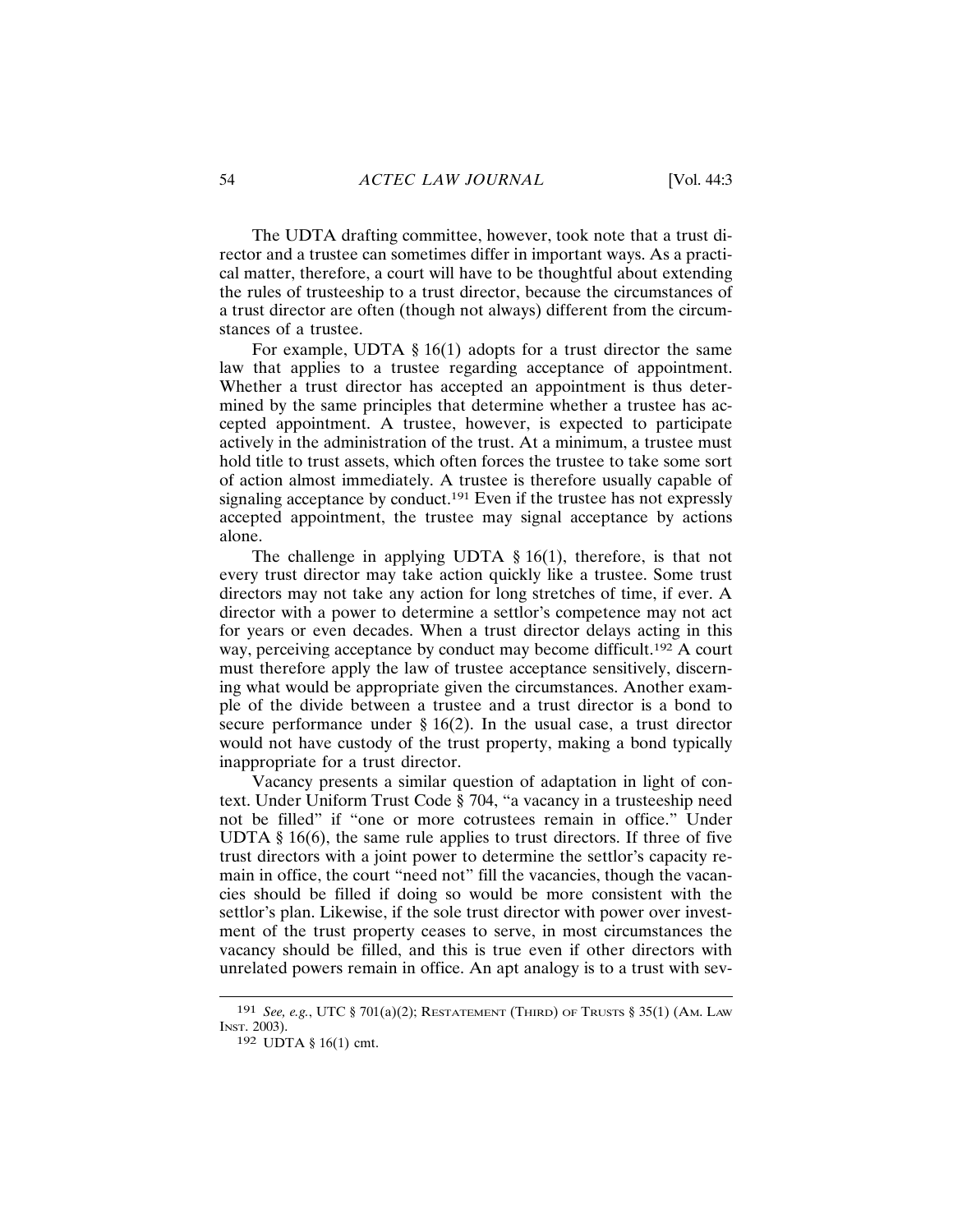eral cotrustees, each of whom has controlling authority over different aspects of the trust's administration. If any of those trustees ceases to serve, in many circumstances a court should appoint a successor even though other cotrustees remain in office.

The provision in UDTA  $\S$  16(3) for "reasonable compensation" for a trust director also merits some discussion. Reasonable compensation for a trust director will vary based on the nature of the director's powers, and in some circumstances may well be zero. Thus, in the comments and in the legislative note accompanying  $\S 16(3)$ , the drafting committee strongly urged that a state that provides statutory commissions for a trustee should refrain from using the same commission formula for a trust director and should instead use a rule of reasonable compensation. Statutory commissions will often overcompensate a trust director, especially a director that does not participate actively and continuously in the administration of the trust. At the same time, the state might take the occasion of enacting the UDTA to abandon statutory commissions for trustees too, as the reasonable compensation of a directed trustee is likely to be less than that for a trustee that is not directed.<sup>193</sup>

#### C. Litigation Issues

As we have seen, the UDTA imposes on a trust director the fiduciary duties of a trustee "in a like position and under similar circumstances."<sup>194</sup> The drafting committee thus contemplated that a breach of those duties by a trust director would be a breach of trust,<sup>195</sup> and that existing law governing standing to enforce a trust would resolve the

<sup>193</sup> An apt analogy is to a trustee that hires others to "render services expected or normally to be performed by the trustee." The compensation of such a trustee ordinarily declines in proportion to the trustee's diminished responsibilities. RESTATEMENT (THIRD) OF TRUSTS § 38 cmt. c(1); see also UNIF. PRUDENT INV'R ACT § 9 cmt. (UNIF. LAW COMM'N 1994) ("If, for example, the trustee's regular compensation schedule presupposes that the trustee will conduct the investment management function, it should ordinarily follow that the trustee will lower its fee when delegating the investment function to an outside manager.").

<sup>194</sup> UDTA § 8, discussed supra Part II.A.

<sup>195</sup> UDTA § 2(1) confirms expressly in blackletter that the term "'breach of trust' includes a violation by a trust director or trustee of a duty imposed on that director or trustee by the terms of the trust, this [act], or law of this state other than this [act] pertaining to trusts." Furthermore, UDTA § 15 confirms that "by accepting appointment as a trust director of a trust subject to this [act], the director submits to personal jurisdiction of the courts of this state regarding any matter related to a power or duty of the director." Several existing state directed trust statutes contain a similar provision, see, e.g., COLO. REV. STAT. § 15-1-1105; GA. CODE. ANN. § 53-12-345 (2010); IDAHO CODE § 15-7-501(1) (2007); 760 ILL. COMP. STAT. 5/16.3(g) (2015); MICH. COMP. LAWS § 700.7809 (2010); MINN. STAT. § 501C.0808 (2016); Mo. REV. STAT. § 456.8-808(11) (2018); NEV. REV. STAT. § 163.5555 (2009); N.H. REV. STAT. ANN. § 564-B:12-1203 (2017); WIS. STAT. § 701.0202 (2014), which is familiar from law of trusteeship, see, e.g., UTC § 202(a).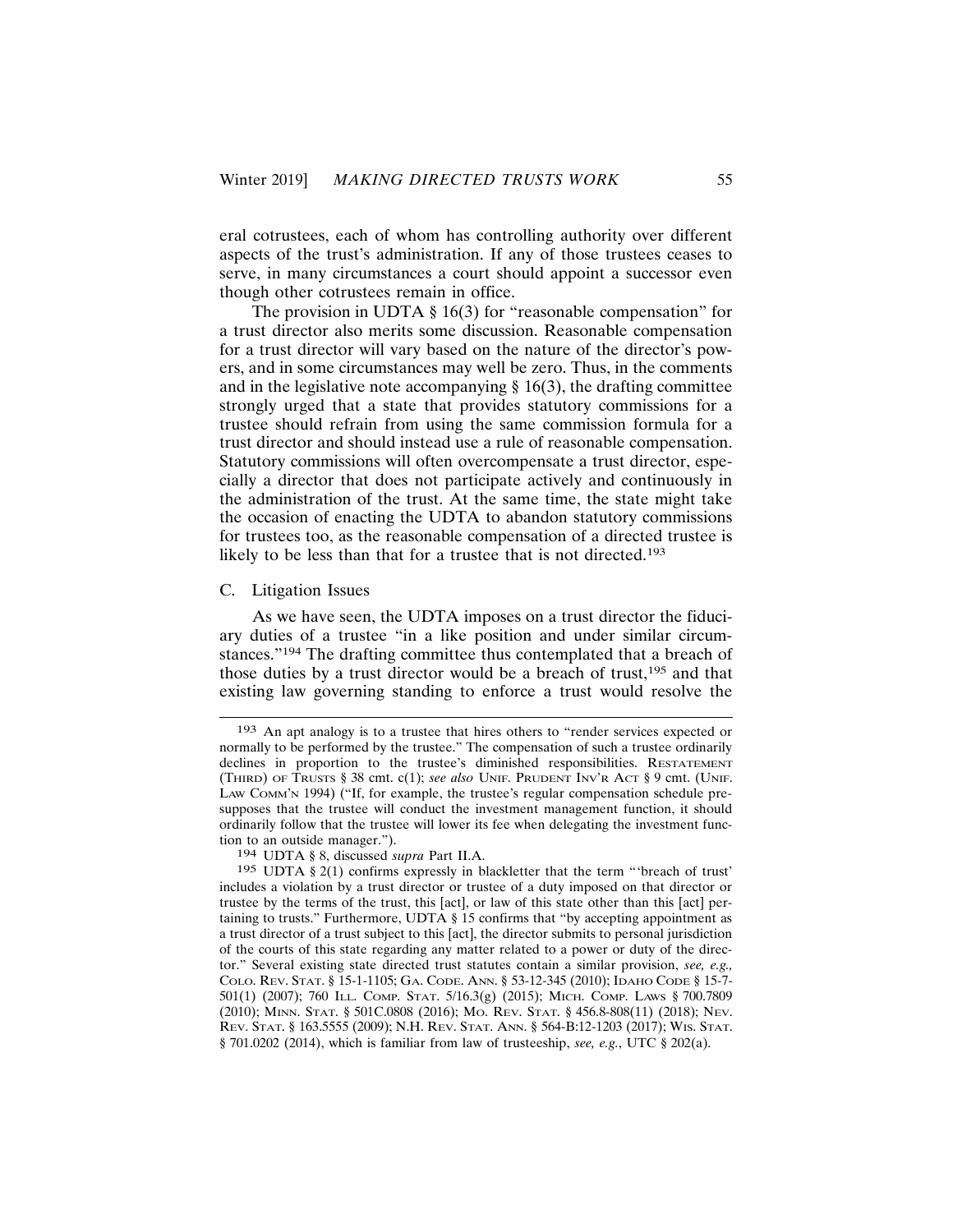question of who could bring an action for redress against the director.<sup>196</sup> But what of limitation periods and defenses? The UDTA's answers to these questions counts as another practical improvement on most existing directed trust statutes.

With respect to limitation periods, UDTA  $\S$  13 absorbs the rules that would apply to a trustee in a like position and under similar circumstances. Thus, subsection (a) applies to a trust director any statutory limitation rule enjoyed by a trustee, and subsection (b) applies to a trust director any rule of repose or limitation arising from a report or accounting to the beneficiaries.<sup>197</sup> However, subsection (b) is phrased so that it applies regardless of whether the report or accounting was made by the trust director. A trust director may therefore be protected by a report or accounting made by a trustee or another trust director even though the director did not make the report or accounting, so long as the report or accounting fairly discloses the relevant facts of the director's conduct.

With respect to defenses in an action for breach of trust, UDTA § 14 makes available to a trust director the same defenses that would be available to a trustee in a like position and under similar circumstances. The comment to  $\S$  14 confirms that such defenses could include laches or estoppel;<sup>198</sup> consent, release, or ratification by a beneficiary;<sup>199</sup> reasonable reliance on the terms of a trust;<sup>200</sup> and reasonable care in ascertaining the happening of an event affecting administration or distribution.<sup>201</sup>

Another question likely to arise in litigation involving a trust director is the ability of the director to seek indemnification for attorney's fees. The drafting committee contemplated that, in the event that the terms of a trust are silent on this question, it would be governed by UDTA §  $6(b)(1)$ . As we have seen, §  $6(b)(1)$  establishes a default rule that allows a trust director to exercise "any further power appropriate to

<sup>196</sup> See, e.g., RESTATEMENT (THIRD) OF TRUSTS § 94 (AM. LAW INST. 2012).

<sup>&</sup>lt;sup>197</sup> The comment to UDTA § 13 confirms that "[l]aches, which strictly speaking is an equitable defense rather than a limitations period, would apply to an action against a trust director under Section 14."

<sup>198</sup> See, e.g., RESTATEMENT (THIRD) OF TRUSTS § 98 (AM. LAW INST. 2012).

<sup>199</sup> See, e.g., UTC § 1009 (amended 2001); RESTATEMENT (THIRD) OF TRUSTS § 97(b)–(c).

<sup>200</sup> See, e.g., UTC § 1006; UNIF. PRUDENT INV'R ACT § 1(b) (UNIF. LAW COMM'N 1994).

<sup>&</sup>lt;sup>201</sup> See, e.g., UTC § 1007; RESTATEMENT (THIRD) OF TRUSTS § 76 cmt. f. As observed above, see supra note 125 and text accompanying, the UDTA also separately absorbs the law governing a trustee's exoneration and exculpation. Section  $8(a)$  provides that "the terms of the trust may vary the director's duty or liability to the same extent the terms of the trust could vary the duty or liability of a trustee in a like position and under similar circumstances." UDTA § 8(a).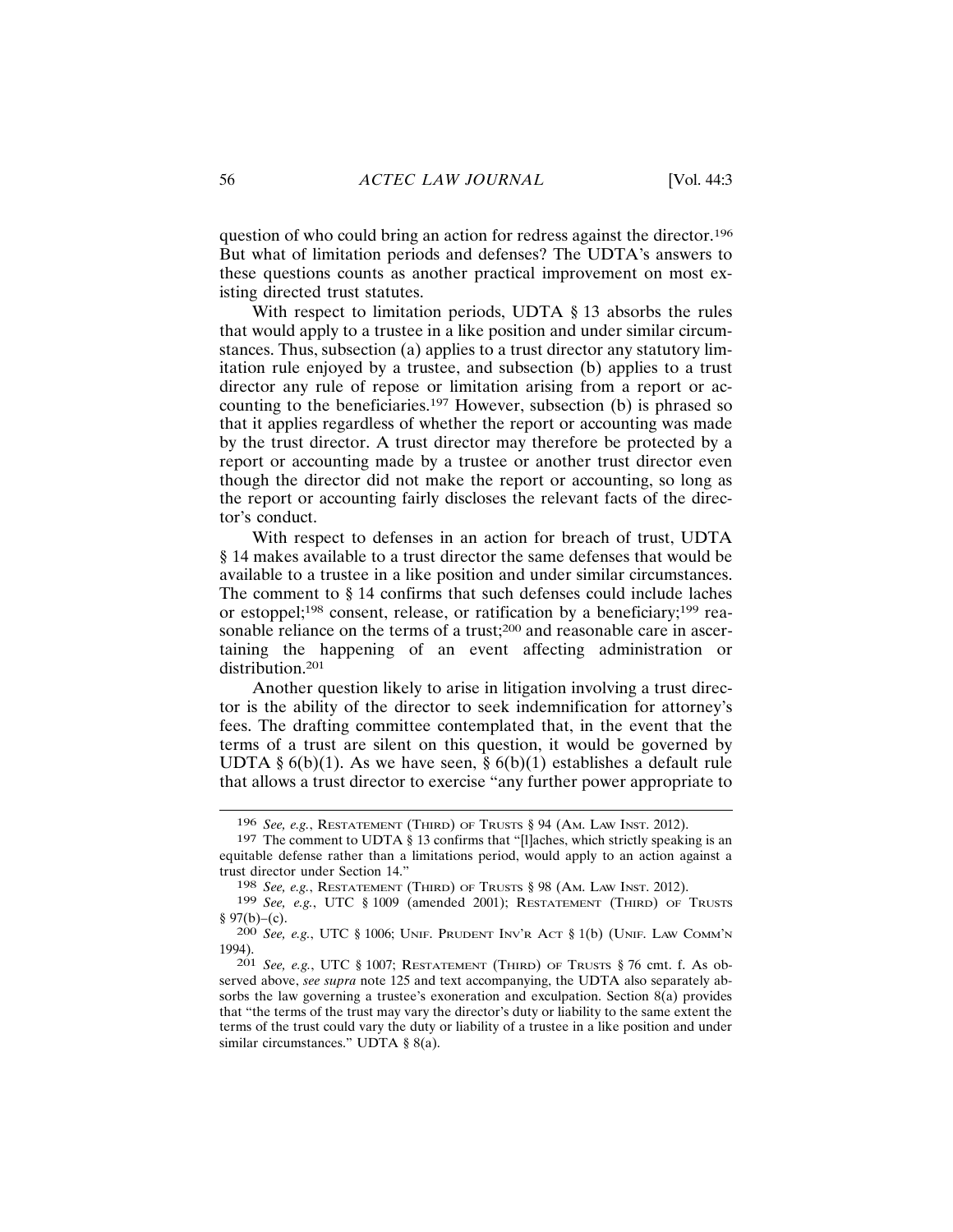the exercise or nonexercise of a power of direction granted to the director."202 By default, therefore, a trust director would have a power to incur and be indemnified for attorney's fees and other expenses "appropriate" to the exercise of the director's expressly granted powers. Such a direction would normally be appropriate if a trustee in a like position and under similar circumstances would be entitled to indemnification of costs and expenses.

#### **IV. RECONCILING COTRUSTEESHIP**

The final stop on our tour through the UDTA is the reconciliation in  $\S$  12 of the law of cotrusteeship with the broad settlor autonomy recognized by the UDTA for a directed trust.

## A. Traditional Law

The traditional understanding of cotrusteeship is that it is a safeguard imposed by the settlor. The beneficiaries are protected against trustee misconduct by the presence of multiple trustees. As one Scots judge put the point in 1897,

It is, of course, disagreeable to take a cotrustee by the throat, but if a man undertakes to act as trustee he must face the necessity of doing disagreeable things when they become necessary in order to keep the estate intact. A trustee is not entitled to purchase a quiet life at the expense of the estate, or to act as good-natured men sometimes do in their own affairs, in letting things slide and losing money rather than create ill feeling.<sup>203</sup>

A complex web of default and mandatory rules, much of which persists in today's law, reflects this understanding of cotrusteeship as a beneficiary safeguard. On the powers side, under traditional law the default rule was that cotrustees were required to act unanimously.<sup>204</sup> Under modern law, the default rule is that multiple trustees may act by majority, unless there are only two, in which case they may act unanimously.<sup>205</sup> Under both rules of construction, a single trustee does not have the power alone to transfer or otherwise deal with the trust property.<sup>206</sup>

<sup>202</sup> UDTA § 6(c)(1), discussed *supra* Part I.C.

<sup>203</sup> SITKOFF & DUKEMINIER, supra note 76, 611 n.37 (quoting Miller's Trustees v. Polson, (1897) SC 1038, 1043 (Scot.)).

<sup>204</sup> See SITKOFF & DUKEMINIER, supra note 76, at 610-11.

<sup>205</sup> See, e.g., UTC § 703(a) (amended 2001); RESTATEMENT (THIRD) OF TRUSTS § 39 (AM. LAW INST. 2012).

<sup>206</sup> See SITKOFF & DUKEMINIER, supra note 76, at 610-11.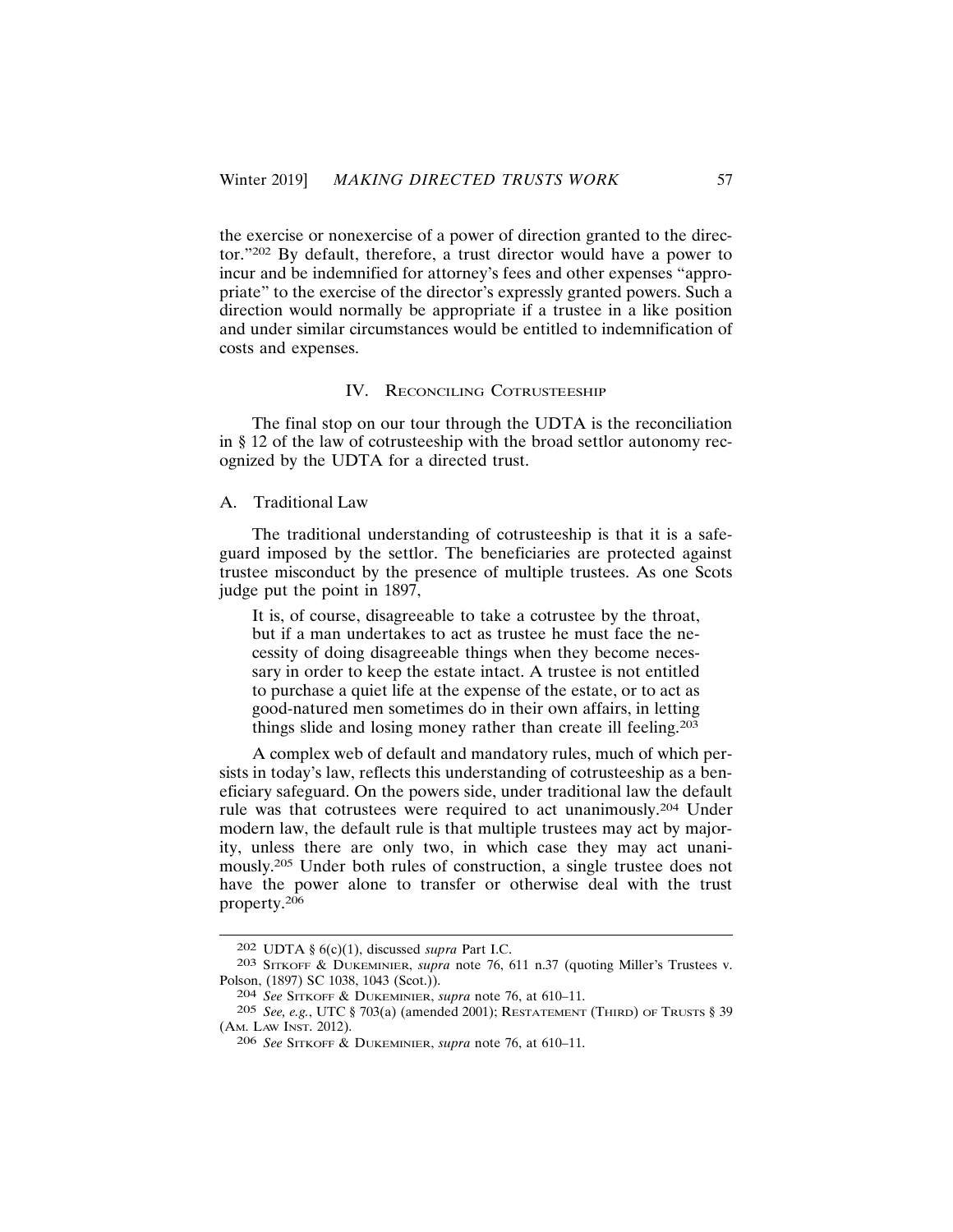On the duties side, the default rule is that each cotrustee is under a duty to participate actively in the administration of the trust.<sup>207</sup> Each cotrustee has the right to receive information about the administration of the trust.<sup>208</sup> And the modern authorities are uniform in recognizing a duty in each cotrustee "to use reasonable care to prevent a cotrustee from committing a breach of trust and, if a breach of trust occurs, to obtain redress."<sup>209</sup> This duty to prevent or seek redress for a cotrustee's breach of trust applies even if the settlor limits the role or function of one of the cotrustees. The Restatement (Third) of Trusts explains: "Even in matters for which a trustee is relieved of responsibility,  $\dots$  if the trustee knows that a co-trustee is committing or attempting to commit a breach of trust, the trustee has a duty to take reasonable steps to prevent the fiduciary misconduct."<sup>210</sup> Moreover, "even in the absence of any duty to intervene or grounds for suspicion, a trustee is entitled to request and receive reasonable information regarding an aspect of trust administration in which the trustee is not required to participate."211

## B. Cotrusteeship Under the UDTA

The foregoing rules for a cotrustee stand in stark contrast with the less demanding fiduciary standards for a directed trustee under UDTA §§ 9, 10, and 11. The drafting committee therefore gave considerable attention to reconciling the law of cotrusteeship with the new law of directed trusts. The committee's aim was to avoid disrupting existing trust practice while bringing to cotrusteeship the broad settlor autonomy recognized by the UDTA for a directed trust.

## 1. Law of Cotrusteeship by Default

The UDTA preserves the distinction between a directed trust and a cotrusteeship. Under the UDTA, a "power of direction" cannot be held by a person while the person is serving as a trustee, nor can a person be

<sup>207</sup> See, e.g., UTC § 703(c); RESTATEMENT (THIRD) OF TRUSTS § 81(1) cmt. c.

<sup>208</sup> RESTATEMENT (THIRD) OF TRUSTS § 81 cmt. b.

<sup>209</sup> *Id.* § 81(2); see also UTC § 703(g).

<sup>210</sup> RESTATEMENT (THIRD) OF TRUSTS § 81 cmt. b. The duty to take reasonable steps to prevent or redress a breach of trust by a cotrustee in UTC  $\S 703(g)$  is not expressly made mandatory by UTC  $\S 105(b)$ . However,  $\S 105(b)$  does make mandatory a cotrustee's duty "to act in good faith." And in most cases, good faith would require a cotrustee to take reasonable steps to prevent or redress another cotrustee's breach of trust even if the terms of the trust limit the cotrusee's sphere of responsibility. This construction of §§ 105 and 703 is supported by the framing of UDTA § 12 as enabling a weakening of a cotrustee's cross-monitoring duty, and by the subsequent 2018 amendment to  $\frac{1}{2}$  703(g) to make it "[s]ubject to" UDTA § 12. UTC § 703(g) (amended 2018).

<sup>211</sup> RESTATEMENT (THIRD) OF TRUSTS § 81 cmt. b (AM. LAW INST. 2007).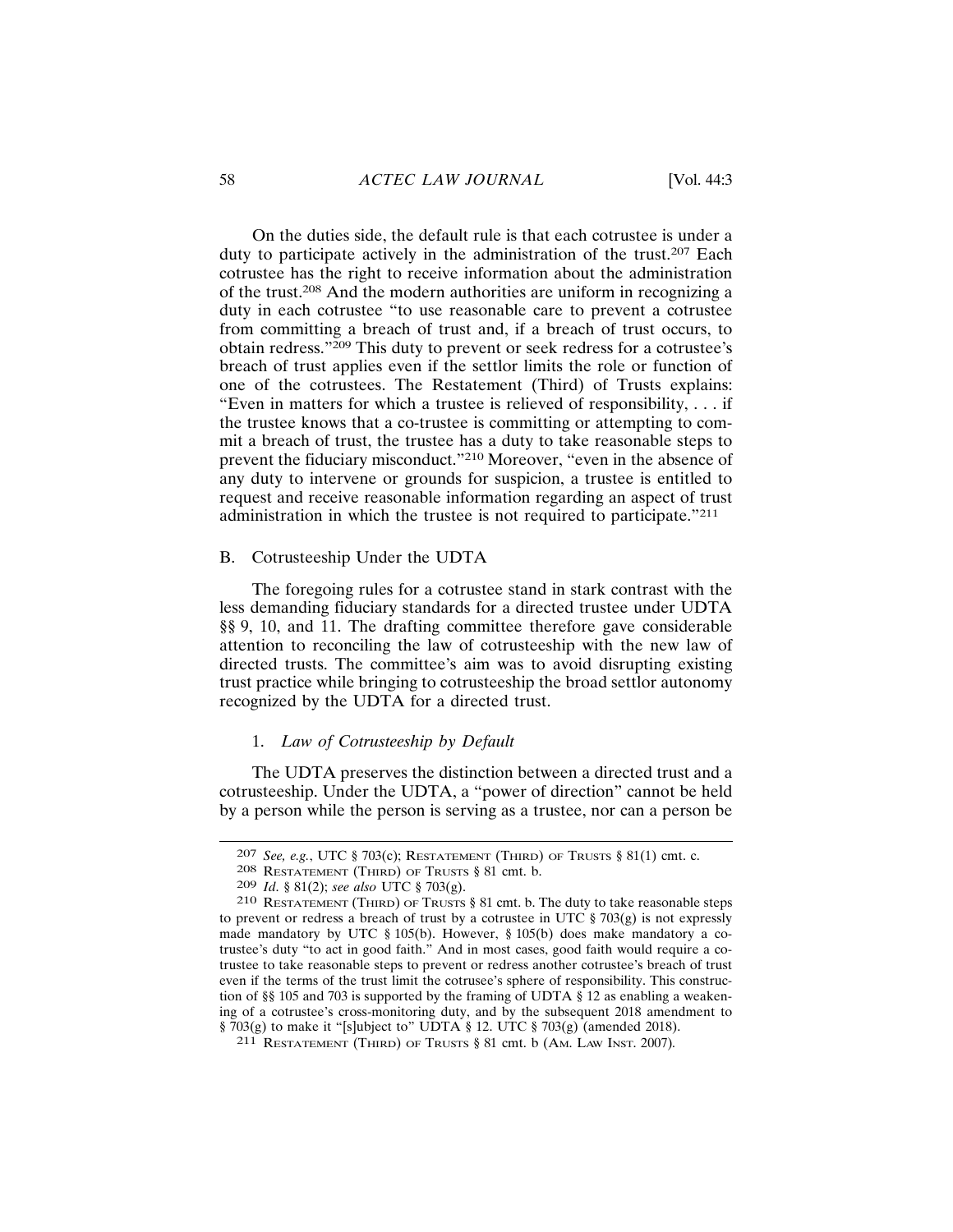a "trust director" while the person is serving as a trustee.<sup>212</sup> In consequence, a cotrustee with a power to direct another cotrustee is not a trust director, and the other cotrustee is not a directed trustee. Instead, relations between multiple trustees remain subject by default to the law of cotrusteeship.

## 2. Authorizing Opt Out from Traditional Cotrusteeship Law

Under the UDTA, however, a settlor may opt out of the default law of cotrusteeship, and instead subject cotrustees to the more permissive fiduciary rules of a directed trusteeship as prescribed by §§ 9, 10, and 11. The drafting committee reasoned that, because a "settlor could choose" the more permissive rules of a directed trusteeship by labeling one of the cotrustees as a trust director and another as a directed trustee," there was little reason not to allow the settlor to apply "the fiduciary rules of [a directed trust] to a cotrusteeship."213 To this end, UDTA § 12 provides,

The terms of a trust may relieve a cotrustee from duty and liability with respect to another cotrustee's exercise or nonexercise of a power of the other cotrustee to the same extent that in a directed trust a directed trustee is relieved from duty and liability with respect to a trust director's power of direction under Sections 9 through 11.214

Under the UDTA, therefore, if the terms of the trust so provide, a cotrustee may have only the duty required by the reasonable action and willful misconduct standards specified in § 9 with respect to another cotrustee's exercise or nonexercise of a power of that other cotrustee. Likewise, the terms of a trust can displace the duty under traditional law to take reasonable action to prevent a breach of trust by a cotrustee and the rule giving every trustee access to information regarding all aspects of the administration of the trust, replacing those rules with the less de-

<sup>212</sup> UDTA  $\S$  2(5), (9).

<sup>213</sup> Id. cmt. The drafting committee also took note of similar provisions in Alaska, Florida, and North Carolina. ALASKA STAT. § 13.36.072(c) (2013); FLA. STAT. § 736.0703(9) (2014); N.C. GEN STAT. § 36C-7-703(g1) (2005). After Section 12 was in draft form, Delaware and New Hampshire adopted similar provisions. DEL. CODE ANN. tit. 12, § 3313A (2018); N.H. REV. STAT. ANN. § 564-B:7-711(c) (2017).

<sup>214</sup> UDTA § 12. The legislative note gives instructions for revising UTC § 703 to conform with this provision, and the Uniform Law Commission has since revised UTC § 703 to make it subject to the UDTA. See supra note 210. The comment to UDTA § 12 also explains that it applies only "to a cotrustee that takes direction," akin to a directed trustee, and not the duties of a cotrustee that gives direction, akin to a trust director, because under UDTA § 8 the duties of a trust director are those of a similarly situated trustee.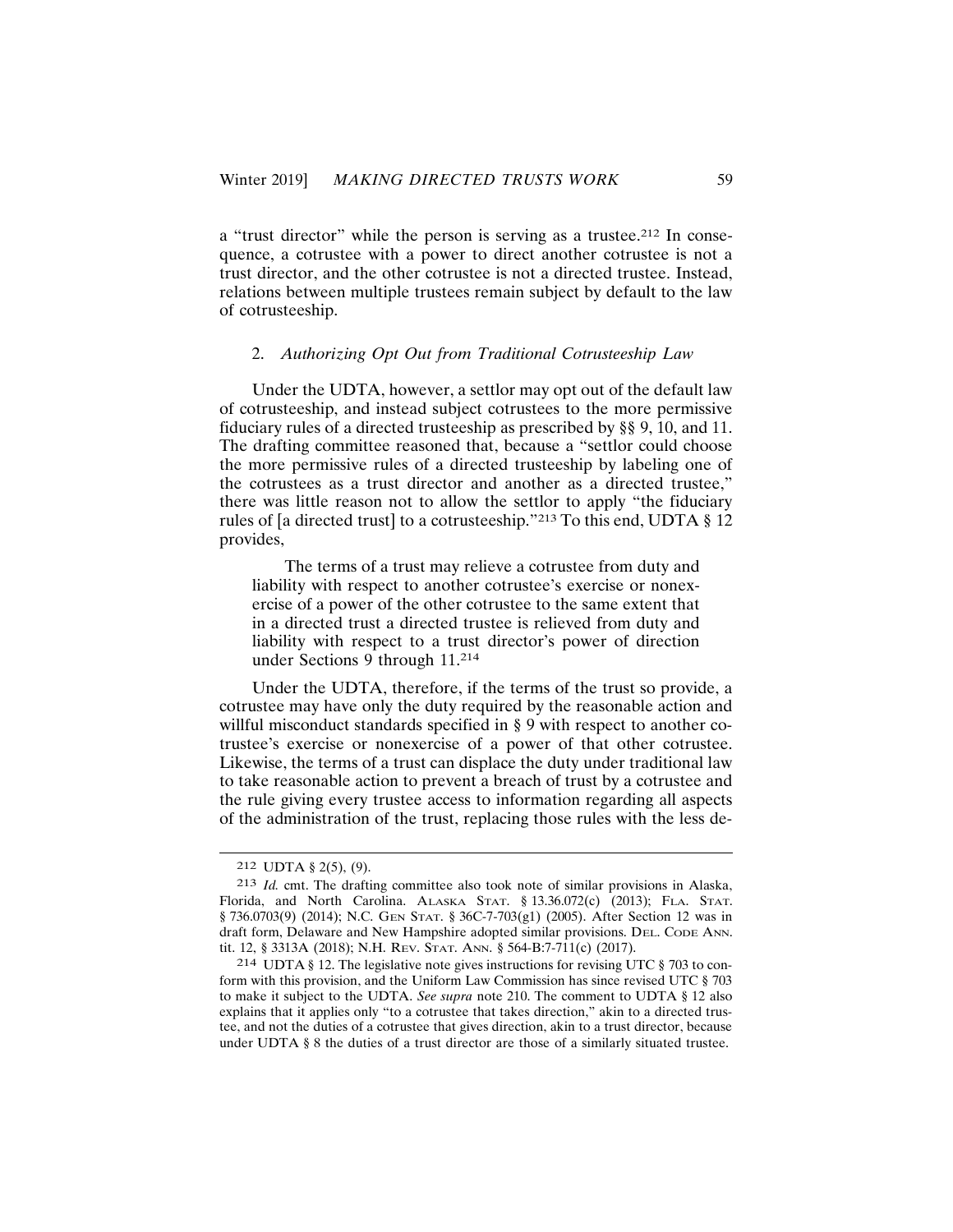manding rules for a directed trustee under § 10 for information sharing and § 11 for cross-monitoring.

#### 3. A Question of Construction

Whether the traditional law of cotrusteeship or the more permissive rules of a directed trust apply to a particular cotrusteeship is a question of construction.<sup>215</sup> The default rule is that the traditional law of cotrusteeship applies. But if the terms of the trust manifest a contrary intent, under § 12 the reduced fiduciary duties of a directed trusteeship will apply instead.

For example, a familiar drafting strategy is to name cotrustees but also to provide that in the event of disagreement about a particular matter the decision of a specified trustee controls and the other cotrustee has no liability in that event. Another familiar drafting strategy is to give one cotrustee power over investment of certain trust property. For example, a family cotrustee might have controlling power over decisions pertaining to a family business held in the trust. It is common in this kind of trust to relieve the cotrustee who does not direct investments from liability for matters under the control of the other cotrustee.

Under traditional law, in spite of such a provision, the cotrustee who does not exercise a controlling power would remain under a duty to take reasonable steps to prevent a breach by the controlling cotrustee. Under the UDTA, by contrast, the noncontrolling cotrustee would be liable only for its own willful misconduct, and would not be otherwise responsible for the actions of the controlling cotrustee.<sup>216</sup> In other words, the controlling cotrustee would be treated like a trust director, and the noncontrolling cotrustee would be treated like a directed trustee.

## 4. Title Holding and Third Party Rights

The change in the law of cotrusteeship effected by the UDTA pertains only to fiduciary governance within the trust. The UDTA "does" not alter the rules that affect the rights of third parties who contract with or otherwise interact with a cotrustee."217 The official comment elaborates thus:

<sup>215</sup> Nothing in UDTA § 12 requires an express reference to that provision to invoke the rule prescribed by it. UDTA  $\S$  12 cmt.

<sup>216</sup> Recall, however, that under UDTA  $\S$  3(a) the act applies to a trust created before the effective date of the act, but only as to a decision or action occurring on or after that date.

<sup>217</sup> UDTA § 12 cmt.